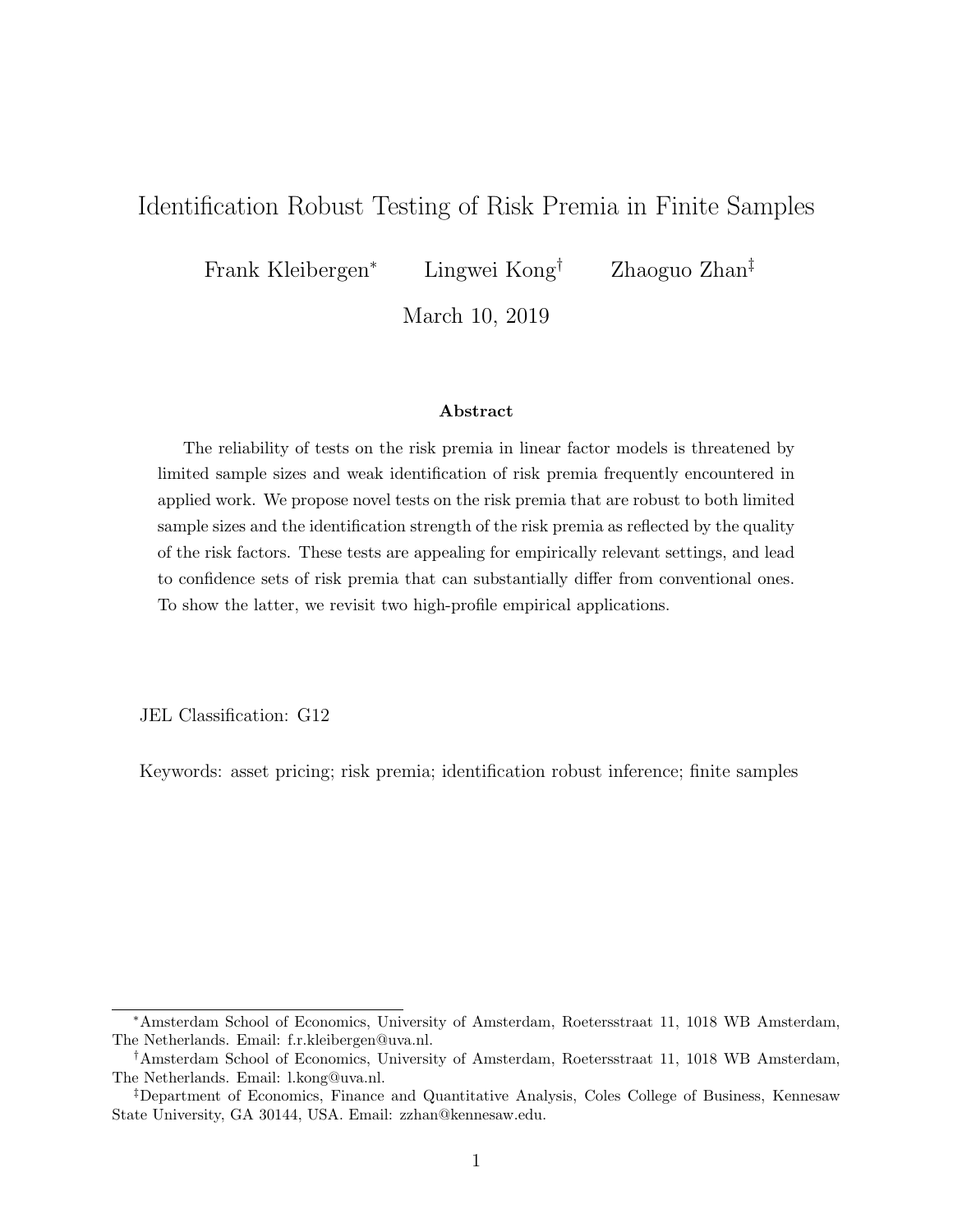## 1 Introduction

Over the past decades, it has become common practice to assess risk premia using the classic Fama-MacBeth (FM) two-pass approach, see e.g. Fama and MacBeth (1973) and Shanken (1992). It is based on the, so-called, linear beta representation of expected asset returns (Cochrane (2001)) and is one of the default approaches to evaluate asset pricing models in the financial economics literature, see e.g. Fama and French (1992). The large variety of risk factors that this literature has proposed (see e.g. Lettau and Ludvigson  $(2001)$ , Kroencke (2017)) has, however, led to a growing concern that the reliability of the two-pass approach is at risk for many of them. This concern results from two common issues that threaten the two-pass approach: (i) the absence of large correlations between risk factors and asset returns needed to identify the risk premia; and (ii) the rather small number of time-series observations relative to the number of assets.

A strand of the literature shows a failure in identifying risk premia when the quality of risk factors specified for the two-pass approach is unsatisfactory. Kan and Zhang (1999), for instance, show that if risk factors are useless (so betas are zero), their risk premia are unidentified and the commonly used FM t-statistic on risk premia tends to be spuriously significant. Many observed risk factors are, however, not completely useless but just minorly correlated with asset returns. For these factors, Kleibergen (2009) similarly warns that their risk premia are only weakly identified, which also makes the FM t-statistic unreliable. These findings lead to the emergence of the so-called identification robust tests on risk premia, which, unlike the FM t-test, remain trustworthy regardless of the quality of risk factors. In the ideal scenario where risk factors of good quality are used for the FM two-pass approach, identification robust tests and the FM t-test both provide valid and comparable inference on risk premia. In contrast, in empirical studies where the quality of risk factors is questionable, identification robust tests are more trustworthy than the FM t-test. See, e.g., Kleibergen (2009), Beaulieu, Dufour and Khalaf (2013), Khalaf and Schaller (2016), Kleibergen and Zhan (2018).

Another strand of literature is concerned with the challenges that result from the limited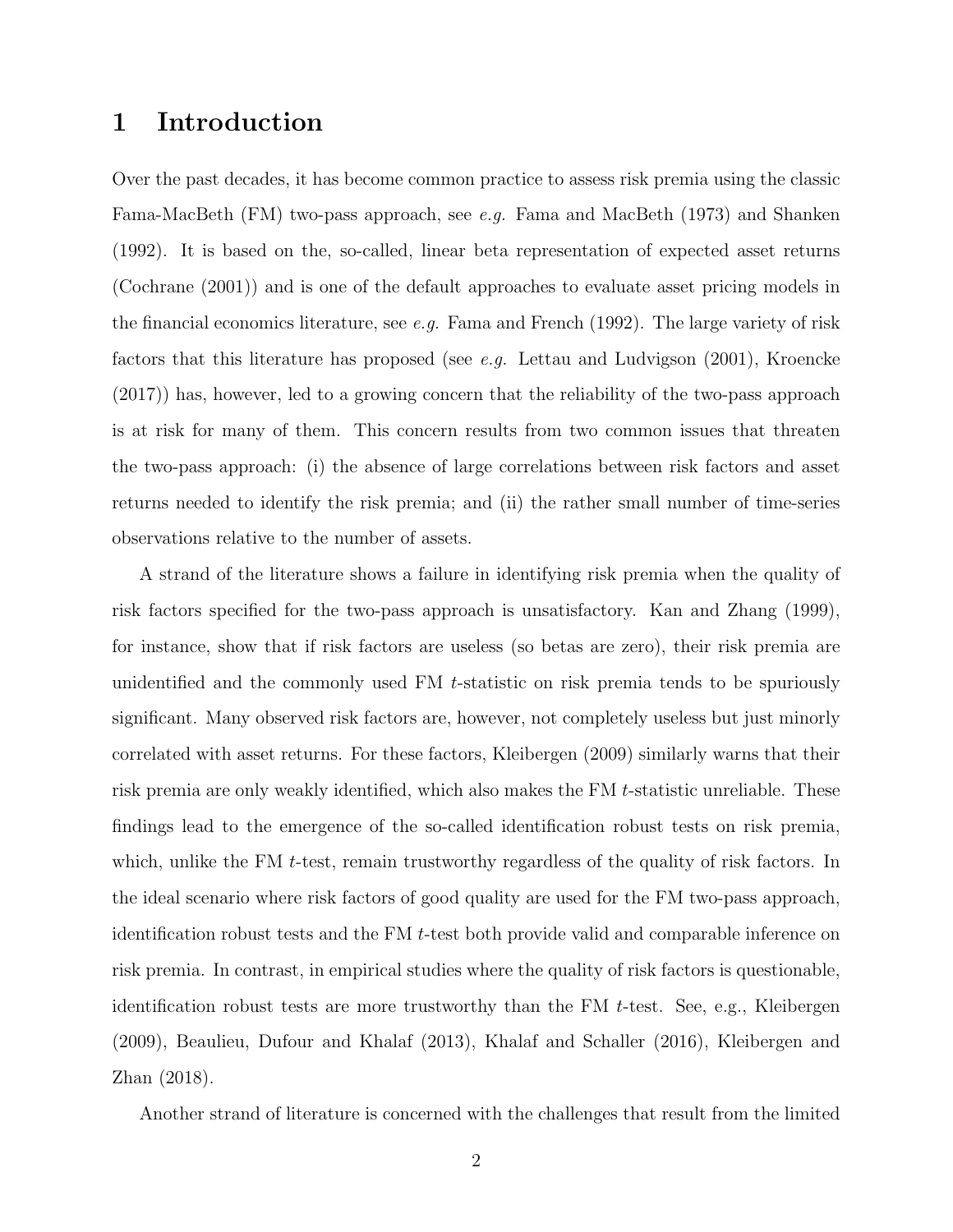sample sizes in empirical studies. Macroeconomic risk factors, in particular, are commonly measured at quarterly or annual frequencies, so their number of time-series observations T is usually not much larger than the number of test assets  $N$ . Take Kroencke  $(2017)$ , for example, the yearly consumption growth series from 1960–2014 has fifty-five time-series observations,  $T = 55$ , while thirty portfolios, sorted by size, value and investment alongside the market portfolio, are used as test assets, so  $N = 31$ . This limited T vs. large N setting jeopardizes asymptotic tests on the risk premia, whose validity typically relies on a much larger value of T compared to N (Newey and Windmeijer (2009)). To conduct valid inference for limited sample sizes, researchers have therefore developed various finite-sample robust methods. Gibbons, Ross and Shanken (GRS) (1989), for example, propose the GRS test for portfolio efficiency, which circumvents the limit sample size problem by making distributional assumptions. Similar assumptions are made in Kan and Zhou (2004) for deriving the exact distribution of the Hansen-Jagannathan statistic. More recently, Kleibergen and Zhan (2019) extend the GRS test to develop a finite-sample robust test on the risk premia.

Both strands of literature above are empirically relevant, since sample sizes in empirical studies are often not sufficiently large to validate asymptotic tests, such as the FM t-test, while it has been well documented that a large number of risk factors are of questionable quality (Kleibergen and Zhan (2015)). Despite the fact that the above two strands of literature are well established, tests on risk premia that account for both the limited sample size and the questionable quality of risk factors are lacking.

In light of the above, we propose novel tests on the risk premia, which are designed to be robust to both the sample size and the quality of risk factors. We do so by providing the exact finite-sample distributions of several identification robust test statistics, including those in, e.g., Kleibergen (2009) and Beaulieu, Dufour and Khalaf (2013). Put differently, while identification robust tests are asymptotically valid regardless of the quality of risk factors, we extend these tests to finite-sample settings by constructing finite-sample distributions of their test statistics. In line with Gibbons, Ross and Shanken (1989), Kleibergen and Zhan (2019) and many others, these finite-sample distributions result from the (normality)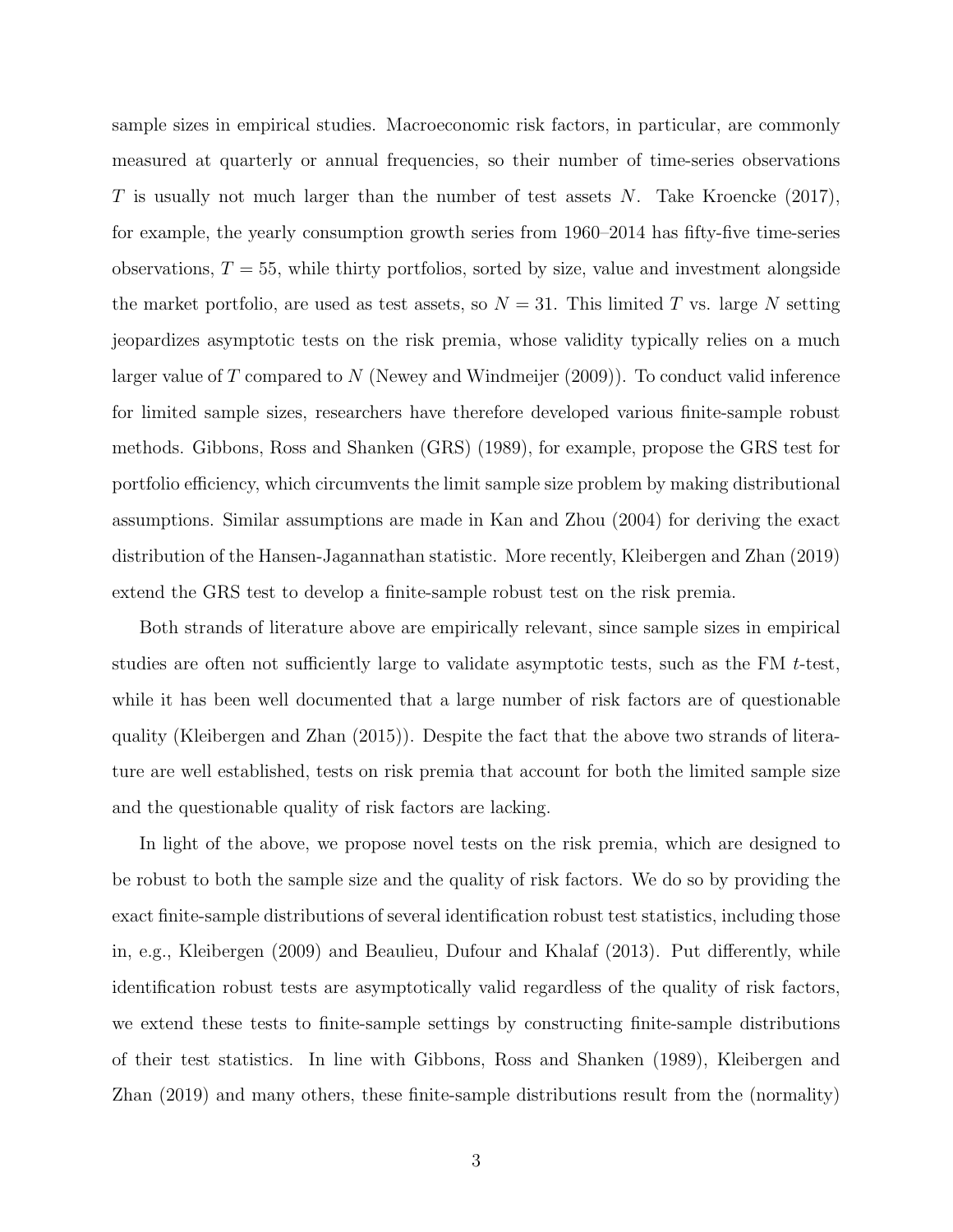assumptions of the error term in a linear factor model for asset returns.

We show that our proposed tests on risk premia work favorably in a simulation experiment calibrated to real data. As expected, these tests are found particularly appealing in simulation settings where the time-series dimension  $T$  is close to the cross-section dimension N. In such settings, the proposed tests lead to correct sizes for testing hypotheses on risk premia, while their asymptotic counterparts, i.e., the asymptotically valid tests, can suffer from size distortion. On the other hand, when  $T$  is much larger than  $N$ , the proposed tests become identical to the asymptotically valid identification robust tests, all of which are trustworthy regardless of the quality of risk factors. These numerical findings for the proposed tests are all in line with our theoretical results.

To illustrate the practical relevance of our proposed tests, we revisit the empirical studies on the consumption Capital Asset Pricing Model (CAPM) and the conditional consumption CAPM in Kroencke (20[1](#page-3-0)7) and Lettau and Ludvigson (2001), respectively.<sup>1</sup> Kroencke (2017) focuses on the classic consumption CAPM, where consumption growth is the single risk factor. The involved data set has  $T = 55$  while  $N = 31$  as aforementioned. Instead of the single factor model, Lettau and Ludvigson (2001) propose a multi-factor conditional consumption CAPM. We use their quarterly data from 1963Q3-1998Q3 with  $T = 141$  and  $N = 25$  Fama-French portfolios sorted by size and book-to-market as test assets. In both applications, we find that inverting the proposed tests leads to 95% confidence sets of risk premia that are substantially different from those based on existing asymptotic tests. This should not be surprising, since both in Lettau and Ludvigson (2001) and Kroencke (2017), the limited T relative to N is unlikely to validate asymptotic tests. Moreover, the  $95\%$ confidence sets resulting from the proposed tests are found to be unbounded, reflecting that little information on risk premia is contained in the studied data sets. These empirical results thus cast doubt on the pricing performance of the proposed risk factors in Lettau and Ludvigson (2001) and Kroencke (2017).

Overall, our findings indicate that robustness to the quality of risk factors and robustness

<span id="page-3-0"></span><sup>&</sup>lt;sup>1</sup>We thank these authors for providing their data.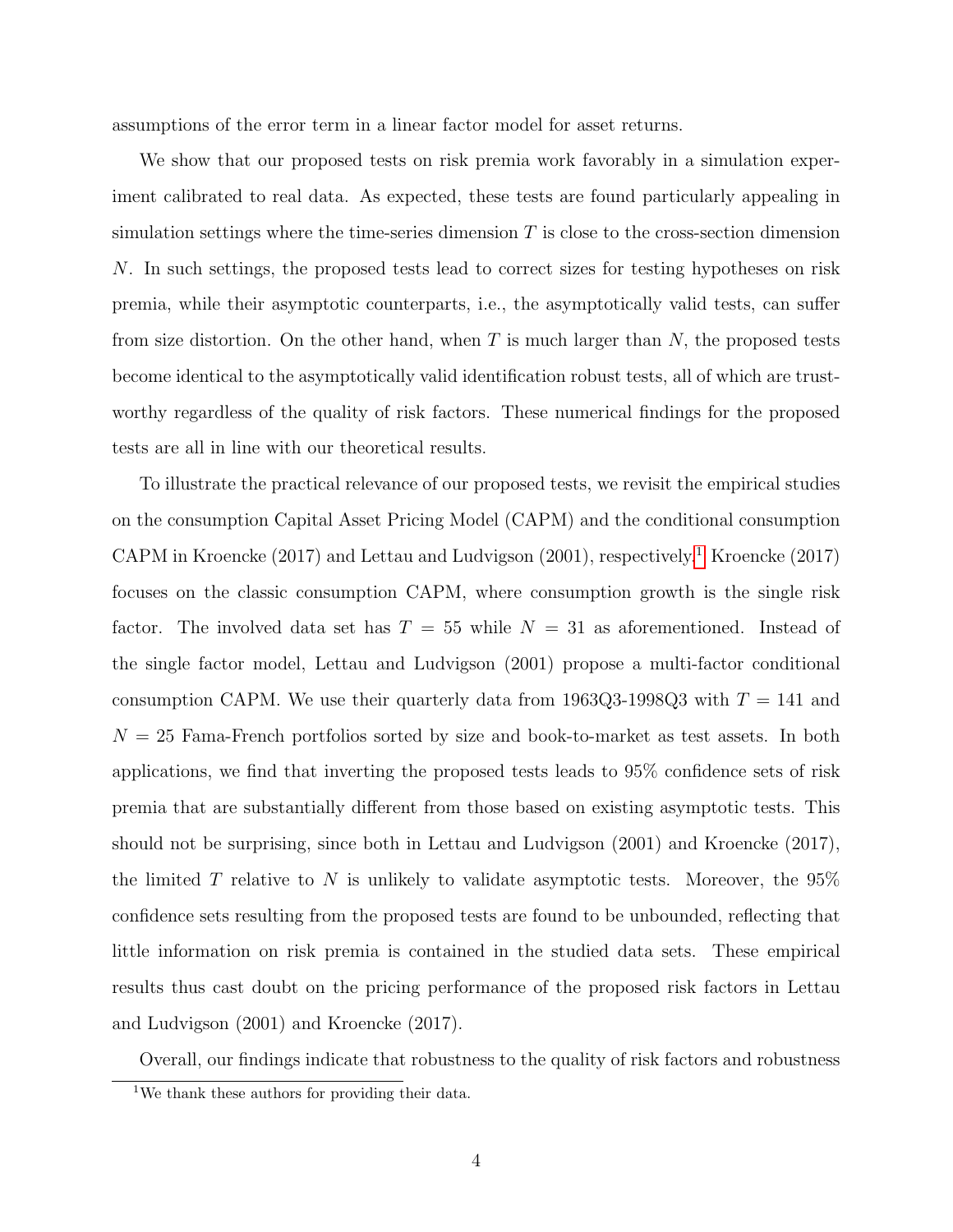to the sample size should both be accounted for in asset pricing studies. Traditional asset pricing tests that are not robust to the strength of identification reflected by the quality of risk factors can lead to erroneous conclusions. Similarly, asymptotically valid tests that do not account for limited sample sizes can also induce spurious empirical findings. We simultaneously address these two empirically relevant issues.

The rest of the paper is organized as follows. Section [2](#page-4-0) discusses the two issues that threaten reliable inference on risk premia: lack of identification due to poor quality risk factors and the limited sample size. It also introduces the two data sets from Kroencke (2017) and Lettau and Ludvigson (2001) that we use to emphasize the empirical relevance of our results. Section [3](#page-11-0) presents the proposed test statistics and constructs their finite-sample distributions. Section [4](#page-22-0) contains a simulation study as well as applications using the data from Lettau and Ludvigson (2001) and Kroencke (2017). Section [5](#page-33-0) concludes. Technical details are relegated to the Appendix.

## <span id="page-4-0"></span>2 Preliminaries

### 2.1 Linear beta representation and the two-pass approach

Premia on risk factors are identified by the linear beta representation of expected asset returns (Cochrane (2001)):

<span id="page-4-1"></span>
$$
\mathbb{E}(R_t) = \iota_N \lambda_0 + \beta \lambda_F = (\iota_N, \beta) \begin{pmatrix} \lambda_0 \\ \lambda_F \end{pmatrix},
$$
\n(1)

with  $R_t$  an  $N \times 1$  vector of asset returns,  $\iota_N$  the  $N \times 1$  vector of ones,  $\beta$  an  $N \times K$  matrix of factor loadings,  $\lambda_0$  the zero-beta return, and  $\lambda_F$  the  $K \times 1$  vector of risk premia.

The  $\beta$  matrix of factor loadings in [\(1\)](#page-4-1) is related to a linear factor model for asset returns:

<span id="page-4-2"></span>
$$
R_t = c + \beta F_t + u_t, \quad t = 1, ..., T,
$$
\n(2)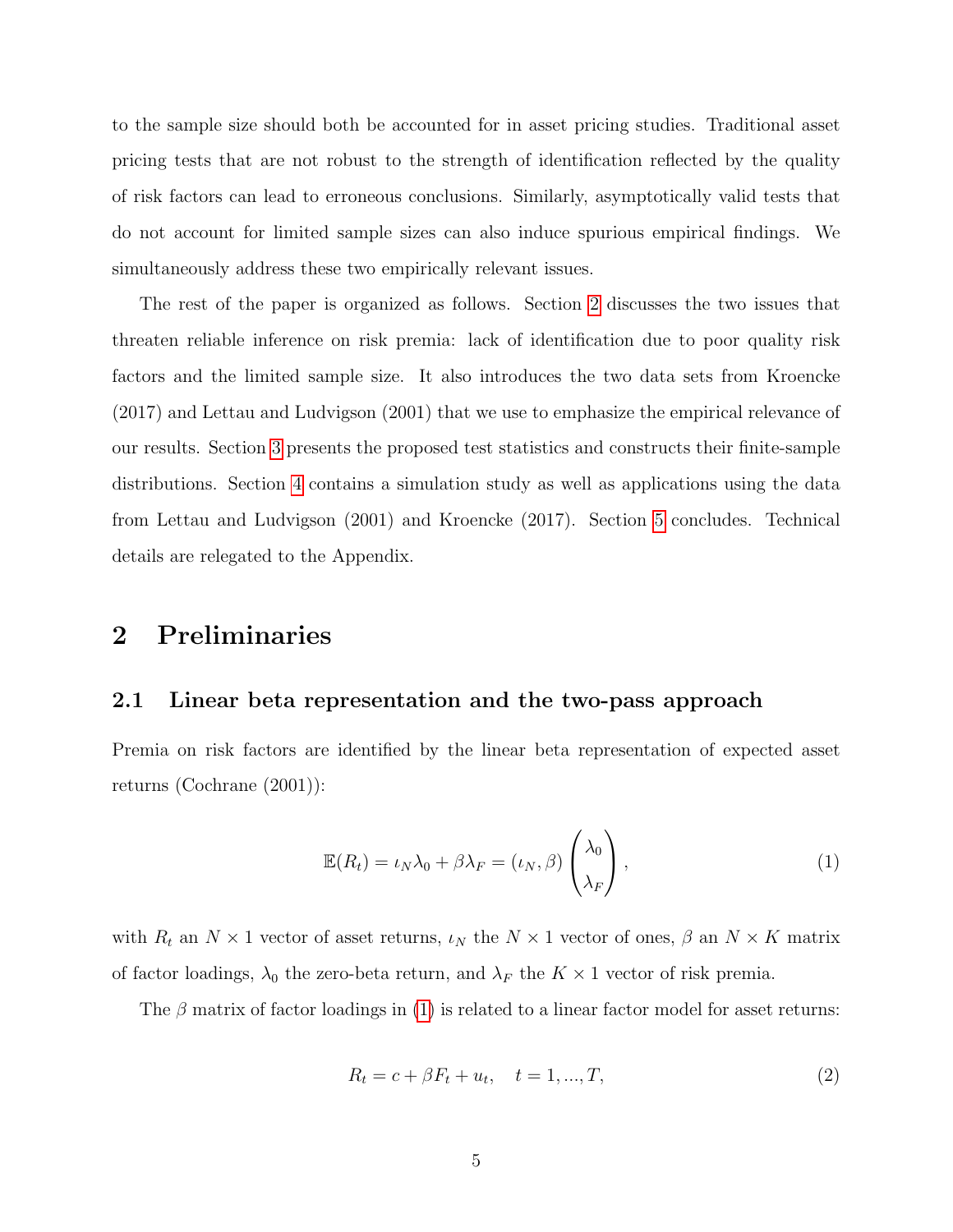with  $F_t$  a  $K \times 1$  vector of risk factors, c an  $N \times 1$  vector of constant terms, and  $u_t$  an  $N \times 1$ vector of errors.

A large portion of the asset pricing literature is centered around inference on the risk premia  $\lambda_F$  based on [\(1\)](#page-4-1)-[\(2\)](#page-4-2). The conventional two-pass procedure estimates  $\beta$  in the first pass using the time-series regression in [\(2\)](#page-4-2), so

<span id="page-5-0"></span>
$$
\widehat{\beta} = \left(\sum_{t=1}^{T} \bar{R}_t \bar{F}'_t\right) \left(\sum_{t=1}^{T} \bar{F}_t \bar{F}'_t\right)^{-1},\tag{3}
$$

with  $\bar{R}_t = R_t - \bar{R}, \bar{R} = \frac{1}{7}$  $\frac{1}{T} \sum_{t=1}^{T} R_t, \bar{F}_t = F_t - \bar{F}, \bar{F} = \frac{1}{T}$  $\frac{1}{T} \sum_{t=1}^{T} F_t$ ; in the second pass, the risk premia are estimated using a cross-sectional regression of the average asset returns  $\bar{R}$  on  $\iota_N$ and  $\widehat{\beta}$  estimated in the first pass:

$$
\begin{pmatrix} \widehat{\lambda}_0 \\ \widehat{\lambda}_F \end{pmatrix} = \left[ \left( \iota_N, \widehat{\beta} \right)' \left( \iota_N, \widehat{\beta} \right) \right]^{-1} \left( \iota_N, \widehat{\beta} \right)' \bar{R}.
$$
\n(4)

### 2.2 Lack of identification and identification robust tests

The  $(\iota_N, \beta)$  matrix plays a crucial role for inference on risk premia (Kleibergen and Zhan (2019)). If  $(\iota_N, \beta)$  has a full rank value, then  $\lambda_F$  is well defined by [\(1\)](#page-4-1), and its estimator  $\widehat{\lambda}_F$ is consistent and asymptotically normally distributed under standard regularity conditions (Shanken (1992)). It validates the common usage of the t-test on the risk premia. The full rank condition of  $(\iota_N, \beta)$  is, however, plausibly violated in many empirical settings.

The pioneering study of Kan and Zhang (1999), for example, focuses on the useless factor setting with  $\beta = 0$ . If  $\beta = 0$ , then  $\lambda_F$  is unidentified in [\(1\)](#page-4-1), and Kan and Zhang (1999) show that the FM t-test on risk premia becomes unreliable, i.e., its test statistic tends to be significant, which thus spuriously supports useless risk factors. Kleibergen (2009) further considers a so-called weak factor setting with  $\beta \approx 0$ , since many risk factors proposed in the literature exhibit just minor correlation with asset returns. Similar to the useless factor setting, Kleibergen (2009) finds that risk premia on weak factors are not well identified,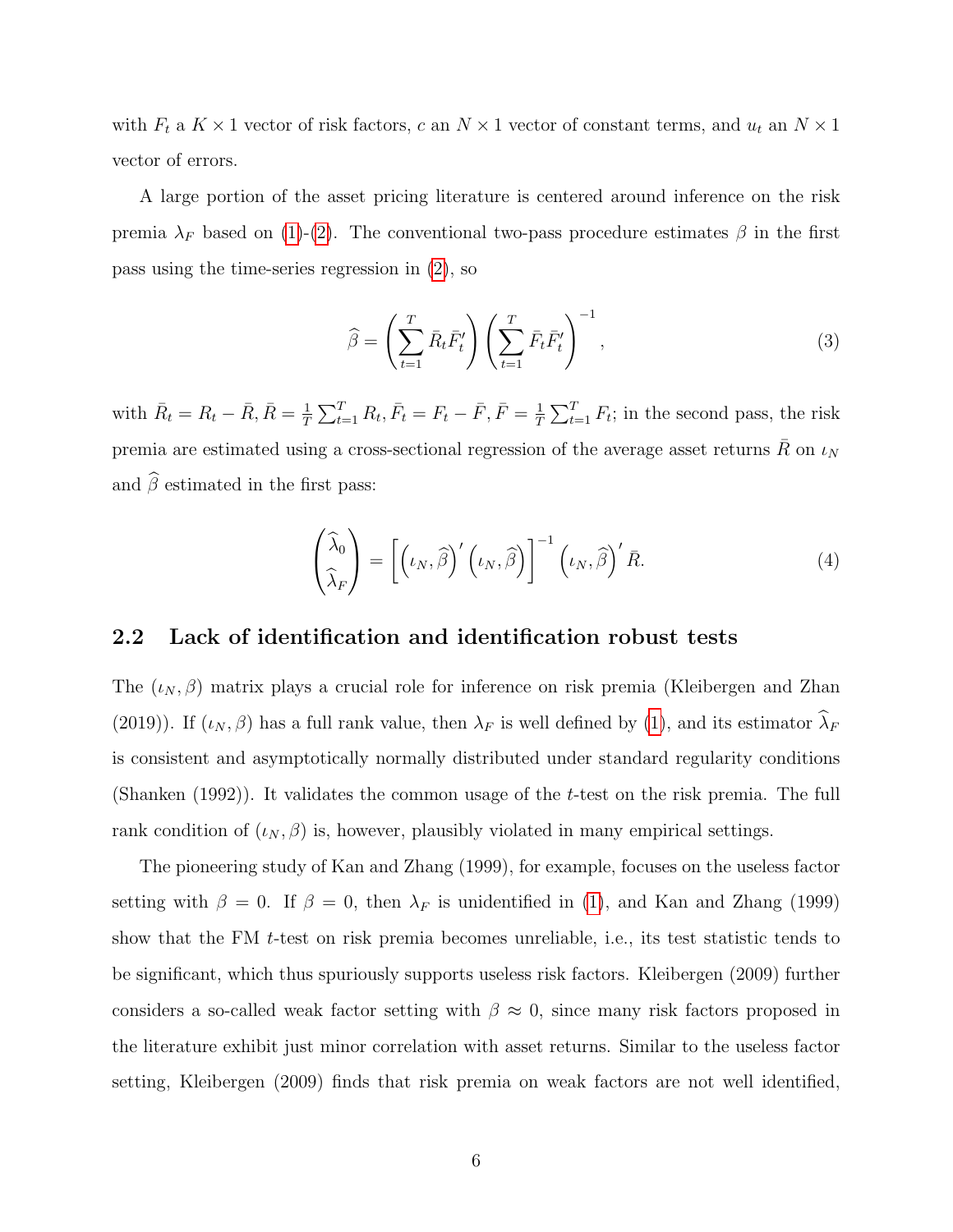which further induces a malfunction of the FM  $t$ -test. In addition, Kleibergen and Zhan  $(2019)$  show that  $\beta$ 's are often close to be constant over the different assets so there is little cross-sectional variation in them. Kleibergen and Zhan (2019) warn that identification of the risk premia is then similarly jeopardized, so the FM  $t$ -test also breaks down. All these studies boil down to the full rank condition of  $(\iota_N, \beta)$ , which is jeopardized if  $\beta = 0, \beta \approx 0$ or  $\beta \propto \iota_N$ .

To provide empirical evidence that the full rank condition is plausibly violated, we use data from Kroencke (2017) and Lettau and Ludvigson (2001). The resulting estimates of  $\beta$ are presented in Table [1](#page-7-0) and Table [2,](#page-8-0) respectively.

Re-produced from Kleibergen and Zhan (2019), Table [1](#page-7-0) presents the estimated  $\beta$ 's using the thirty-one test assets from Kroencke (2017) and five different consumption growth measures ("Reported", "P-J", "Q4-Q4", "Garbage", "Unfiltered", see the notes to Table [1\)](#page-7-0) from the asset pricing literature. Kroencke (2017) proposes "Unfiltered" consumption growth as a risk factor, which appears to outperform the other four consumption growth measures for consumption-based asset pricing.

Table [1,](#page-7-0) however, suggests that the  $\beta$ 's for all five consumption growth measures are problematic. For example, the estimated  $\beta$ -vector for "Reported" consumption growth is not statistically different from zero. On the other hand, although the  $\beta$ 's for the "Garbage" and "Unfiltered" consumption growth measures all appear sizeable, they exhibit little cross-sectional variation so they are almost constant and proportional to a vector of ones. Kleibergen and Zhan (2019) further conduct a rank test on  $(\iota_N, \beta)$  and find evidence that its full rank condition is likely violated under each of the five consumption growth measures. The reported estimates of the  $\beta$ 's in Table [1](#page-7-0) thus cast doubt on the empirical findings in Kroencke (2017).

Similar to Table [1,](#page-7-0) Table [2](#page-8-0) reports the estimated  $\beta$ 's using the twenty-five Fama-French portfolios sorted by size and book-to-market for three risk factors (the quarterly consumption growth  $\Delta c$ , the lagged consumption-wealth ratio cay and their interaction  $\Delta c \times c$ ay) taken from Lettau and Ludvigson (2001). It is rather obvious in Table [2](#page-8-0) that the last column of the β-matrix, which corresponds to the  $\Delta c \times c$ ay risk factor, is not statistically significant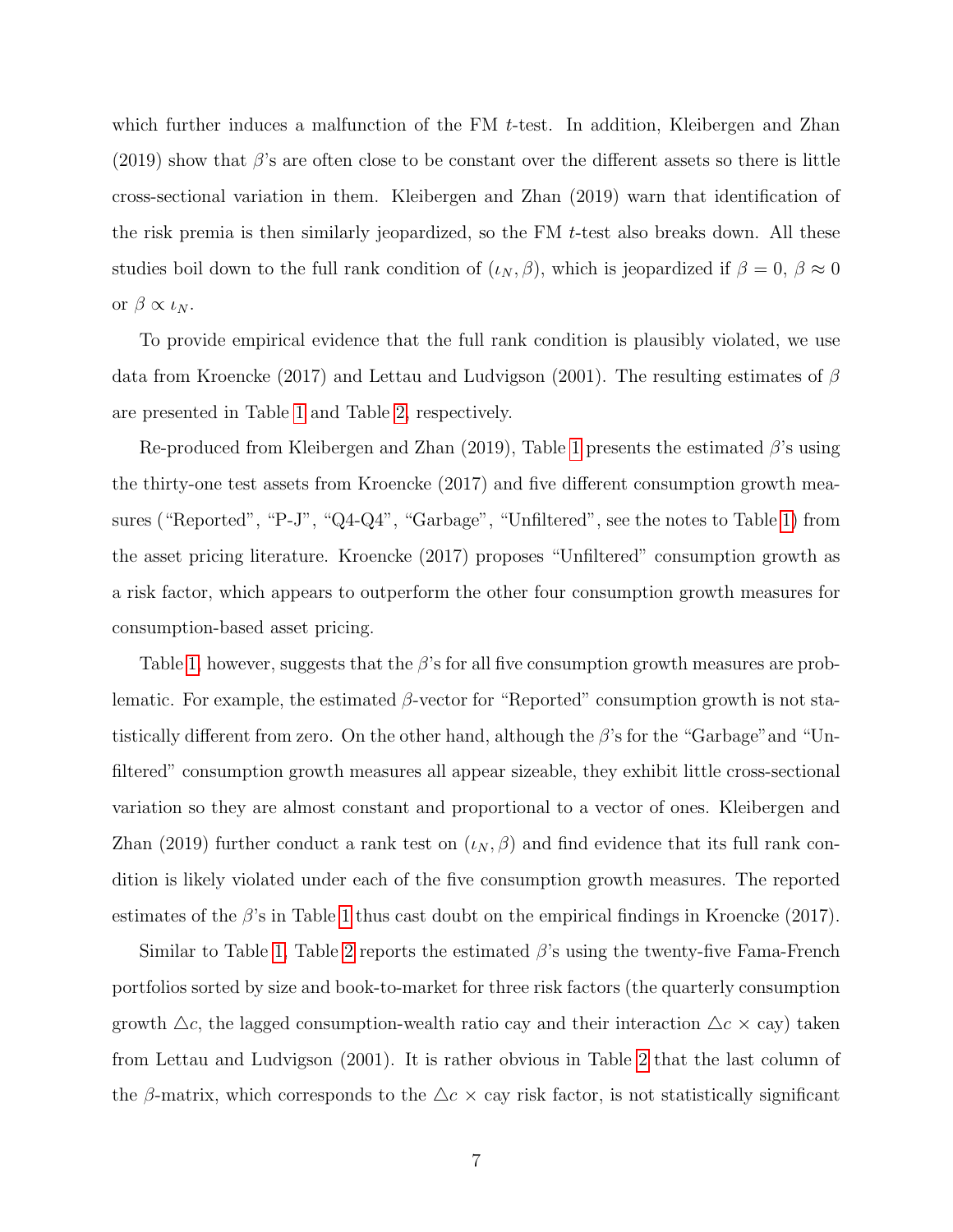|      | Reported   |           | $P-J$      |            | $Q4-Q4$  |           | Garbage  |           | Unfiltered |           |
|------|------------|-----------|------------|------------|----------|-----------|----------|-----------|------------|-----------|
|      | B          | $t$ -stat | $\beta$    | $t$ -stat  | $\beta$  | $t$ -stat | $\beta$  | $t$ -stat | $\beta$    | $t$ -stat |
| (1)  | $-1.30$    | $-0.41$   | 1.19       | 0.93       | 4.18     | $1.51\,$  | $4.54\,$ | $3.33\,$  | 5.40       | 3.81      |
| (2)  | $-0.23$    | $-0.09$   | $1.14\,$   | $1.06\,$   | 4.42     | $1.93\,$  | $4.06\,$ | $3.52\,$  | 4.70       | $3.98\,$  |
| (3)  | 0.14       | 0.06      | $0.99\,$   | $1.06\,$   | $4.15\,$ | $2.09\,$  | 3.74     | $3.86\,$  | $3.80\,$   | $3.64\,$  |
| (4)  | $-0.52$    | $-0.25$   | 0.73       | $0.86\,$   | 3.46     | 1.92      | 3.66     | $4.30\,$  | $3.33\,$   | $3.50\,$  |
| (5)  | $-0.23$    | $-0.11$   | 0.73       | $0.85\,$   | 3.74     | $2.06\,$  | $3.62\,$ | 4.30      | $3.33\,$   | $3.44\,$  |
| (6)  | $-0.84$    | $-0.43$   | $0.58\,$   | $0.72\,$   | $3.01\,$ | $1.75\,$  | $3.42\,$ | 4.39      | $3.10\,$   | $3.43\,$  |
| (7)  | $-0.85$    | $-0.44$   | 0.49       | $\,0.63\,$ | 2.73     | $1.63\,$  | $3.51\,$ | $4.90\,$  | $2.95\,$   | $3.32\,$  |
| (8)  | $-0.59$    | $-0.33$   | $0.39\,$   | $\rm 0.53$ | $2.69\,$ | 1.69      | $3.06\,$ | $4.55\,$  | $2.85\,$   | $3.41\,$  |
| (9)  | $-0.12$    | $-0.07$   | 0.30       | $0.43\,$   | 2.75     | $1.87\,$  | $2.61\,$ | $3.98\,$  | 2.48       | $3.16\,$  |
| (10) | 0.34       | $0.20\,$  | $\,0.64\,$ | $\rm 0.92$ | $2.97\,$ | $2.01\,$  | $3.14\,$ | $4.53\,$  | 2.60       | $3.29\,$  |
| (11) | $-0.95$    | $-0.46$   | $0.21\,$   | $0.25\,$   | $2.25\,$ | $1.22\,$  | $3.58\,$ | $4.29\,$  | $2.85\,$   | $2.91\,$  |
| (12) | $-0.44$    | $-0.25$   | 0.60       | $\rm 0.81$ | 2.77     | $1.77\,$  | $3.15\,$ | $4.22\,$  | $2.59\,$   | $3.09\,$  |
| (13) | $-0.63$    | $-0.38$   | 0.52       | 0.78       | $2.49\,$ | $1.73\,$  | $2.95\,$ | $4.38\,$  | $2.22\,$   | $2.84\,$  |
| (14) | $-0.56$    | $-0.31$   | 0.07       | $0.10\,$   | $2.26\,$ | $1.39\,$  | $2.51\,$ | $3.10\,$  | $2.04\,$   | $2.28\,$  |
| (15) | 0.88       | 0.53      | 0.46       | $0.67\,$   | 3.14     | $2.19\,$  | $2.75\,$ | $3.89\,$  | $2.25\,$   | $2.85\,$  |
| (16) | 0.73       | 0.45      | $0.58\,$   | $0.88\,$   | $3.04\,$ | $2.19\,$  | $2.86\,$ | $4.49\,$  | $2.62\,$   | $3.56\,$  |
| (17) | $\rm 0.96$ | $0.56\,$  | 0.71       | $1.03\,$   | $3.50\,$ | 2.40      | $2.93\,$ | 4.53      | $2.81\,$   | $3.61\,$  |
| (18) | $1.21\,$   | $0.65\,$  | 1.05       | $1.40\,$   | 4.27     | 2.72      | $3.17\,$ | $4.35\,$  | $3.33\,$   | $4.02\,$  |
| (19) | $1.23\,$   | $0.67\,$  | $1.09\,$   | $1.47\,$   | $3.97\,$ | $2.56\,$  | $2.86\,$ | $3.65\,$  | $2.96\,$   | $3.53\,$  |
| (20) | 1.77       | $0.84\,$  | $1.32\,$   | $1.56\,$   | $5.22\,$ | $2.98\,$  | $2.93\,$ | $3.26\,$  | $4.21\,$   | $4.67\,$  |
| (21) | $-0.50$    | $-0.22$   | 0.58       | $\,0.61\,$ | $3.57\,$ | $1.78\,$  | $3.85\,$ | $4.30\,$  | $3.88\,$   | $3.73\,$  |
| (22) | $-0.09$    | $-0.05$   | $0.66\,$   | 0.88       | 3.14     | $1.98\,$  | $3.00\,$ | 4.10      | $3.15\,$   | $3.82\,$  |
| (23) | 0.37       | 0.23      | $\rm 0.54$ | $0.81\,$   | 2.84     | $2.02\,$  | 2.94     | 4.49      | $2.27\,$   | $2.96\,$  |
| (24) | 0.44       | $0.31\,$  | $0.54\,$   | $\rm 0.92$ | $2.96\,$ | $2.40\,$  | $2.84\,$ | $5.30\,$  | $2.25\,$   | $3.38\,$  |
| (25) | $-0.50$    | $-0.32$   | $0.31\,$   | 0.49       | $2.11\,$ | $1.57\,$  | $2.69\,$ | $5.05\,$  | $2.22\,$   | $3.10\,$  |
| (26) | 1.04       | $0.62\,$  | 0.79       | $1.16\,$   | 3.70     | $2.60\,$  | $3.09\,$ | 4.44      | $2.54\,$   | $3.25\,$  |
| (27) | 1.10       | 0.66      | 0.98       | 1.46       | 3.71     | 2.63      | 2.90     | 4.13      | 2.74       | 3.60      |
| (28) | 0.03       | $0.01\,$  | 0.71       | $0.98\,$   | $3.18\,$ | $2.07\,$  | $3.15\,$ | $4.32\,$  | $3.07\,$   | $3.83\,$  |
| (29) | $-0.89$    | $-0.41$   | 0.17       | $0.19\,$   | 2.44     | $1.26\,$  | $3.54\,$ | $3.82\,$  | 2.70       | $2.59\,$  |
| (30) | $-1.40$    | $-0.58$   | $0.03\,$   | $0.03\,$   | $2.10\,$ | $0.97\,$  | $3.92\,$ | $3.95\,$  | $2.92\,$   | $2.52\,$  |
| (31) | 0.23       | $0.13\,$  | 0.72       | $1.00\,$   | 3.32     | $2.21\,$  | $3.21\,$ | 4.74      | $2.95\,$   | 3.72      |

<span id="page-7-0"></span>Table 1:  $\beta$  with thirty-one portfolio returns

Notes: The thirty-one test assets are taken from Kroencke (2017), i.e., the thirty portfolios sorted by size, value and investment, plus the market portfolio in 1960-2014 (yearly data). "Reported", "P-J", "Q4-Q4", "Garbage"and "Unfiltered" correspond to five consumption measures: (i) the consumption expenditure on nondurable goods and services reported by National Income and Product Accounts (NIPA) ("Reported"); (ii) the three-year consumption measure from Parker and Julliard (2005) ("P-J"); (iii) the fourth-quarter to fourth-quarter consumption measure from Jagannathan and Wang  $(2007)$  ("Q4-Q4"); (iv) the garbage measure in Savov  $(2011)$  ("Garbage"); (v) the unfiltered NIPA consumption measure in Kroencke (2017) ("Unfiltered"). Each of the five consumption growth rates is used as the single risk factor for asset returns to estimate  $\beta$ .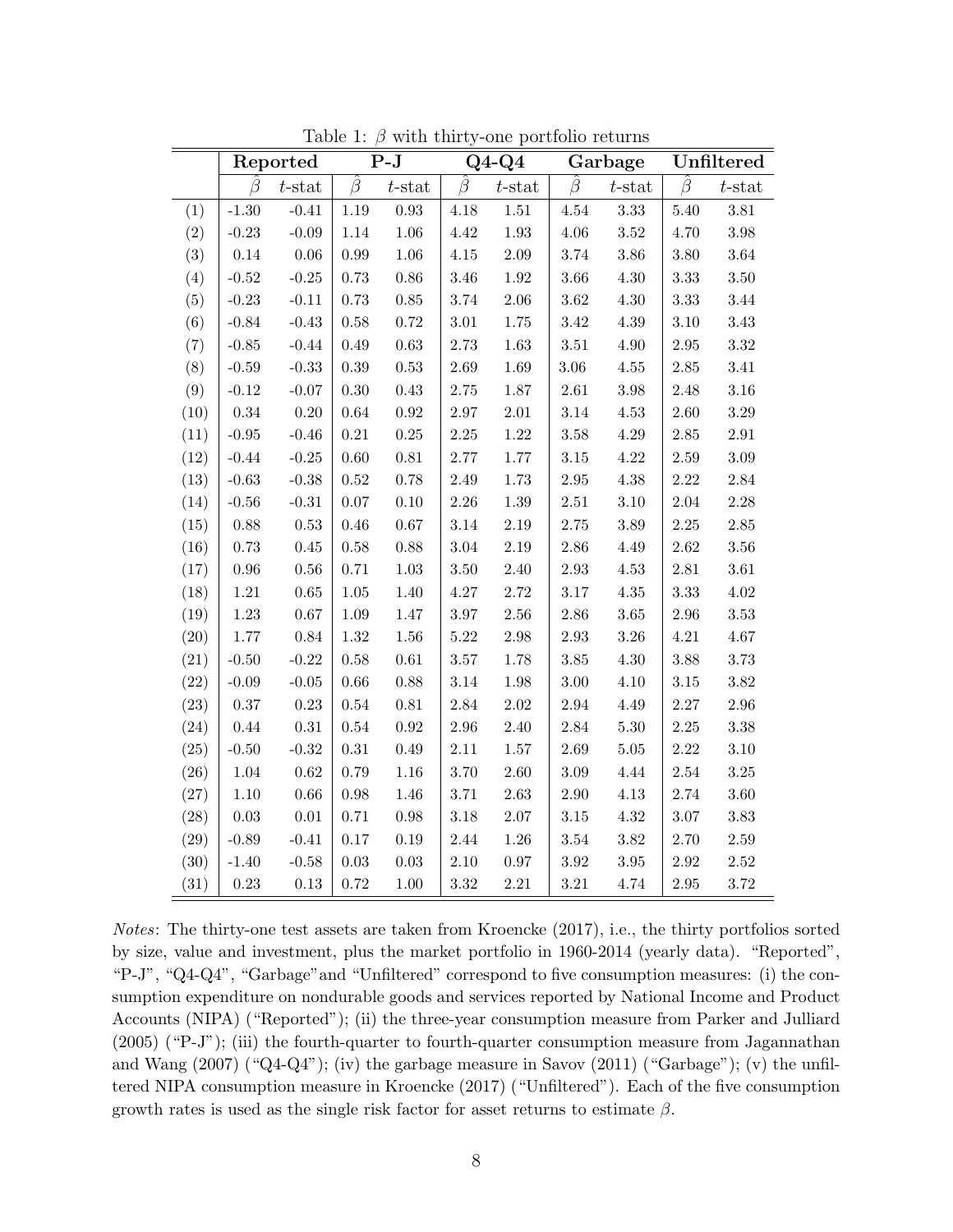|      | $\triangle c$ |           |           | cay       | $\triangle c \times c$ ay |           |  |
|------|---------------|-----------|-----------|-----------|---------------------------|-----------|--|
|      | $\beta_1$     | $t$ -stat | $\beta_2$ | $t$ -stat | $\beta_3$                 | $t$ -stat |  |
| (1)  | 6.35          | 2.32      | 4.25      | 2.96      | $-4.56$                   | $-0.22$   |  |
| (2)  | 6.30          | 2.61      | 3.66      | 2.90      | 2.25                      | 0.12      |  |
| (3)  | 5.11          | 2.28      | 3.22      | 2.75      | 3.22                      | 0.19      |  |
| (4)  | 5.50          | 2.58      | 2.96      | 2.65      | 5.12                      | 0.32      |  |
| (5)  | 5.79          | 2.53      | 2.65      | 2.21      | 11.36                     | 0.65      |  |
| (6)  | 4.38          | 1.76      | 4.55      | 3.49      | $-15.82$                  | $-0.84$   |  |
| (7)  | 3.63          | 1.65      | 3.25      | 2.83      | 0.02                      | 0.00      |  |
| (8)  | 3.92          | 1.97      | 3.07      | 2.95      | $-1.08$                   | $-0.07$   |  |
| (9)  | 3.52          | 1.91      | 2.66      | 2.76      | 6.93                      | 0.50      |  |
| (10) | 4.83          | 2.41      | 2.16      | 2.06      | 8.48                      | 0.56      |  |
| (11) | 2.70          | 1.21      | 4.53      | 3.88      | $-22.20$                  | $-1.31$   |  |
| (12) | 2.76          | 1.47      | 3.64      | 3.69      | $-3.35$                   | $-0.23$   |  |
| (13) | 2.92          | 1.69      | 2.63      | 2.91      | 4.40                      | 0.34      |  |
| (14) | 2.58          | 1.57      | 2.73      | 3.18      | 0.02                      | 0.00      |  |
| (15) | 3.71          | 1.98      | 2.15      | 2.19      | 4.78                      | 0.34      |  |
| (16) | 1.97          | 1.02      | 4.22      | 4.20      | $-20.28$                  | $-1.39$   |  |
| (17) | 2.62          | 1.49      | 3.28      | 3.58      | $-10.24$                  | $-0.77$   |  |
| (18) | 1.94          | 1.21      | 2.57      | 3.06      | $-4.98$                   | $-0.41$   |  |
| (19) | 2.50          | 1.56      | 2.32      | 2.76      | 0.60                      | 0.05      |  |
| (20) | 3.78          | 2.05      | 2.26      | 2.34      | 3.28                      | 0.23      |  |
| (21) | 1.61          | 1.01      | 2.77      | 3.33      | $-21.22$                  | $-1.76$   |  |
| (22) | 1.16          | 0.80      | 2.53      | 3.33      | $-4.20$                   | $-0.38$   |  |
| (23) | 2.32          | 1.88      | 2.46      | 3.80      | $-8.27$                   | $-0.88$   |  |
| (24) | 1.24          | 0.94      | 2.24      | $3.25\,$  | $-10.49$                  | $-1.05$   |  |
| (25) | 3.07          | 2.13      | 1.59      | 2.11      | $-1.25$                   | $-0.11$   |  |

<span id="page-8-0"></span>Table 2:  $\beta$  with twenty-five portfolio returns

Notes: The twenty-five Fama-French portfolios sorted by size and book-to-market in 1963Q3- 1998Q3 (quarterly data) are used as test assets. The three risk factors taken from Lettau and Ludvigson (2001) are the quarterly consumption growth  $\Delta c$ , the (lagged) consumption-wealth ratio cay and their interaction  $\triangle c \times$  cay. The 25  $\times$  3 dimensional  $\beta$  matrix is thus  $\beta = (\beta_1, \beta_2, \beta_3)$ , where  $\beta_i$ ,  $i = 1, 2, 3$ , corresponds to the *i*-th factor.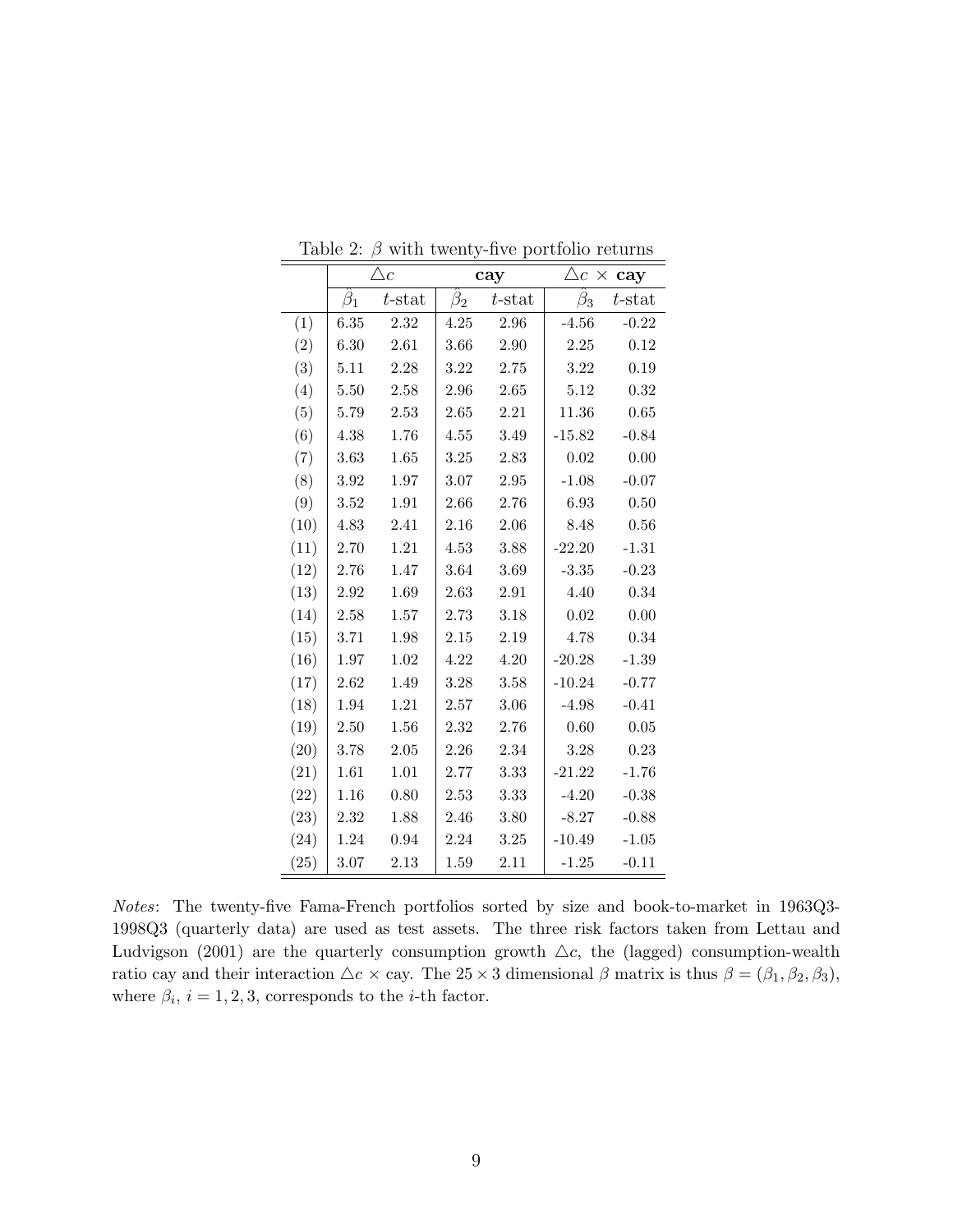at the 5% level. We therefore can not rule out that a column of the  $\beta$ -matrix for this multifactor model equals zero, so the  $(\iota_N, \beta)$  matrix does not have a full rank value. This is also consistent with the rank test results reported in Kleibergen and Zhan (2019). Consequently, Table [2](#page-8-0) raises doubts on the credibility of the empirical findings based on the FM t-test in Lettau and Ludvigson (2001).

The  $\beta$ 's of questionable quality, such as those reported in Tables [1-](#page-7-0)[2,](#page-8-0) have motivated Kan and Zhang (1999), Kleibergen (2009) and thereafter Kleibergen and Zhan (2015, 2018, 2019), to analyze their impact on the risk premia. It is now well acknowledged that inference on the risk premia is sensitive to the strength of identification, as reflected by the full rank condition of  $(\iota_N, \beta)$  or put differently, the quality of the risk factors that yield the factor loadings in  $\beta$ . This has led to the so-called identification robust tests on the risk premia, whose validity does not depend on the rank of  $(\iota_N, \beta)$ , i.e., these tests remain trustworthy regardless of the quality of the risk factors. An example of such a test is the factor Anderson-Rubin (FAR) test proposed by Kleibergen (2009), which is an extension of the robust Anderson and Rubin (1949) test in the instrumental variables regression literature, see also the Hotelling type test in Beaulieu, Dufour and Khalaf (2013). Other examples of identification robust tests include the Lagrange multiplier (LM) and likelihood ratio (LR) tests.

One potential drawback of these identification robust tests is, however, that many of them are established using asymptotic arguments, so the validity of these tests often relies on a large sample size, see, e.g., the FAR test in Kleibergen (2009). It is thus questionable whether these tests perform well in finite-sample applications, which we discuss next.

### 2.3 Limited  $T$  vs. large  $N$  and finite-sample robust tests

Other than lack of identification due to the quality of risk factors, limited sample sizes also impose challenges for inference on risk premia. The latter should come out naturally, since validity of asymptotic tests, such as the FM  $t$ -test and the FAR test, requires a large number of time-series observations T relative to the number of assets N. If T is small while N is large, it becomes doubtful whether we can still approximate the distributions of the FM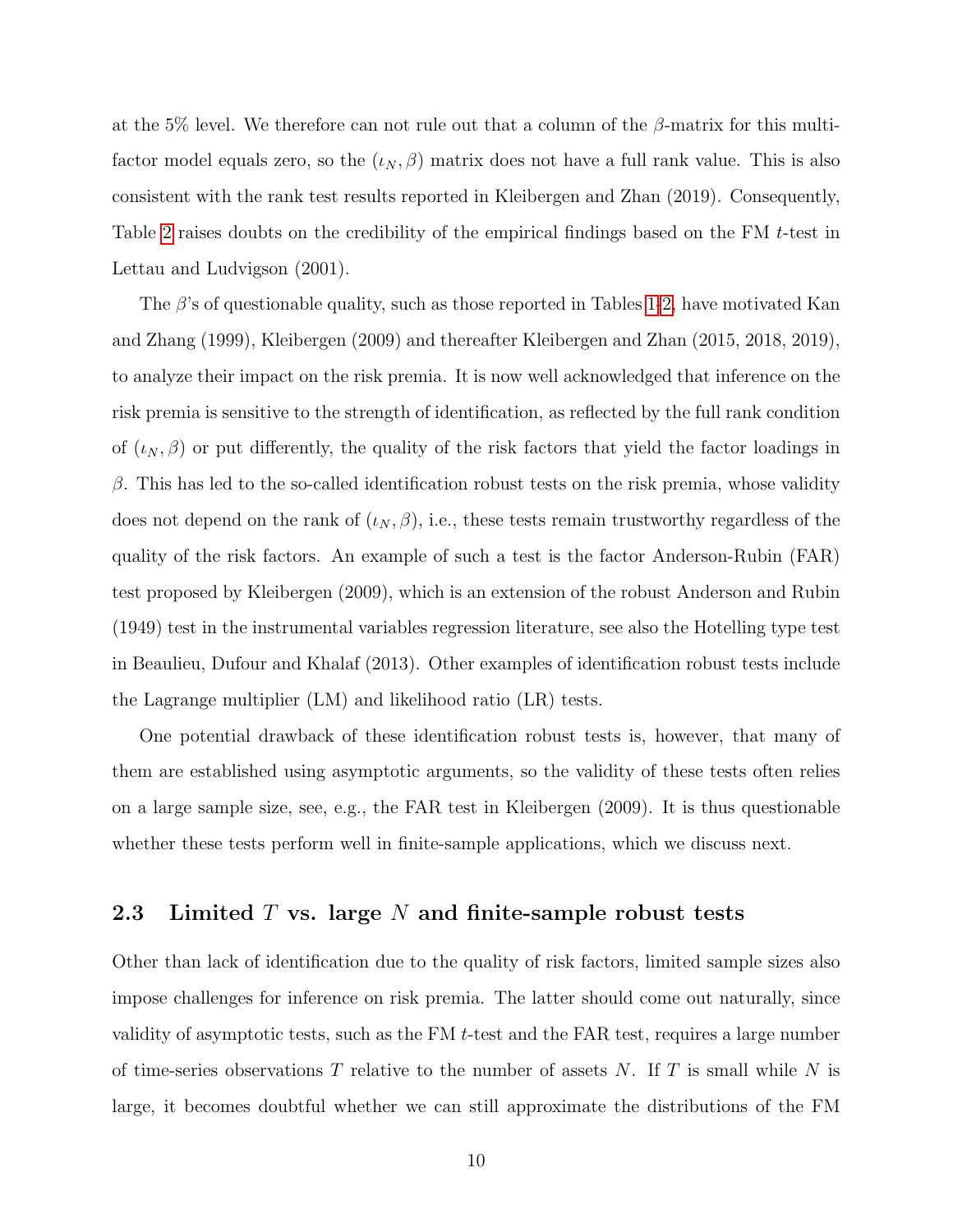t-statistic and the FAR statistic by normal and chi-squared distributions, respectively. The large number of assets N or in other words, many moment conditions, resembles the many instruments issue in instrumental variables regression (Bekker and Kleibergen (2003), Bekker (1994), Newey and Windmeijer (2009)).

The limited  $T$  vs. large  $N$  scenario is commonly encountered in empirical asset pricing studies. For instance, Savov (2011) uses the annual garbage growth series from 1960–2006, while the twenty-five Fama-French portfolios augmented by the ten industry portfolios, as suggested by Lewellen, Nagel and Shanken (2010), are used as test assets. The resulting limited  $T = 47$  and relatively large  $N = 35$  thus cast doubt on the FM t-test used in Savov (2011). Similarly, the Kroencke (2017) data used for Table [1](#page-7-0) uses the yearly unfiltered consumption growth series for the time period 1960–2014, so  $T = 55$ , and thirty portfolios sorted by size, value and investment alongside the market portfolio are used as test assets, so  $N = 31$ . The simulation experiment in Kleibergen and Zhan (2019), however, shows that neither the FM t-test nor the FAR test is size-correct under the limited  $T$  vs. large N setting calibrated to Kroencke (2017). Given that many risk factors, like the garbage growth in Savov (2011) and consumption growth in Kroencke (2017), are only available at low frequencies and/or within short time periods, the limited  $T$  vs. large  $N$  problem similarly affects many other empirical studies.

In view of the above, we aim to develop tests on risk premia that are immune to the limited T vs. large N problem, and we label these tests as finite-sample robust tests. Meanwhile, we also want these tests to remain trustworthy when the quality of risk factors is potentially unsatisfactory. We therefore have a two-fold goal, i.e., providing tests that are reliable when using risk factors of questionable quality as well as for limited sample sizes.

Kleibergen and Zhan (2019) develop two tests to meet this two-fold goal. First, they construct a finite-sample version of the rank test from Kleibergen and Paap (2006) so it can be used to test for a reduced rank value of  $(\iota_N, \beta)$ , implicating that the risk premia are not identified, when  $N$  is large compared to  $T$ . Second, they extend the GRS test statistic from Gibbons, Ross and Shanken (1989) so that it can be used for testing hypotheses on the risk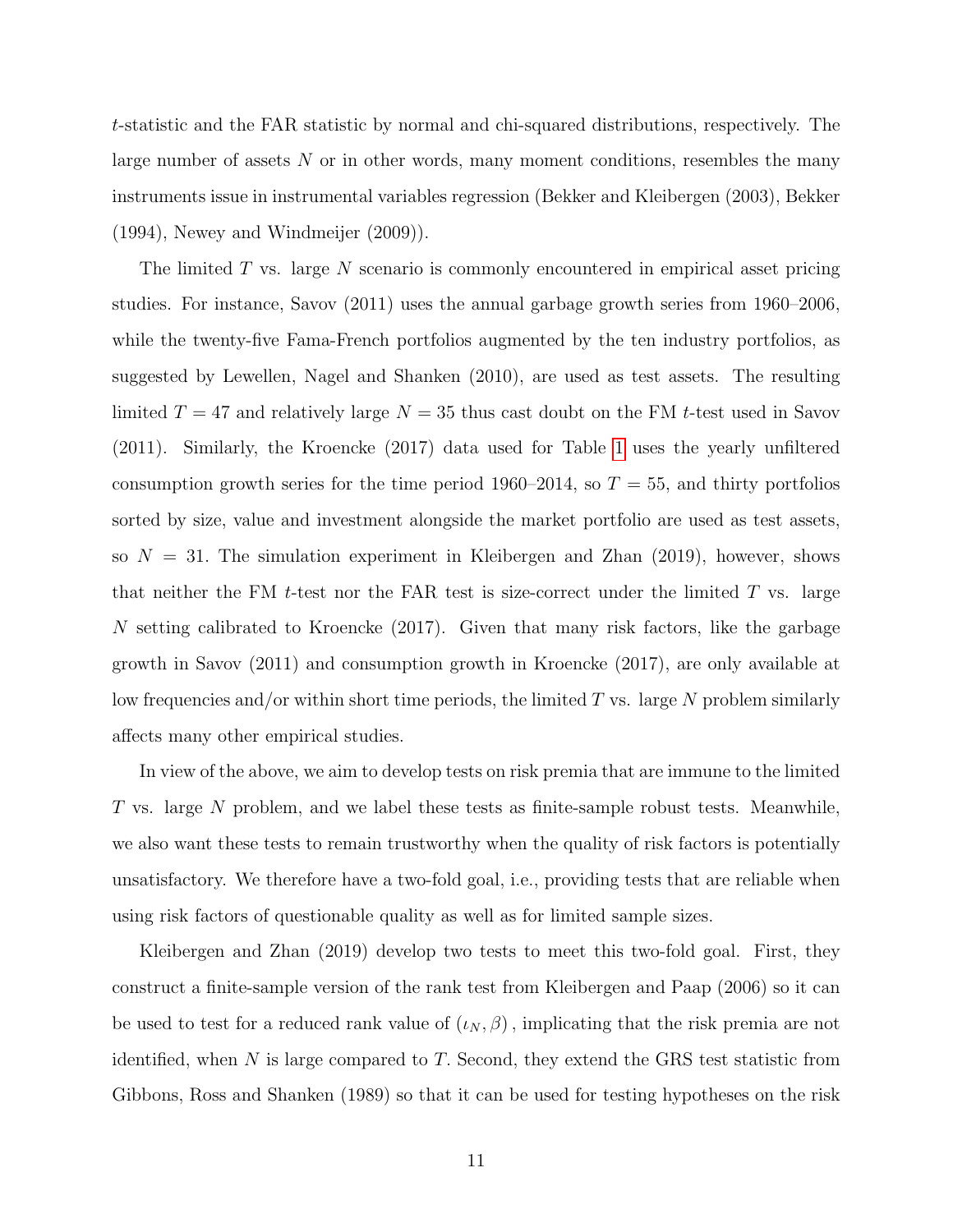premia. They refer to it as the GRS-FAR statistic, to reflect that it also results from the FAR statistic in Kleibergen (2009) with an adjustment for the finite-sample setting. As in Gibbons, Ross and Shanken (1989), Kleibergen and Zhan (2019) also assume that the error term in the linear factor model [\(2\)](#page-4-2) is normally distributed, in order to derive the finitesample F-distribution of the GRS-FAR statistic. Since this F-distribution does not depend on the quality of the risk factors, the finite-sample robust GRS-FAR test is also robust to the strength of identification.

In the next section, we propose several other tests, which, like the GRS-FAR test, are robust to both the sample size and the strength of identification reflected by the quality of the risk factors. Later on, we also show that these tests have comparable or even better power than the GRS-FAR test. To facilitate comparison and understanding, we also discuss the GRS-FAR test.

## <span id="page-11-0"></span>3 Analytical results

#### 3.1 Null hypothesis and assumptions

Our interest lies in testing the hypothesis on the risk premia:  $H_0$ :  $\lambda_F = \lambda_{F,0}$ , with  $\lambda_{F,0}$  the hypothesized value of  $\lambda_F$ . We therefore delete  $\lambda_0$  in [\(1\)](#page-4-1) by removing the N-th asset and taking all other asset returns in deviation from the return on the N-th asset. The moment condition [\(1\)](#page-4-1) and the linear factor model [\(2\)](#page-4-2) now become:

<span id="page-11-1"></span>
$$
\mathbb{E}(\mathcal{R}_t) = \mathcal{B}\lambda_F \tag{5}
$$

$$
\mathcal{R}_t = \mathcal{C} + \mathcal{B}F_t + \mathcal{U}_t \tag{6}
$$

where  $\mathcal{R}_t = J_N R_t$ ,  $\mathcal{C} = J_N c$ ,  $\mathcal{B} = J_N \beta$ ,  $\mathcal{U}_t = J_N u_t$  with  $J_N = (I_{N-1}, -\iota_{N-1})$ ,  $I_{N-1}$  is the  $(N-1) \times (N-1)$  identity matrix, and  $\iota_{N-1}$  is the  $(N-1)$ -dimensional vector of ones.

Remark 1. Our proposed test statistics are invariant to which asset return is to be subtracted. Put differently, the choice of the N-th asset does not affect the resulting values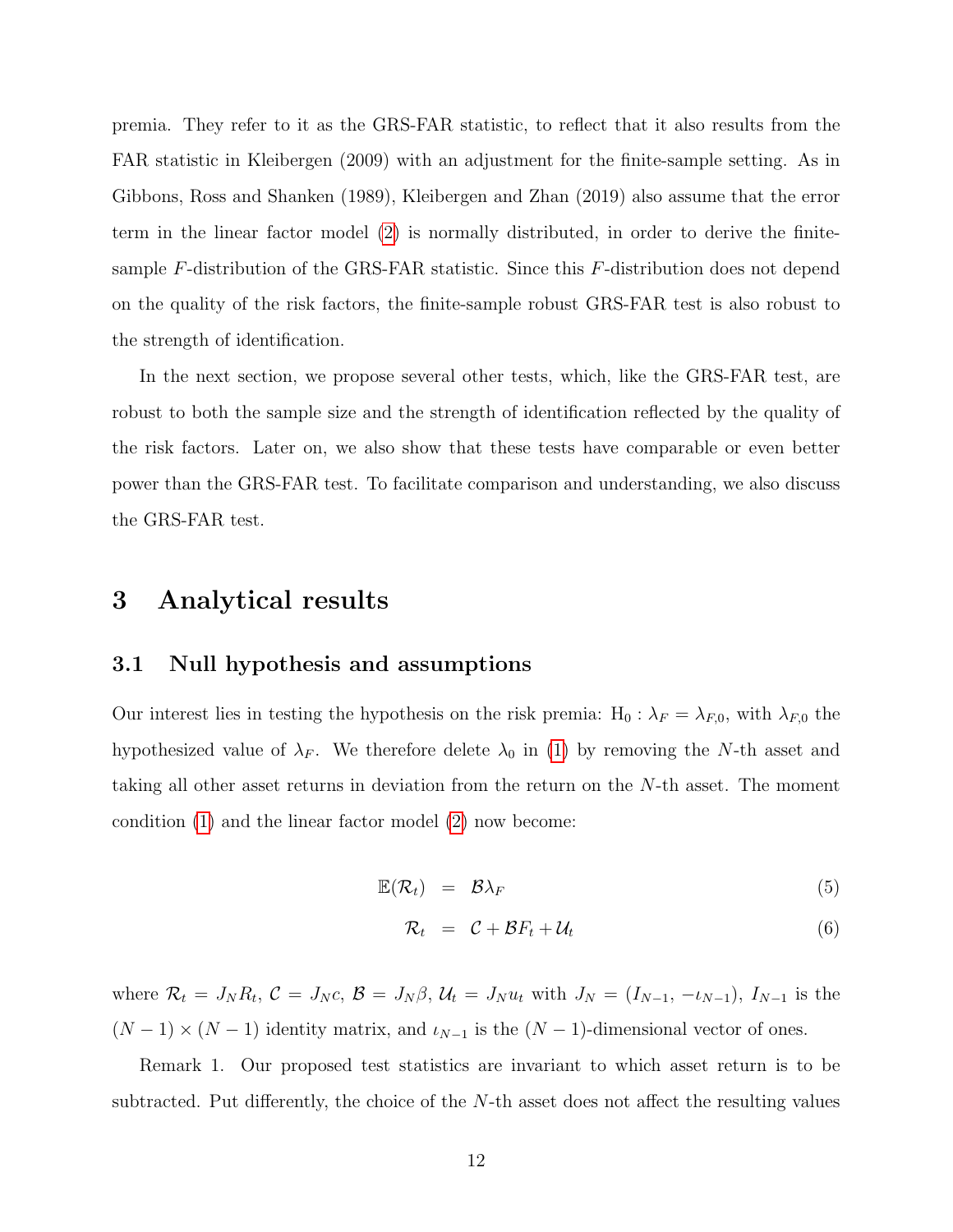of our statistics. See the Internet Appendix of Kleibergen and Zhan (2019).

Remark 2. In tests with excess returns,  $\lambda_0 = 0$  is sometimes imposed. See, e.g., Savov  $(2011)$ . With this zero-restriction, we do not have to remove the N-th asset, and  $(5)$ - $(6)$  are almost identical to  $(1)-(2)$  $(1)-(2)$  $(1)-(2)$  except for notation. Our tests can thus be extended straightforwardly to incorporate the  $\lambda_0 = 0$  restriction.

Remark 3. The full rank condition of  $(\iota_N, \beta)$ , which we discussed previously for identifying risk premia, is equivalent to the full rank condition of  $\beta$ . Since we allow for risk factors of questionable quality, we do not need to assume that  $\beta$  has a full rank value.

We make the following two assumptions for the linear factor model, both of which have been used in the previous literature. Further explanations are provided under each assumption.

### <span id="page-12-0"></span>**Assumption 1.**  $\mathcal{U}_t$  is i.i.d. normally distributed with covariance  $\Sigma$ .

The normality assumption gives rise to the finite-sample distributions of the test statistics proposed later on. This assumption is commonly adopted in the existing literature to facilitate finite-sample analysis, see, e.g., Gibbons, Ross and Shanken (1989), Kan and Zhou (2004). In addition, there also exists empirical evidence that distributions of some asset returns could be approximated by the normal distribution (e.g., Kleibergen and Zhan (2019)). We can as well replace normality with other distributional assumptions, and if we do so, the finite-sample distributions of our proposed statistics can be derived in a similar fashion or using simulation.

<span id="page-12-1"></span>**Assumption 2.** Let F be the  $T \times K$  matrix whose t-th row is  $\overline{F}_t'$ , and we assume that  $(\iota_T, F)$ is a deterministic matrix of full rank.

The full rank condition of  $(\iota_T, F)$ , where  $\iota_T$  is the T-dimensional vector of ones, rules out multi-collinearity of risk factors, so  $\beta$  and thus  $\beta$  are estimable using time-series regression. Here we assume that risk factors are fixed, instead of imposing restrictions on their limiting behaviors, in order to facilitate the finite-sample analysis of test statistics. The assumption of fixed factors can be similarly found in, e.g., Gibbons, Ross and Shanken (1989). We could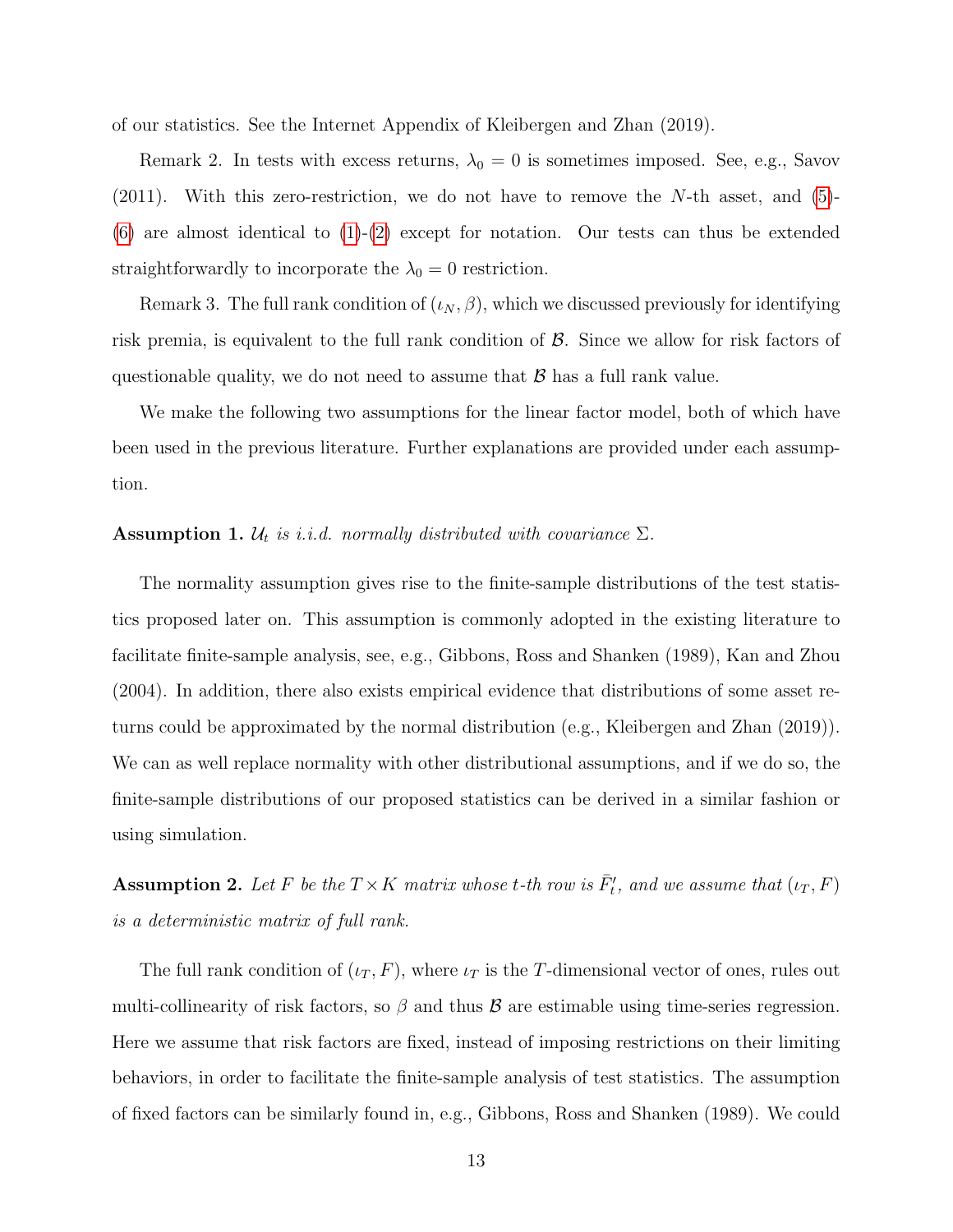allow for randomness of risk factors by regarding the proposed test statistics as conditional random variables given the risk factors.

### 3.2 Test statistics and their finite-sample distributions

Under the null hypothesis  $H_0 : \lambda_F = \lambda_{F,0}$  and the moment condition [\(5\)](#page-11-1), we have  $\mathbb{E}(\mathcal{R}_t)$  =  $\mathcal{B}\lambda_{F,0}$ , so the average returns  $\bar{\mathcal{R}} = \frac{1}{T}$  $\frac{1}{T} \sum_{t=1}^{T} \mathcal{R}_t$  should be centered around  $\mathcal{B} \lambda_{F,0}$ . In order to test H<sub>0</sub> :  $\lambda_F = \lambda_{F,0}$ , we can examine whether  $\overline{\mathcal{R}} - \mathcal{B}\lambda_{F,0}$  is centered around zero. This motivates the test statistics we present next.

Put differently, our proposed test statistics do not rely on an estimator of  $\lambda_F$ . Instead, we just examine whether the factor pricing condition [\(5\)](#page-11-1) holds at the hypothesized risk premia  $\lambda_{F,0}$ . A rejection of H<sub>0</sub> :  $\lambda_F = \lambda_{F,0}$  could result if [\(5\)](#page-11-1) holds at a value other than  $\lambda_{F,0}$ , or if (5) does not hold at any value of the risk premia, i.e., there exists model mis-specification.<sup>[2](#page-13-0)</sup> Since our test statistics do not involve risk premia estimation, they remain trustworthy regardless of the strength of risk premia identification, as reflected by the quality of risk factors or B.

For later use, we distinguish the following two estimators for  $\mathcal{B}$ : a restricted least squares estimator under the null,

$$
\widetilde{\mathcal{B}} = \left(\sum_{t=1}^T \mathcal{R}_t \left(\bar{F}_t + \lambda_{F,0}\right)'\right) \left(\sum_{t=1}^T \left(\bar{F}_t + \lambda_{F,0}\right) \left(\bar{F}_t + \lambda_{F,0}\right)'\right)^{-1},
$$

and an unrestricted least squares estimator,

$$
\widehat{\mathcal{B}} = \left(\sum_{t=1}^T \overline{\mathcal{R}}_t \overline{F'_t} \right) \left(\sum_{t=1}^T \overline{F}_t \overline{F'_t} \right)^{-1},
$$

where  $\bar{\mathcal{R}}_t = \mathcal{R}_t - \bar{\mathcal{R}}$ ,  $\bar{F}_t$  is the demeaned factor similarly defined under [\(3\)](#page-5-0).

Since  $\bar{\mathcal{R}} - \widetilde{\mathcal{B}}\lambda_{F,0}$  and  $\bar{\mathcal{R}} - \widehat{\mathcal{B}}\lambda_{F,0}$  are natural choices to help examine whether  $\mathbb{E}(\mathcal{R}_t) = \mathcal{B}\lambda_{F,0}$ holds, we use them to construct test statistics. Under  $H_0$  :  $\lambda_F = \lambda_{F,0}$  imposed on factor

<span id="page-13-0"></span><sup>&</sup>lt;sup>2</sup>If H<sub>0</sub> :  $\lambda_F = \lambda_{F,0}$  is rejected for every hypothesized  $\lambda_{F,0}$ , then it signals that the adopted risk factors are mis-specified for the factor pricing condition [\(5\)](#page-11-1). In this case, mis-specification robust inference methods can be adopted (see, e.g., Kan, Robotti and Shanken (2013)).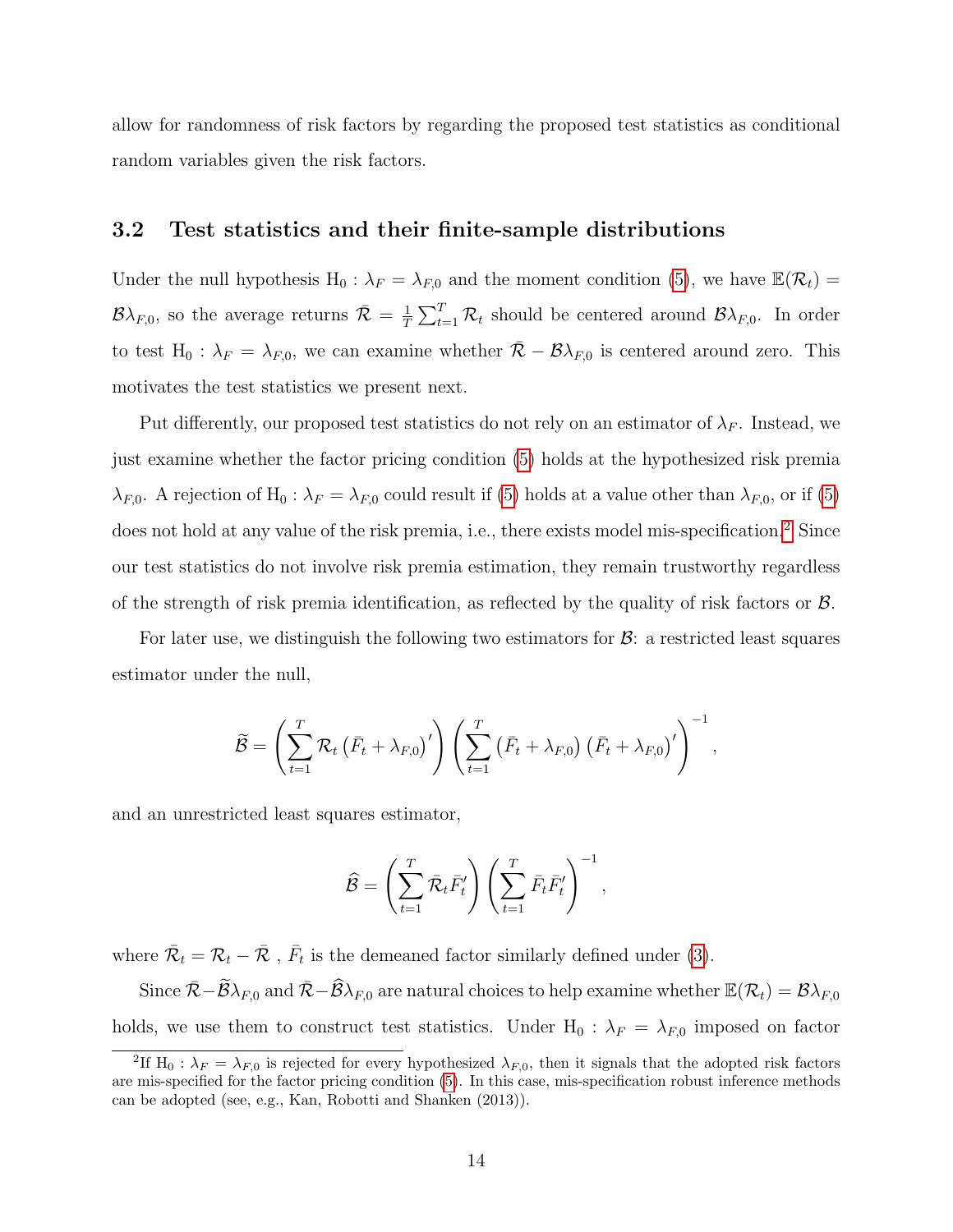pricing and Assumptions [1](#page-12-0)[-2,](#page-12-1)  $\bar{\mathcal{R}} - \tilde{\mathcal{B}} \lambda_{F,0}$  and  $\bar{\mathcal{R}} - \hat{\mathcal{B}} \lambda_{F,0}$  are both normally distributed  $(N-1)$ dimensional vectors, and the distribution of one of these two vectors is just a scaled version of the distribution of the other:[3](#page-14-0)

$$
\sqrt{T}\left(\bar{\mathcal{R}} - \widetilde{\mathcal{B}}\lambda_{F,0}\right) \sim N\left(0, \left(1 - \lambda'_{F,0}\widehat{\mathcal{Q}}_{FF}(\lambda_{F,0})^{-1}\lambda_{F,0}\right) \otimes \Sigma\right),\tag{7}
$$

$$
\sqrt{T}\left(\bar{\mathcal{R}} - \widehat{\mathcal{B}}\lambda_{F,0}\right) \sim N\left(0, \left(1 + \lambda'_{F,0}\widehat{\mathcal{Q}}^{-1}\lambda_{F,0}\right) \otimes \Sigma\right),\tag{8}
$$

where  $\hat{Q}_{FF}(\lambda_{F,0}) = \frac{1}{T} \sum_{t=1}^{T} (\bar{F}_t + \lambda_{F,0}) (\bar{F}_t + \lambda_{F,0})'$ ,  $\hat{Q} = \frac{1}{T}$  $\frac{1}{T} \sum_{t=1}^{T} \bar{F}_t \bar{F}'_t$ , and  $\Sigma$  is the covariance of the error  $\mathcal{U}_t$  in [\(6\)](#page-11-1).

#### 3.2.1 FAR and Hotelling (H) statistics

The FAR statistic in Kleibergen (2009) is based on the normal approximation of the  $\bar{\mathcal{R}}-\widetilde{\mathcal{B}}\lambda_{F,0}$ vector. Similarly, the Hotelling (H) type test statistic (see Beaulieu, Dufour and Khalaf (2013)) is based on the normal approximation of  $\bar{\mathcal{R}}-\widehat{\mathcal{B}}\lambda_{F,0}$ . Both statistics can then be viewed as the standardized lengths of these vectors, which explains their  $\chi^2$  limiting distributions:

$$
FAR(\lambda_{F,0}) = \frac{T}{1 - \lambda'_{F,0} \widehat{Q}_{FF}^{-1}(\lambda_{F,0}) \lambda_{F,0}} \left(\bar{\mathcal{R}} - \widetilde{\mathcal{B}} \lambda_{F,0}\right)' \widehat{\Sigma}^{-1} \left(\bar{\mathcal{R}} - \widetilde{\mathcal{B}} \lambda_{F,0}\right)
$$
(9)

$$
H(\lambda_{F,0}) = \frac{T}{1 + \lambda'_{F,0} \hat{Q}^{-1} \lambda_{F,0}} \left( \bar{\mathcal{R}} - \widehat{\mathcal{B}} \lambda_{F,0} \right)' \widehat{\Sigma}^{-1} \left( \bar{\mathcal{R}} - \widehat{\mathcal{B}} \lambda_{F,0} \right)
$$
(10)

with  $\hat{\Sigma}$  a consistent estimator for the covariance matrix  $\Sigma$ . Unless specified otherwise, we use

$$
\widehat{\Sigma} = \frac{1}{T - K - 1} \sum_{t=1}^{T} \left( \bar{\mathcal{R}}_t - \widehat{\mathcal{B}} \bar{F}_t \right) \left( \bar{\mathcal{R}}_t - \widehat{\mathcal{B}} \bar{F}_t \right)'
$$

as the covariance matrix estimator of  $\Sigma$  for the proposed test statistics.

<span id="page-14-1"></span>**Theorem 1.** If the same covariance estimator  $\widehat{\Sigma}$  is used for the FAR and Hotelling statistics, then  $FAR(\lambda_{F,0}) = H(\lambda_{F,0})$ . Under  $H_0 : \lambda_F = \lambda_{F,0}$  and Assumptions [1-](#page-12-0)[2,](#page-12-1) the FAR and H

<span id="page-14-0"></span><sup>3</sup>See Lemmas [1](#page-14-1) and [2](#page-15-0) in the Appendix. For ease of exposition, all proofs are provided in the Appendix, so we can focus on our prime results in the main text.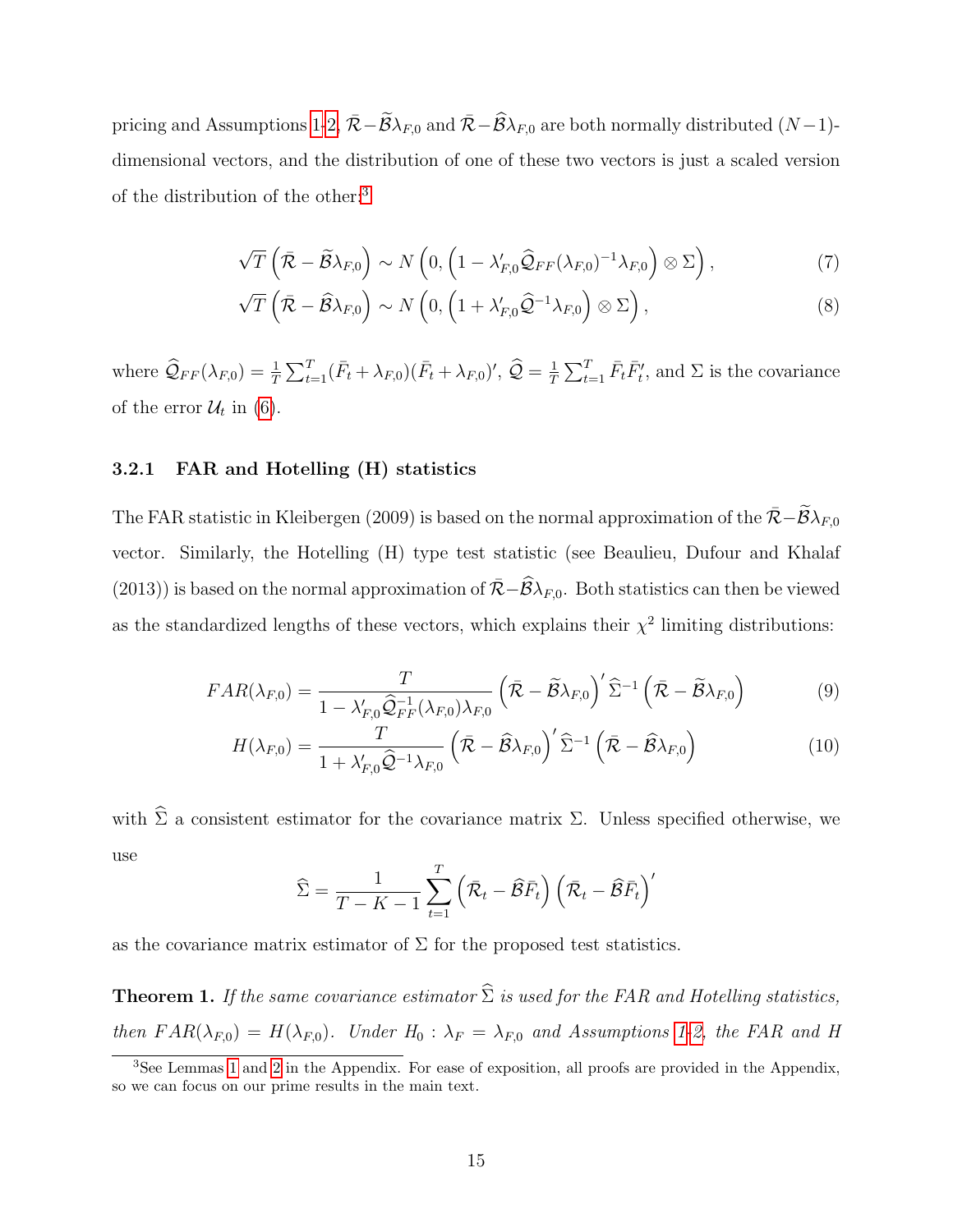statistics converge to a  $\chi^2_{N-1}$  distributed random variable, as  $T \to \infty$  while N is fixed. Proof: See the Appendix.<sup>[4](#page-15-1)</sup>

Kleibergen and Zhan (2019) provide another interpretation of the FAR statistic by relating it to the well-known GRS statistic. They show that  $\bar{\mathcal{R}} - \widetilde{\mathcal{B}}\lambda_{F,0}$  can be viewed as an estimator of the constant terms (alphas) in a set of appropriately specified regressions of asset returns on risk factors. While alphas are zero under the null, the FAR statistic, like the GRS statistic, just tests whether alphas are zero. Therefore, we could also label the FAR statistic as the GRS-FAR statistic, as in Kleibergen and Zhan (2019). Furthermore, the FAR and Hotelling statistics are also proportional to the square of the Hansen-Jagannathan distance evaluated at  $\lambda_{F,0}$  with a properly chosen covariance estimator.

The asymptotic result in Theorem [1,](#page-14-1) however, is at risk in the finite-sample setting, where the time-series dimension  $T$  may not be much larger than the cross-section dimension N. We therefore adjust the FAR statistic (or equivalently, the H statistic) and derive its finite-sample distribution, which is provided in Theorem [2.](#page-15-0)

<span id="page-15-0"></span>**Theorem 2.** Under  $H_0: \lambda_F = \lambda_{F,0}$  and Assumptions [1-](#page-12-0)[2,](#page-12-1)

$$
\frac{T - K - N + 1}{(T - K - 1)(N - 1)} \times FAR(\lambda_{F,0}) \sim F_{N-1,T-K-N+1}
$$
\n(11)

where  $F_{N-1,T-K-N+1}$  is the F-distribution with  $N-1$ ,  $T-K-N+1$  degrees of freedom. Proof. See the Appendix.

The finite-sample F-distribution in Theorem [2](#page-15-0) indicates the importance of the time-series dimension T relative to the cross-section dimension N. If T is much larger than N, then it is straightforward to verify that the finite-sample result in Theorem [2](#page-15-0) is equivalent to the asymptotic result in Theorem [1.](#page-14-1) On the other hand, if  $T$  is close to  $N$ , which is not uncommon in practice, then inference on risk premia based on Theorem [2](#page-15-0) is expected to be substantially different from that based on Theorem [1.](#page-14-1) The related simulation evidence can

<span id="page-15-1"></span><sup>4</sup>Theorem [1,](#page-14-1) as well as other asymptotic results presented later on, also holds under weaker conditions, see Kleibergen (2009).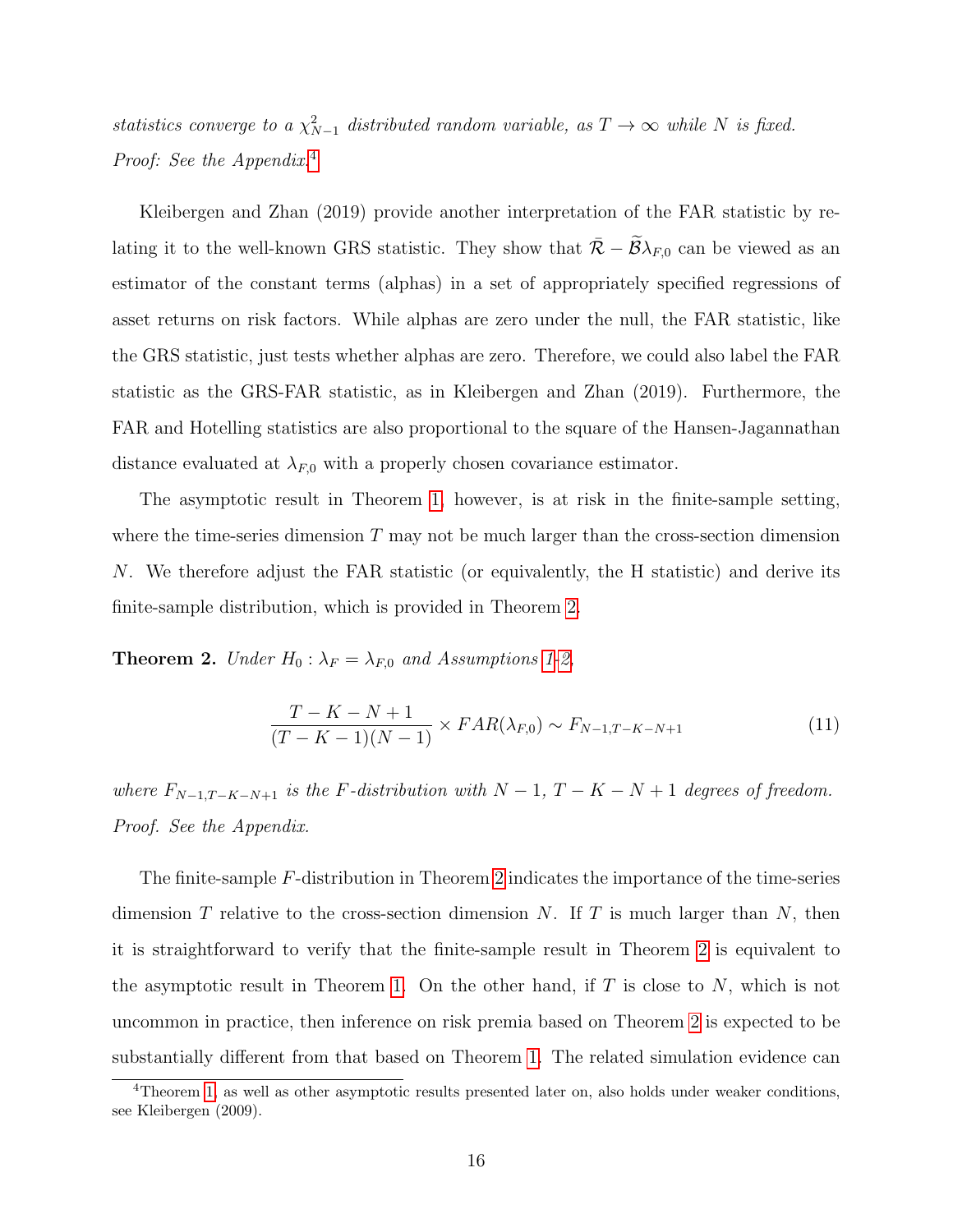be found in Kleibergen and Zhan (2019).

#### 3.2.2 GLS-LM and JGLS statistics

As stated in Theorem [1,](#page-14-1) asymptotically the FAR statistic has a  $\chi^2$  distribution with  $N-1$ degrees of freedom. Therefore, when we use a large number of test assets, so the degrees of freedom increases, the FAR test becomes less powerful. This issue has been similarly discussed for the Anderson and Rubin (1949) statistic in the instrumental variables regression literature (Kleibergen (2002)).

To reduce the degrees of freedom and thus improve the power of tests on the risk premia, Kleibergen (2009) decomposes the FAR statistic into two parts, the GLS-LM statistic and the JGLS statistic, both can be used for testing H<sub>0</sub> :  $\lambda_F = \lambda_{F,0}$ :

$$
FAR(\lambda_{F,0}) = GLS\text{-}LM(\lambda_{F,0}) + JGLS(\lambda_{F,0}).
$$

The GLS-LM statistic results from projecting  $\hat{\Sigma}^{-\frac{1}{2}}\left(\bar{\mathcal{R}}-\tilde{\mathcal{B}}\lambda_{F,0}\right)$  on the column space spanned by  $\widehat{\Sigma}^{-\frac{1}{2}}\widetilde{\mathcal{B}},$  so

$$
GLS-LM(\lambda_{F,0})
$$
\n
$$
=\frac{T}{1-\lambda'_{F,0}\widehat{Q}_{FF}^{-1}(\lambda_{F,0})\lambda_{F,0}}\left(\bar{\mathcal{R}}-\widetilde{\mathcal{B}}\lambda_{F,0}\right)^{\prime}\widehat{\Sigma}^{-\frac{1}{2}'}P_{\widehat{\Sigma}^{-\frac{1}{2}}\widehat{\mathcal{B}}}\widehat{\Sigma}^{-\frac{1}{2}}\left(\bar{\mathcal{R}}-\widetilde{\mathcal{B}}\lambda_{F,0}\right)
$$
\n
$$
=\frac{T}{1-\lambda'_{F,0}\widehat{Q}_{FF}^{-1}(\lambda_{F,0})\lambda_{F,0}}\left(\bar{\mathcal{R}}-\widetilde{\mathcal{B}}\lambda_{F,0}\right)^{\prime}\widehat{\Sigma}^{-1}\widetilde{\mathcal{B}}\left(\widetilde{\mathcal{B}}'\widehat{\Sigma}^{-1}\widehat{\mathcal{B}}\right)^{-1}\widetilde{\mathcal{B}}'\widehat{\Sigma}^{-1}\left(\bar{\mathcal{R}}-\widetilde{\mathcal{B}}\lambda_{F,0}\right) \tag{12}
$$

where  $P_{\hat{\Sigma}^{-\frac{1}{2}}\tilde{\mathcal{B}}} = \hat{\Sigma}^{-\frac{1}{2}}\tilde{\mathcal{B}}\left(\tilde{\mathcal{B}}'\hat{\Sigma}^{-1}\tilde{\mathcal{B}}\right)^{-1}\tilde{\mathcal{B}}'\hat{\Sigma}^{-\frac{1}{2}}, \hat{\Sigma}^{-1} = \hat{\Sigma}^{-\frac{1}{2}}\hat{\Sigma}^{-\frac{1}{2}}.$  Moreover, the GLS-LM statistic can also be viewed as a quadratic form of the derivative of the FAR statistic (Kleibergen  $(2009)$ ).

Similarly, the JGLS statistic results from projecting  $\hat{\Sigma}^{-\frac{1}{2}}\left(\bar{\mathcal{R}}-\widetilde{\mathcal{B}}\lambda_{F,0}\right)$  on the space orthogonal to the one spanned by  $\widehat{\Sigma}^{-\frac{1}{2}}\widetilde{\mathcal{B}}$ , so it equals  $FAR(\lambda_{F,0}) - GLS\text{-}LM(\lambda_{F,0})$ :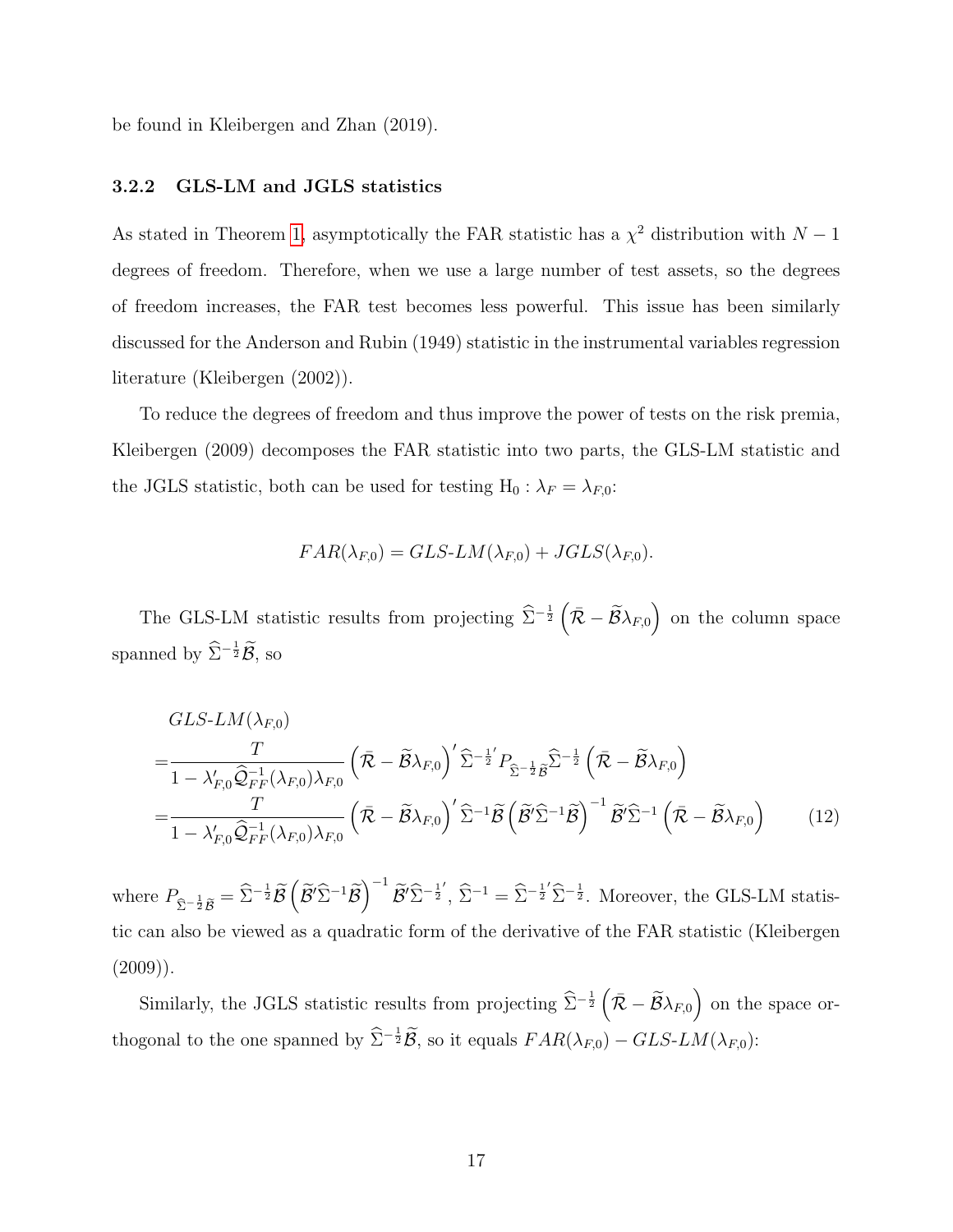$$
JGLS(\lambda_{F,0})
$$
\n
$$
=\frac{T}{1-\lambda'_{F,0}\widehat{Q}_{FF}^{-1}(\lambda_{F,0})\lambda_{F,0}}\left(\bar{\mathcal{R}}-\widetilde{\mathcal{B}}\lambda_{F,0}\right)^{\prime}\widehat{\Sigma}^{-\frac{1}{2}'}(I_{N-1}-P_{\widehat{\Sigma}^{-\frac{1}{2}}\widetilde{\mathcal{B}}})\widehat{\Sigma}^{-\frac{1}{2}}\left(\bar{\mathcal{R}}-\widetilde{\mathcal{B}}\lambda_{F,0}\right) (13)
$$

By decomposing the FAR statistic as described above, the distributions of the resulting GLS-LM and JGLS statistics have fewer degrees of freedom, as shown in Theorem [3.](#page-17-0)

<span id="page-17-0"></span>**Theorem 3.** Under  $H_0: \lambda_F = \lambda_{F,0}$  and Assumptions [1](#page-12-0)[-2,](#page-12-1) the GLS-LM and JGLS statistics converge to independent  $\chi^2_K$  and  $\chi^2_{N-K-1}$  distributed random variables, respectively, as  $T \to$  $\infty$  while N is fixed.

Proof: See the Appendix.

=

To make GLS-LM and JGLS tests applicable for the limited  $T$  vs. large  $N$  setting, we similarly derive the finite-sample distributions of their (re-scaled) statistics. These are provided in Theorem [4.](#page-17-1)

<span id="page-17-1"></span>**Theorem 4.** Under  $H_0$ :  $\lambda_F = \lambda_{F,0}$  and Assumptions [1-](#page-12-0)[2,](#page-12-1)

$$
GLS\text{-}LM(\lambda_{F,0}) \sim \psi' \mathcal{W}^{-1} \psi - \psi' C \left( C' \mathcal{W} C \right)^{-1} C' \psi \tag{14}
$$

$$
\frac{T - N + 1}{(T - K - 1)(N - K - 1)} \times JGLS(\lambda_{F,0}) \sim F_{N - K - 1, T - N + 1}
$$
\n(15)

where  $\psi \sim N(0, I_{N-1}), W \sim \frac{W_{N-1}(T-K-1,I_{N-1})}{T-K-1}$  (scaled Wishart distribution) independent of  $\psi$ , and C is an arbitrary  $(N-1) \times (N - K - 1)$  matrix of full rank.

Proof: See the Appendix.

The finite-sample distribution of the GLS-LM statistic is non-standard, but, since it is invariant to the specificaton of  $C$ , it does not depend on any further nuisance parameters so its critical values can easily be obtained by simulation.<sup>[5](#page-17-2)</sup> The  $F$ -distribution of the JGLS

<span id="page-17-2"></span><sup>&</sup>lt;sup>5</sup>To get the finite-sample critical values for GLS-LM, we can independently simulate  $\psi$ , W from normal and Wishart distributions, respectively, and use an  $(N-1) \times (N - K - 1)$  full rank matrix for C. The quantiles resulting from the simulated values of the GLS-LM statistic provide the critical values.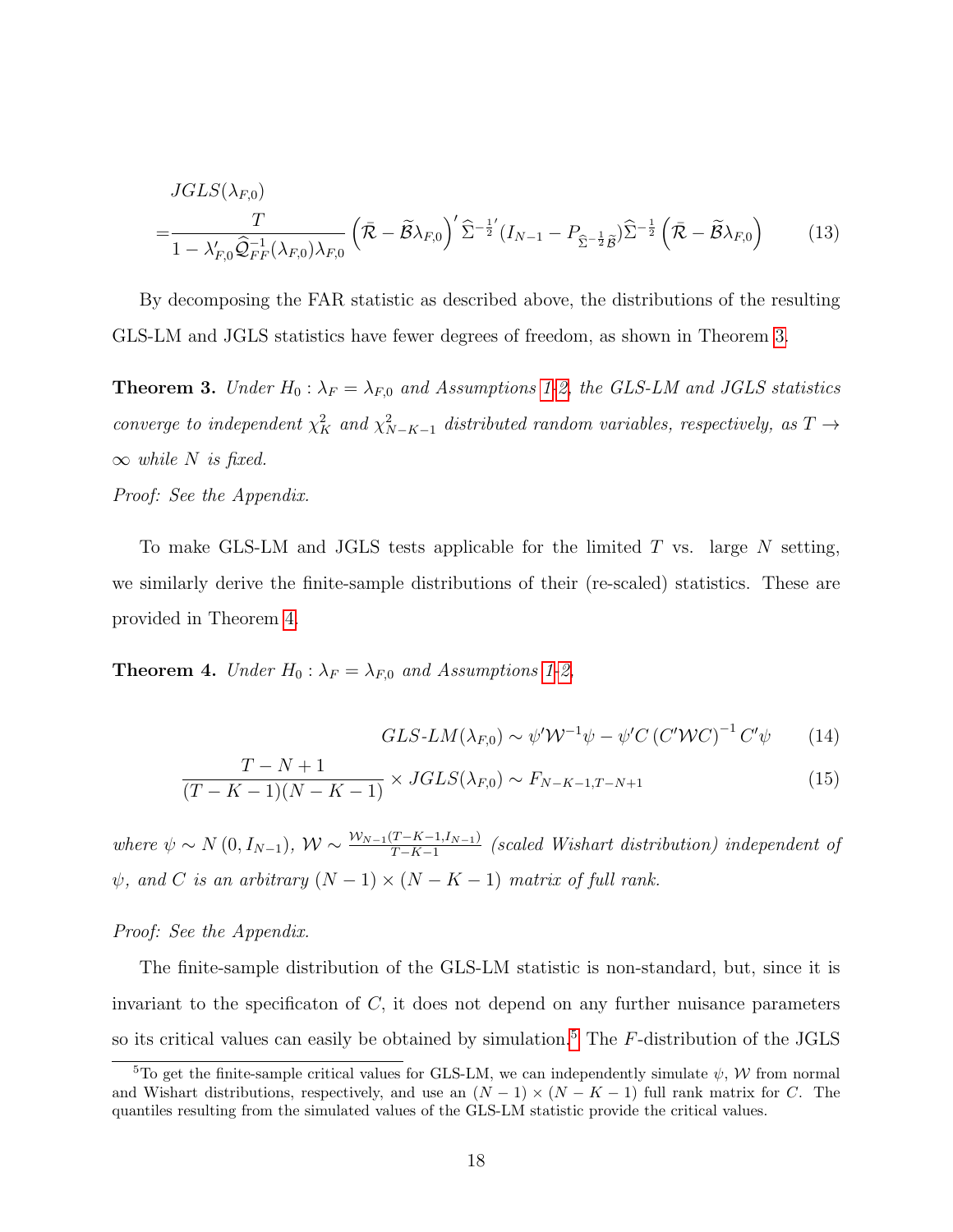statistic has degrees of freedom different from those for the finite-sample FAR statistic, although both statistics take the limited  $T$  vs. large  $N$  problem into account.

#### 3.2.3 FM-LM and JFM statistics

Next, we decompose the FAR statistic in an alternative manner, which is similar to the above decomposition resulting in the GLS-LM and JGLS statistics. This decomposition leads to yet two other test statistics, denoted by FM-LM and JFM respectively in Kleibergen (2009). As shown later, it yields a test whose finite-sample distribution does not depend on N.

In particular, we project  $\hat{\Sigma}^{-\frac{1}{2}}(\bar{\mathcal{R}}-\tilde{\mathcal{B}}\lambda_{F,0})$  on the column space spanned by  $\hat{\Sigma}^{\frac{1}{2}}\tilde{\mathcal{B}}$  and the associated orthogonal space, to construct the FM-LM and JFM statistics, respectively. These two statistics can thus be written as:

$$
FM-LM(\lambda_{F,0})
$$
\n
$$
=\frac{T}{1-\lambda'_{F,0}\widehat{Q}_{FF}^{-1}(\lambda_{F,0})\lambda_{F,0}} \left(\bar{\mathcal{R}}-\widetilde{\mathcal{B}}\lambda_{F,0}\right)' \widehat{\Sigma}^{-\frac{1}{2}} P_{\widehat{\Sigma}^{\frac{1}{2}}\widetilde{\mathcal{B}}}\widehat{\Sigma}^{-\frac{1}{2}} \left(\bar{\mathcal{R}}-\widetilde{\mathcal{B}}\lambda_{F,0}\right)
$$
\n
$$
=\frac{T}{1-\lambda'_{F,0}\widehat{Q}_{FF}^{-1}(\lambda_{F,0})\lambda_{F,0}} \left(\bar{\mathcal{R}}-\widetilde{\mathcal{B}}\lambda_{F,0}\right)' \widetilde{\mathcal{B}} \left(\widetilde{\mathcal{B}}'\widehat{\Sigma}\widetilde{\mathcal{B}}\right)^{-1} \widetilde{\mathcal{B}}' \left(\bar{\mathcal{R}}-\widetilde{\mathcal{B}}\lambda_{F,0}\right)
$$
\n
$$
JFM(\lambda_{F,0})
$$
\n
$$
=FAR(\lambda_{F,0}) - FM-LM(\lambda_{F,0})
$$
\n
$$
=\frac{T}{1-\lambda'_{F,0}\widehat{Q}_{FF}^{-1}(\lambda_{F,0})\lambda_{F,0}} \left(\bar{\mathcal{R}}-\widetilde{\mathcal{B}}\lambda_{F,0}\right)' \widehat{\Sigma}^{-\frac{1}{2}} (I_{N-1}-P_{\widehat{\Sigma}^{\frac{1}{2}}\widetilde{\mathcal{B}}}) \widehat{\Sigma}^{-\frac{1}{2}} \left(\bar{\mathcal{R}}-\widetilde{\mathcal{B}}\lambda_{F,0}\right) \tag{17}
$$

with  $P$  $\mathcal{B}_{\widehat{\Sigma}^{\frac{1}{2}}\widetilde{\mathcal{B}}}=\widehat{\Sigma}^{\frac{1}{2}'}\widetilde{\mathcal{B}}\left(\widetilde{\mathcal{B}}'\widehat{\Sigma}\widetilde{\mathcal{B}}\right)^{-1}\widetilde{\mathcal{B}}'\widehat{\Sigma}^{\frac{1}{2}},\,\widehat{\Sigma}=\widehat{\Sigma}^{\frac{1}{2}}\widehat{\Sigma}^{\frac{1}{2}'}.\nonumber$ 

Theorems [5](#page-18-0) and [6](#page-19-0) provide the asymptotic and finite-sample distributions for these statistics, respectively.

<span id="page-18-0"></span>**Theorem 5.** Under  $H_0: \lambda_F = \lambda_{F,0}$  and Assumptions [1-](#page-12-0)[2,](#page-12-1) the FM-LM and JFM statistics converge to independent  $\chi^2_K$  and  $\chi^2_{N-K-1}$  distributed random variables, respectively, as  $T \to$  $\infty$  while N is fixed.

Proof: See the Appendix.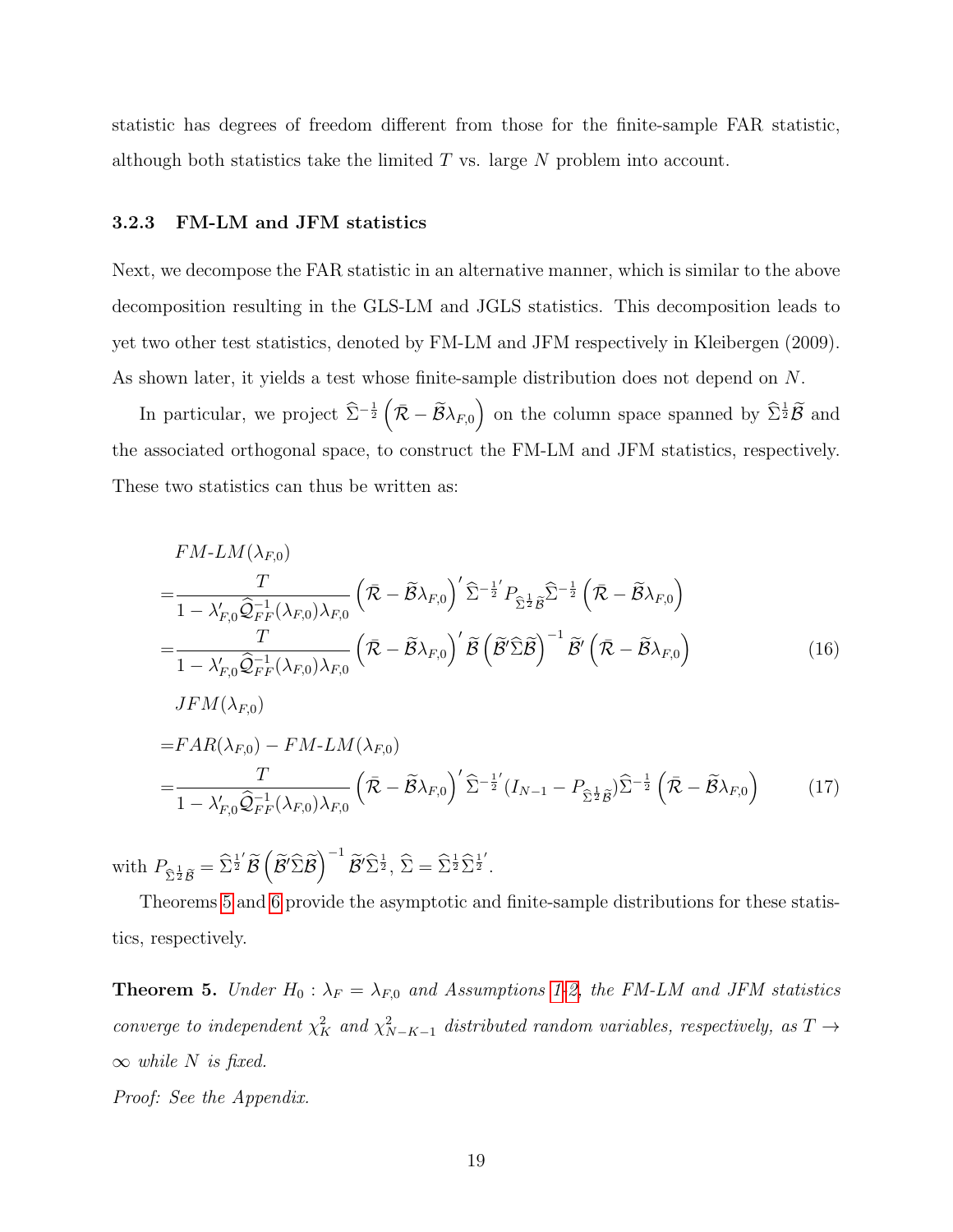<span id="page-19-0"></span>**Theorem 6.** Under  $H_0: \lambda_F = \lambda_{F,0}$  and Assumptions [1-](#page-12-0)[2,](#page-12-1)

$$
\frac{T - 2K}{(T - K - 1)K} \times FM \cdot LM(\lambda_{F,0}) \sim F_{K,T-2K}
$$
\n(18)

$$
JFM(\lambda_{F,0}) \sim \psi' \mathcal{W}^{-1} \psi - \psi' \mathbf{C} (\mathbf{C}' \mathcal{W} \mathbf{C})^{-1} \mathbf{C}' \psi
$$
 (19)

where  $\psi$ , W are as in Theorem [4,](#page-17-1) while C is an arbitrary  $(N-1) \times K$  matrix of full rank. Proof: See the Appendix.

It is worth noting that the finite-sample F-distribution of the FM-LM statistic in Theorem [6](#page-19-0) has a nice feature: its degrees of freedom do not depend on the number of assets  $N$ . This statistic can thus be used to overcome the deficiency due to the presence of many assets, for which we provide simulation evidence later on.

#### 3.2.4 Split-sample CLR (sCLR) statistic

The conditional likelihood ratio (CLR) test for H<sub>0</sub> :  $\lambda_F = \lambda_{F,0}$  resembles the CLR test in Moreira (2003) for linear instrumental variables regression. In the single factor case, the CLR statistic has a closed form expression:

$$
CLR(\lambda_{F,0})
$$
  
= $\frac{1}{2}$  { $FAR(\lambda_{F,0}) - r(\lambda_{F,0}) + \sqrt{(FAR(\lambda_{F,0}) + r(\lambda_{F,0}))^2 - 4r(\lambda_{F,0})JGLS(\lambda_{F,0})}$  } (20)

where  $r(\lambda_{F,0}) = \widehat{Q}_{FF}(\lambda_{F,0})\widetilde{\mathcal{B}}'\widehat{\Sigma}^{-1}\widetilde{\mathcal{B}}$  corresponds to a rank test statistic for testing rank $(\mathcal{B}) = 0$ provided  $\lambda_F = \lambda_{F,0}$ , and it measures the strength of the risk premia identification. When  $r(\lambda_{F,0})$  equals zero, so there is no identification, the CLR statistic is identical to the FAR statistic. On the other hand, for large values of  $r(\lambda_{F,0})$ , the CLR statistic is close to the GLS-LM statistic. Therefore, the CLR statistic can also be regarded as a data-dependent weighted average of the FAR and GLS-LM statistics.

Asymptotically,  $r(\lambda_{F,0})$  is independent of  $FAR(\lambda_{F,0})$  and  $JGLS(\lambda_{F,0})$ , so the conditional limiting distribution of the CLR statistic given the realized value of  $r(\lambda_{F,0})$  results from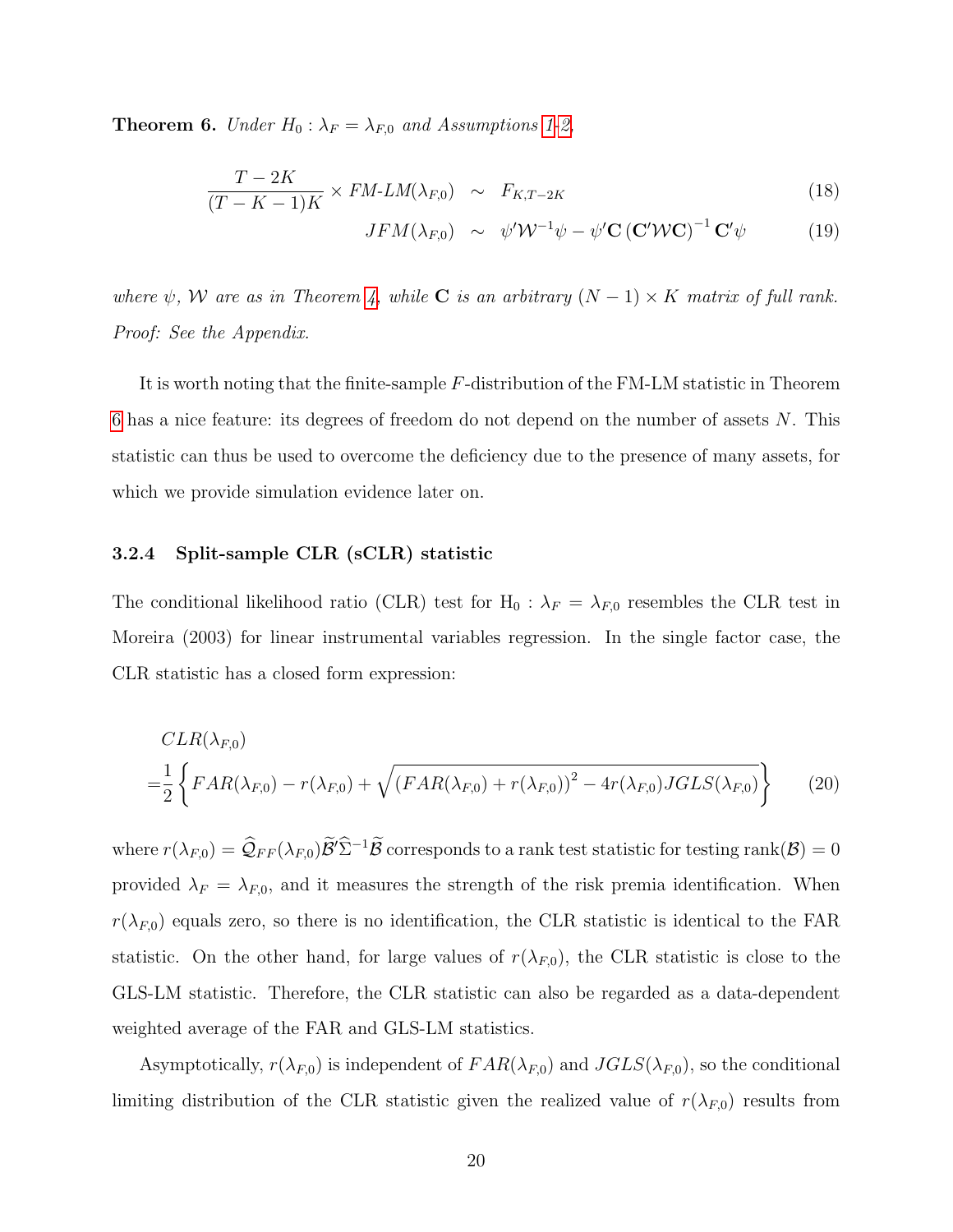combining the independent limiting distributions of the GLS-LM and JGLS statistics whose sum makes up the FAR statistic. The conditional critical values of the CLR statistic can then straightforwardly be simulated for any given value of  $r(\lambda_{F,0})$  in the manner of Moreira (2003), see also Kleibergen (2009). In the finite-sample setting, however,  $FAR(\lambda_{F,0})$ and  $JGLS(\lambda_{F,0})$  are no longer independently distributed of  $r(\lambda_{F,0})$ , which complicates the derivation of conditional finite-sample critical values for the CLR statistic. To address this issue, we propose to conduct a CLR test by usage of the split-sample CLR (sCLR) statistic.

Specifically, the full sample with  $t = 1, \dots, T$ , is divided into two parts:  $t = 1, \dots, T_1$ for the first sub-sample, while  $t = T_1 + 1, \cdots, T$  for the second. We use the first sub-sample to estimate  $\Sigma$ , which is only used for calculating  $r(\lambda_{F,0})$ . All the other parts of the CLR statistic are computed using the second sub-sample. The resulting CLR statistic is labeled: the sCLR statistic. The  $r(\lambda_{F,0})$  statistic used for the sCLR statistic is then independent of the  $FAR(\lambda_{F,0})$  and  $JGLS(\lambda_{F,0})$  statistics. We can thus provide the finite-sample distribution of the sCLR statistic, as in the next theorem.

<span id="page-20-0"></span>**Theorem 7.** Under  $H_0$ :  $\lambda_F = \lambda_{F,0}$  and Assumptions [1](#page-12-0)[-2](#page-12-1) with  $K = 1$ , the sCLR( $\lambda_{F,0}$ ) statistic conditional on the rank statistic r has the distribution:

$$
\frac{1}{2} \left( \psi' \mathcal{W}^{-1} \psi - r + \sqrt{\left(\psi' \mathcal{W}^{-1} \psi + r\right)^2 - 4r \psi' C \left(C' \mathcal{W} C\right)^{-1} C' \psi} \right)
$$

where  $\psi$ , W, C are as in Theorem [4,](#page-17-1) except that  $T - T_1$  replaces T for the (second) sample size, and r is the rank statistic whose  $\widehat{\Sigma}$  results from the first sample with  $t = 1, \cdots, T_1$ .

#### Proof: See the Appendix.

The split-sample CLR test is, however, not always feasible. If  $T$  is too close to  $N$ , the two split-sample sizes,  $T_1$  and  $T - T_1$ , may not exceed N. Yet we require the time-series dimension to at least exceed the cross-section dimension for our proposed tests. For example, the degrees of freedom in Theorem [2](#page-15-0) implicitly implies that we need  $T - K - N + 1 > 0$ . In the single factor model with  $K = 1, T - K - N + 1 > 0$  reduces to  $T > N$ . For the split-sample CLR statistic, both  $T_1$  and  $T - T_1$  thus have to exceed N so T has to exceed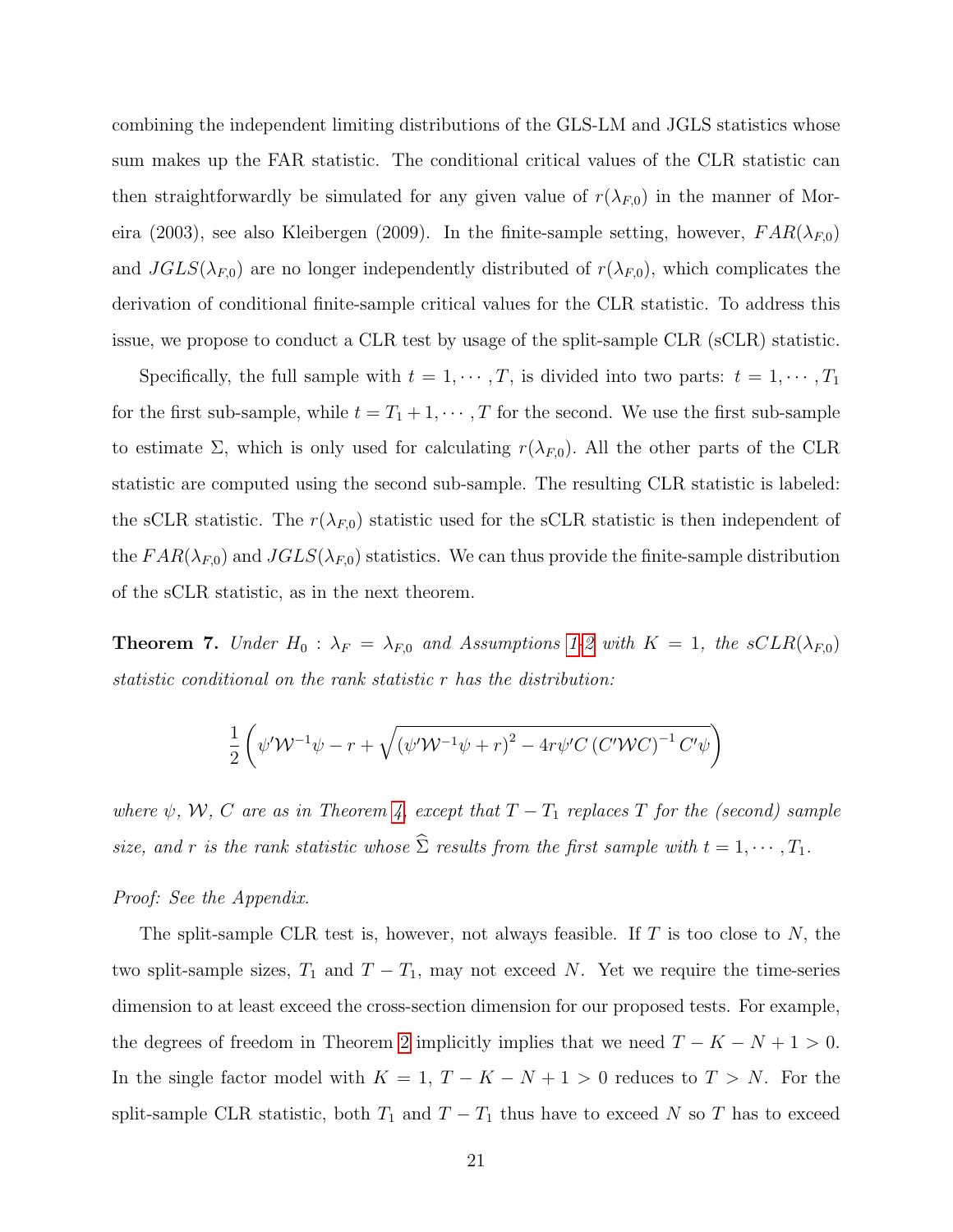2N. For this reason, we focus on the FAR test and its components, the GLS-LM, JGLS, FM-LM and JFM tests, rather than the CLR test.

### 3.3 Subset FAR (sFAR) statistic

So far we have focused on testing a joint hypothesis specified on all risk premia: H<sub>0</sub> :  $\lambda_F$  =  $\lambda_{F,0}$ . To construct a confidence set of each individual risk premium in multi-factor models, we can just project out the joint confidence set which can be computed using tests of the joint hypothesis specified on all risk premia. Alternatively, Kleibergen (2009) and Kleibergen and Zhan (2019) use a subset FAR (sFAR) statistic. We provide the asymptotic and finitesample behaviors of the sFAR statistic in Theorems [8](#page-21-0) and [9,](#page-22-1) respectively. We refrain from constructing the asymptotic and finite-sample behaviors of the other statistics since these, unlike for the sFAR statistic, need the risk premia left unrestricted by the hypothesis of interest to be well identified.

For the  $K \times 1$  dimensional vector of risk premia  $\lambda_F = (\lambda_{F,1}, \lambda_{F,2}, ..., \lambda_{F,K})'$ , consider its partition such that  $\lambda_F = (\lambda_{F,1}, \lambda_2')'$  with  $\lambda_2 = (\lambda_{F,2}, ..., \lambda_{F,K})'$ . Our objective is to test the null hypothesis  $H_0: \lambda_{F,1} = \lambda_{F,1}^0$ . The corresponding sFAR statistic, denoted by  $sFAR(\lambda_{F,1}^0)$ , results from minimizing the FAR statistic under the hypothesized  $\lambda_{F,1}^0$ :

$$
sFAR(\lambda_{F,1}^0) = \min_{\lambda_2} FAR\left((\lambda_{F,1}^0, \lambda_2')'\right),
$$

which equals the minimum eigenvalue of a characteristic polynomial.<sup>[6](#page-21-1)</sup>

<span id="page-21-0"></span>**Theorem 8.** Under  $H_0: \lambda_{F,1} = \lambda_{F,1}^0$  and Assumptions [1-](#page-12-0)[2,](#page-12-1) as  $T \to \infty$  while N is fixed, the limiting distribution of the s $FAR(\lambda_{F,1}^0)$  statistic is bounded by the  $\chi^2_{N-K}$  distribution, i.e.,

$$
sFAR(\lambda_{F,1}^0) \preceq \chi_{N-K}^2. \tag{21}
$$

<span id="page-21-1"></span>
$$
{}^{6}\text{Consider} \left| \mu \begin{pmatrix} 1 + \lambda'_{F,1} \hat{\mathcal{Q}}_{FF,11}^{-1} \lambda_{F,1} & -\lambda'_{F,1} \hat{\mathcal{Q}}_{FF,12}^{-1} \\ -\hat{\mathcal{Q}}_{FF,21}^{-1} \lambda_{F,1} & \hat{\mathcal{Q}}_{FF,22}^{-1} \end{pmatrix} - \left( \bar{\mathcal{R}} - \hat{\mathcal{B}}_{1} \lambda_{F,1}, \hat{\mathcal{B}}_{2} \right)' \hat{\Sigma}^{-1} \left( \bar{\mathcal{R}} - \hat{\mathcal{B}}_{1} \lambda_{F,1}, \hat{\mathcal{B}}_{2} \right) \right| = 0 \text{ with}
$$
  

$$
\hat{\mathcal{Q}}_{FF}^{-1} = \begin{pmatrix} \hat{\mathcal{Q}}_{FF,11}^{-1} & \hat{\mathcal{Q}}_{FF,12}^{-1} \\ \hat{\mathcal{Q}}_{FF,21}^{-1} & \hat{\mathcal{Q}}_{FF,22}^{-1} \end{pmatrix}, \ \hat{\mathcal{B}} = \left( \hat{\mathcal{B}}_{1}, \hat{\mathcal{B}}_{2} \right). \text{ The } sFAR(\lambda_{F,1}^{0}) \text{ statistic equals } T \text{ times the smallest root.}
$$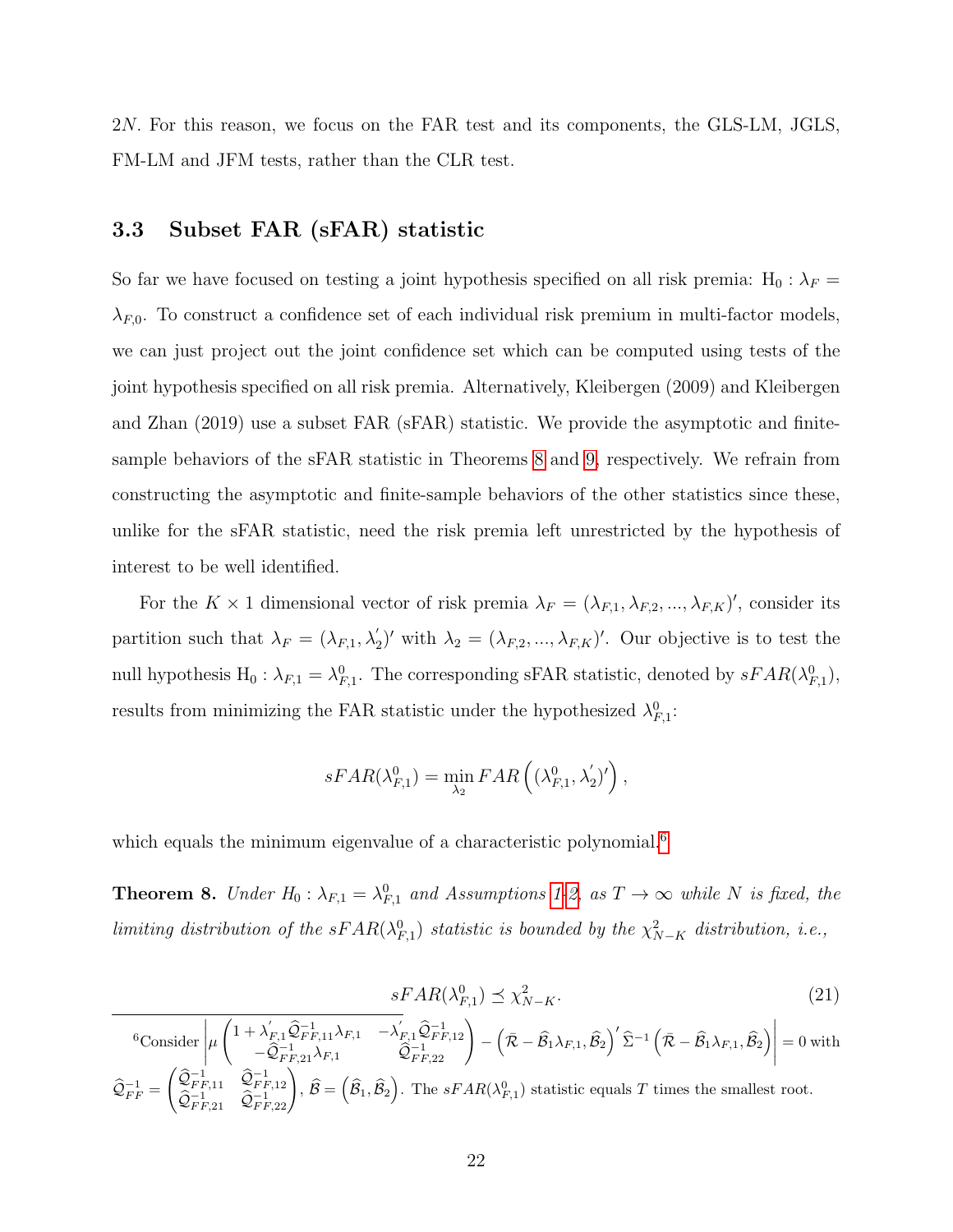Proof: See the Appendix.

<span id="page-22-1"></span>**Theorem 9.** Under  $H_0: \lambda_{F,1} = \lambda_{F,1}^0$  and Assumptions [1](#page-12-0)[-2,](#page-12-1) the scaled sFAR( $\lambda_{F,1}^0$ ) statistic,  $T - N$  $\frac{T-N}{(T-K-1)(N-K)}$ s $FAR(\lambda_{F,1}^0)$ , is in finite samples bounded by the  $F_{N-K,T-N}$  distribution, i.e.,

$$
\frac{T - N}{(T - K - 1)(N - K)} \times sFAR(\lambda_{F,1}^0) \preceq F_{N - K, T - N}.
$$
\n(22)

Proof: See the Appendix.

## <span id="page-22-0"></span>4 Numerical and empirical results

## 4.1 Simulation evidence

To illustrate the performance of our proposed tests, we conduct a simple simulation study. For the data generating process (DGP), we consider a single factor model:

$$
R_t = c + \beta F_t + u_t, \quad with \quad F_t \sim NID(0, V_f), \quad u_t \sim NID(0, \Omega),
$$

where c,  $\beta$ ,  $V_f$  and  $\Omega$  are calibrated to data from Kroencke (2017). We set  $c = \iota_N \lambda_0 + \beta \lambda_F$ , so the moment condition [\(1\)](#page-4-1) holds.

#### 4.1.1 Size

Using the simulated data of  $F_t$  and  $R_t$  from the DGP, we test  $H_0$ :  $\lambda_F = 2$  at the 5% significance level for generating the sizes presented in Figure [1.](#page-23-0) In particular, we fix the time-series sample size at  $T = 55$  to mimic the Kroencke (2017) study, while we consider a sequence of values for the number of test assets  $N$ , up to  $N = 31$ . The FAR, GLS-LM, JGLS, FM-LM and JFM tests described in the last section are implemented, using both their finitesample and asymptotic critical values. The simulated sizes result from 1000 Monte Carlo replications.

Figure [1](#page-23-0) shows that all finite-sample robust tests (dashed curves) have actual sizes close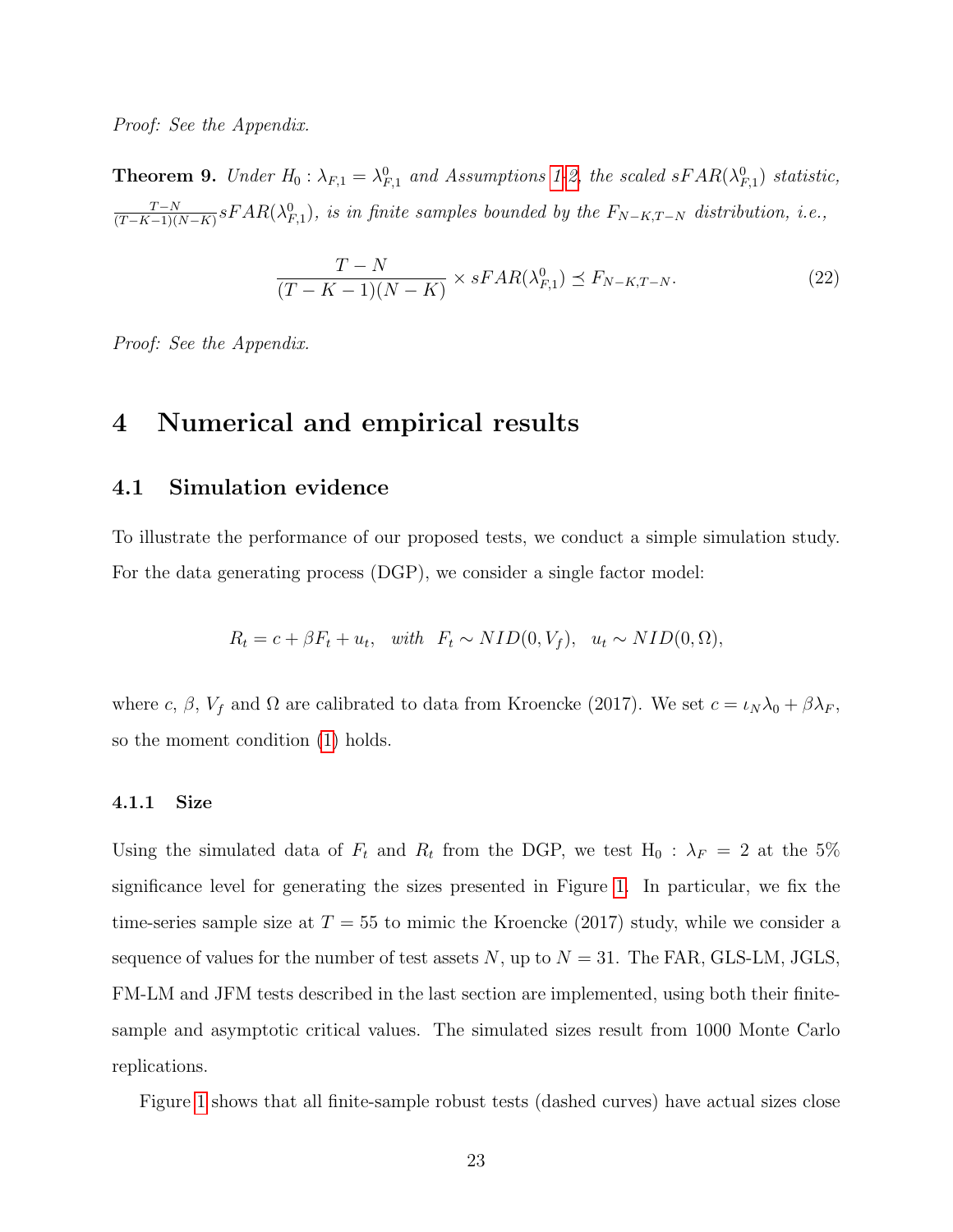

<span id="page-23-0"></span>Figure 1: Simulated sizes as a function of the number of test assets N with  $T = 55$ . Dashed curves for finite-sample robust tests: FAR, dashed black; GLS-LM, dashed blue; JGLS, dashed magenta; FM-LM, dashed red; JFM, dashed green. Solid curves for asymptotically valid tests: FAR, solid black; GLS-LM, solid blue; JGLS, solid magenta; FM-LM, solid red; JFM, solid green. The null hypothesis is  $H_0$ :  $\lambda_F = 2$  in a single factor CAPM calibrated to Kroencke (2017). The significance level is 5%.



<span id="page-23-1"></span>Figure 2: This figure is generated in the same manner as Figure [1](#page-23-0) above, except that we fix  $T$  at  $T = 500$ .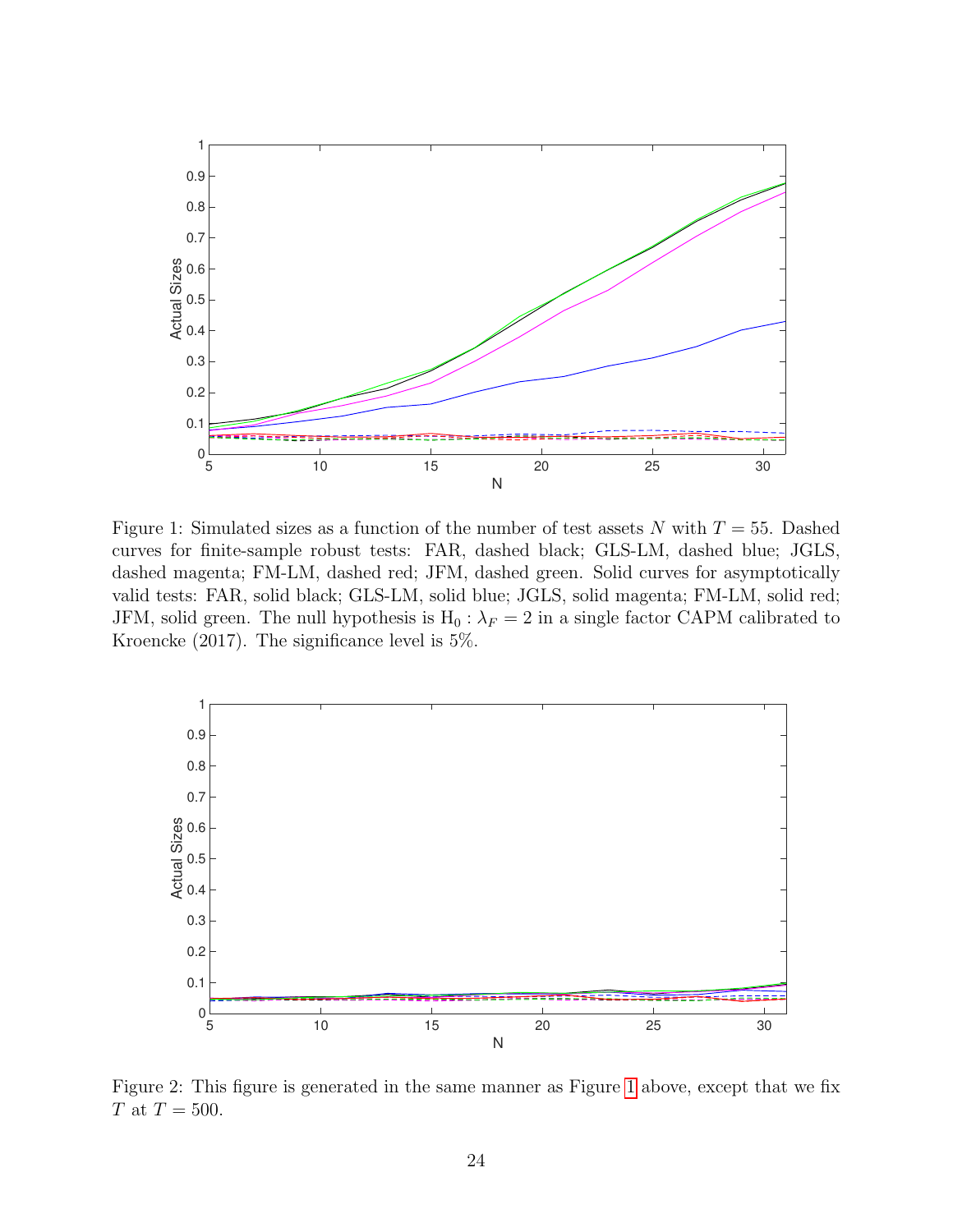to the nominal  $5\%$ , regardless of the value of N. This is in sharp contrast with the asymptotically valid tests (solid curves), whose sizes tend to exceed the nominal 5% as N increases. When  $N$  is small, so it is far below  $T$ , we observe in Figure [1](#page-23-0) that asymptotic tests are close to be size-correct. On the other hand, when N is large, so the limited T vs. large N problem becomes severe, asymptotic tests (except FM-LM) exhibit size distortion while finite-sample robust tests remain trustworthy. All these findings are in line with our earlier analysis.

It is worth emphasizing that the FM-LM test performs well using either finite-sample (dashed red) or asymptotic (solid red) critical values. This is explained by Theorem [6,](#page-19-0) where N does not appear in the degrees of freedom of the finite-sample distribution of the FM-LM statistic. Put differently, while the limited  $T$  vs. large  $N$  problem affects many asymptotically valid tests, it is less so for the FM-LM test. This feature makes the FM-LM test more appealing than the FAR, GLS-LM, JGLS and JFM tests for limited T vs. large N.

Figure [1](#page-23-0) is to be compared with Figure [2,](#page-23-1) for which we increase  $T$  from 55 to 500. Under the large  $T = 500$ , Figure [2](#page-23-1) shows that both the asymptotically valid tests (solid) and finite-sample robust tests (dashed) have actual sizes near the nominal 5%. This further demonstrates the importance of the  $T$  vs.  $N$  issue. If researchers adopt a large number of test assets, such as  $N = 31$  assets in Kroencke (2017), or  $N = 35$  as in Savov (2011), then a much larger T is generally needed to validate asymptotic tests. This argument also applies to the identification robust FAR, GLS-LM, JGLS and JFM tests when using asymptotic critical values. Kleibergen and Zhan (2019) provide similar simulation evidence for the FM t-test, whose size not only suffers from the limited  $T$  vs. large  $N$  problem, but also relies on risk factors of satisfactory quality.

#### 4.1.2 Power

Next, we briefly analyze the power performance of our proposed tests. To do so, we vary  $\lambda_F$ imposed in the DGP described above and keep testing  $H_0$ :  $\lambda_F = 2$ , which is close to the point estimate of the consumption risk premium reported in Kroencke (2017). To facilitate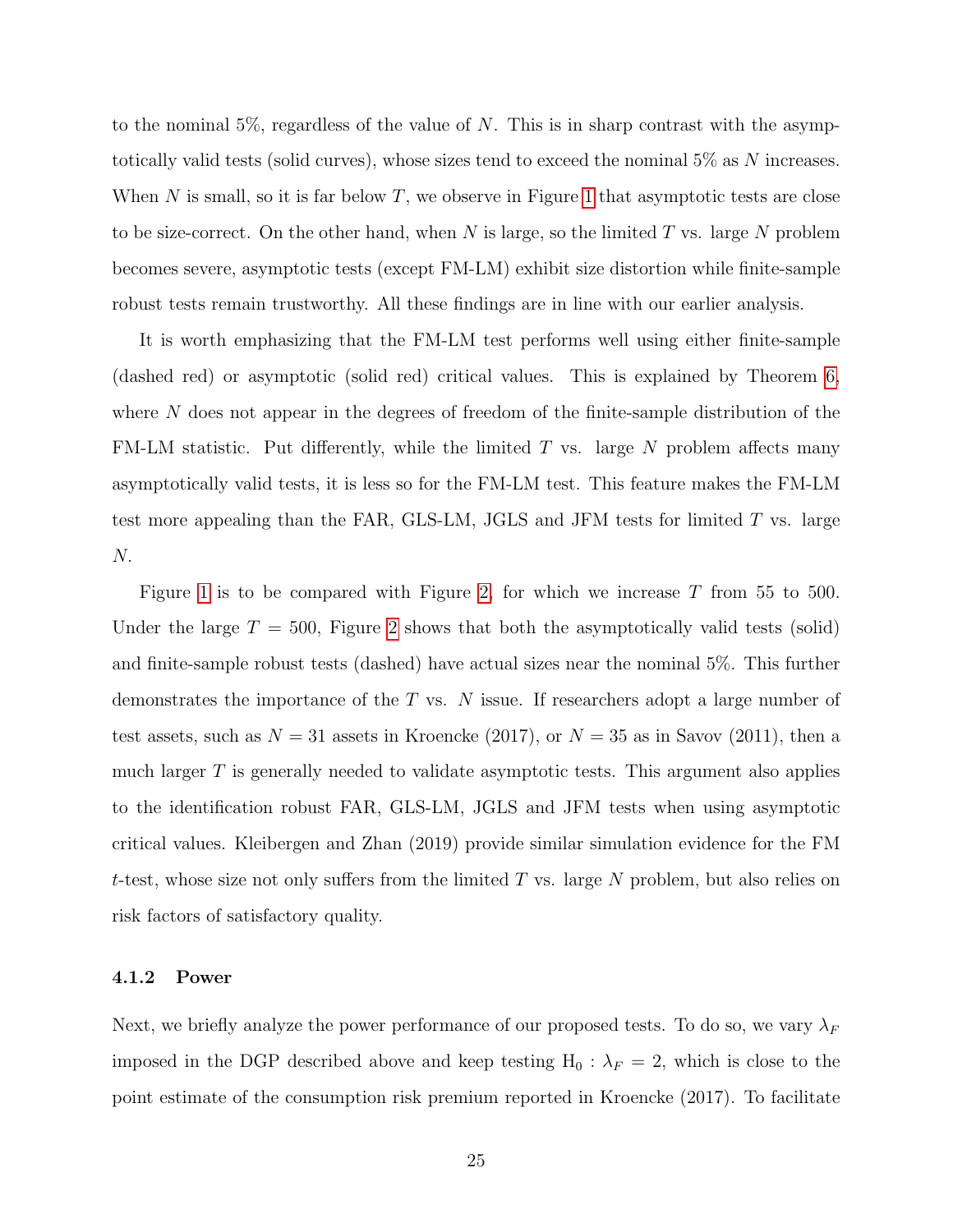comparison, we consider two scenarios: (i)  $N = 31$  and  $T = 55$ , as in Kroencke (2017); (ii)  $N = 31$  and  $T = 500$ . The simulated power curves for these two scenarios are presented in Figures [3](#page-26-0) and [4,](#page-26-1) respectively.

The left hand side panel of Figure [3](#page-26-0) shows that finite-sample robust tests are all sizecorrect in our simulation study calibrated to Kroencke (2017), and these tests have good power. The power curves of the GLS-LM and FM-LM tests show a sudden decline in power which results since they are (functions of) quadratic forms of the derivative of the FAR statistic with respect to the risk premium. The power decline therefore occurs from this derivative not only being zero at the minimizer of the FAR statistic. Andrews, Moreira and Stock (2006) show that the CLR statistic is optimal for testing in the homoskedastic linear instrumental variables regression model with one structural parameter, since it optimally combines the GLS-LM and JGLS statistic using the conditioning statistic. Since the conditioning statistic is not independently distributed from the GLS-LM and JGLS statistics, we can not use it here.

In contrast, the right hand side panel of Figure [3](#page-26-0) shows that among the examined asymptotically valid tests, only the FM-LM test appears to be size-correct for the  $N = 31$  and  $T = 55$  setting. This is consistent with Figure [1](#page-23-0) as well as Theorem [6.](#page-19-0)

Figure [3](#page-26-0) is to be compared with Figure [4,](#page-26-1) for which we consider  $T = 500$ . The two panels of Figure [4](#page-26-1) now appear similar to each other, since both the finite-sample robust tests and the asymptotic tests are expected to be valid when  $T$  is sufficiently large. Similar to the left hand side panel of Figure [3,](#page-26-0) Figure [4](#page-26-1) also suggests that the power performances of the examined tests are comparable to each other.

Kleibergen (2009) discusses how the power decline of GLS-LM and FM-LM tests, as shown in Figure [3,](#page-26-0) can be avoided by sequentially testing the risk premia using either the independent GLS-LM and JGLS tests or the FM-LM and JFM tests. For illustration, here we consider a combination such that a 96% critical value is applied to GLS-LM and a 99% critical value to JGLS, so the overall size equals 5%. Similarly, we also consider the combined test using FM-LM (96%) and JFM (99%).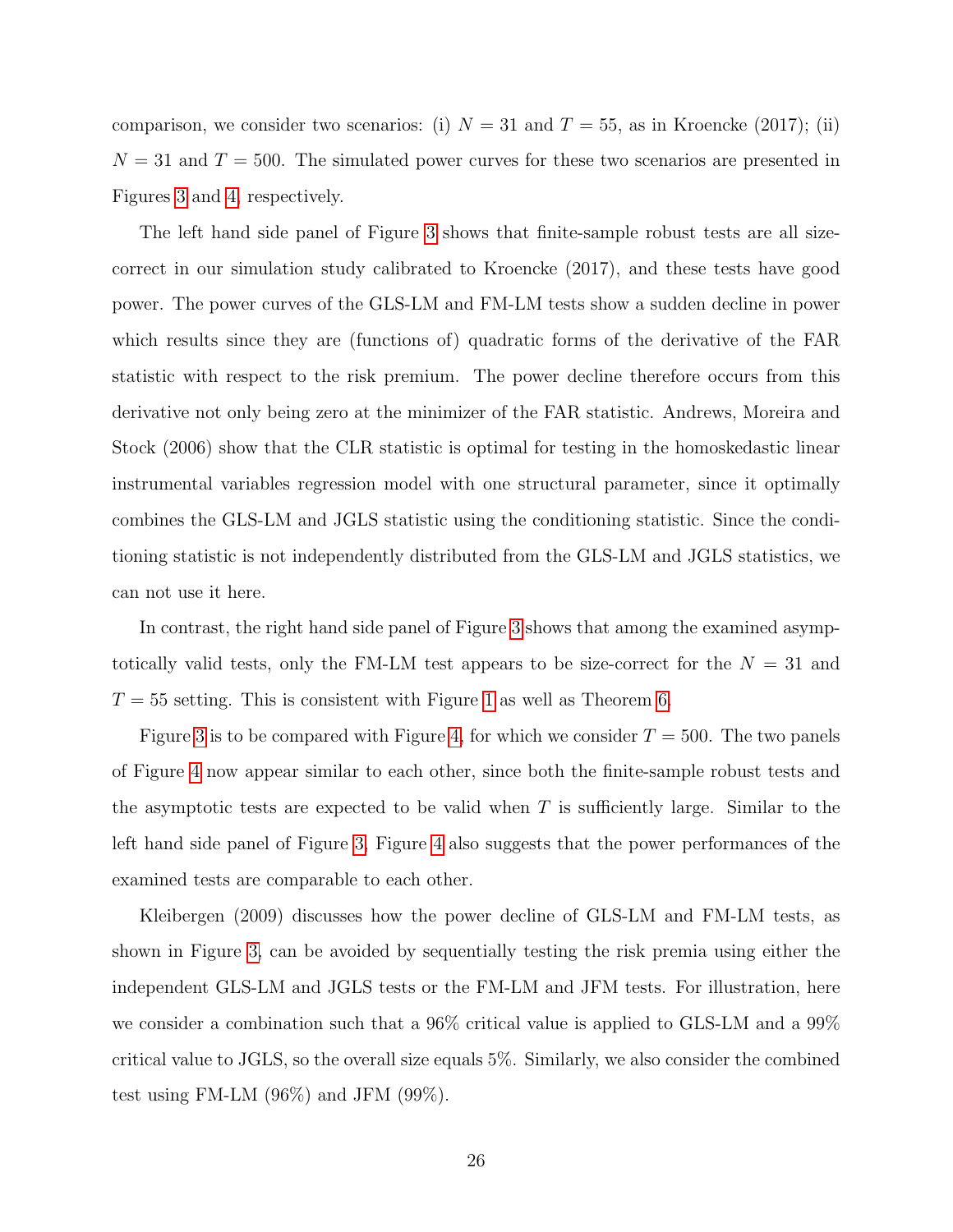

<span id="page-26-0"></span>Figure 3: Simulated power curves with  $N = 31$  and  $T = 55$ . Dashed curves for finite-sample robust tests in the left panel: FAR, dashed black; GLS-LM, dashed blue; JGLS, dashed magenta; FM-LM, dashed red; JFM, dashed green. Solid curves for asymptotically valid tests in the right panel: FAR, solid black; GLS-LM, solid blue; JGLS, solid magenta; FM-LM, solid red; JFM, solid green. The null hypothesis is  $H_0$ :  $\lambda_F = 2$  in a single factor CAPM calibrated to Kroencke (2017). The significance level is 5%.



<span id="page-26-1"></span>Figure 4: This figure is generated in the same manner as Figure [3](#page-26-0) above, except that we fix  $T \text{ at } T = 500.$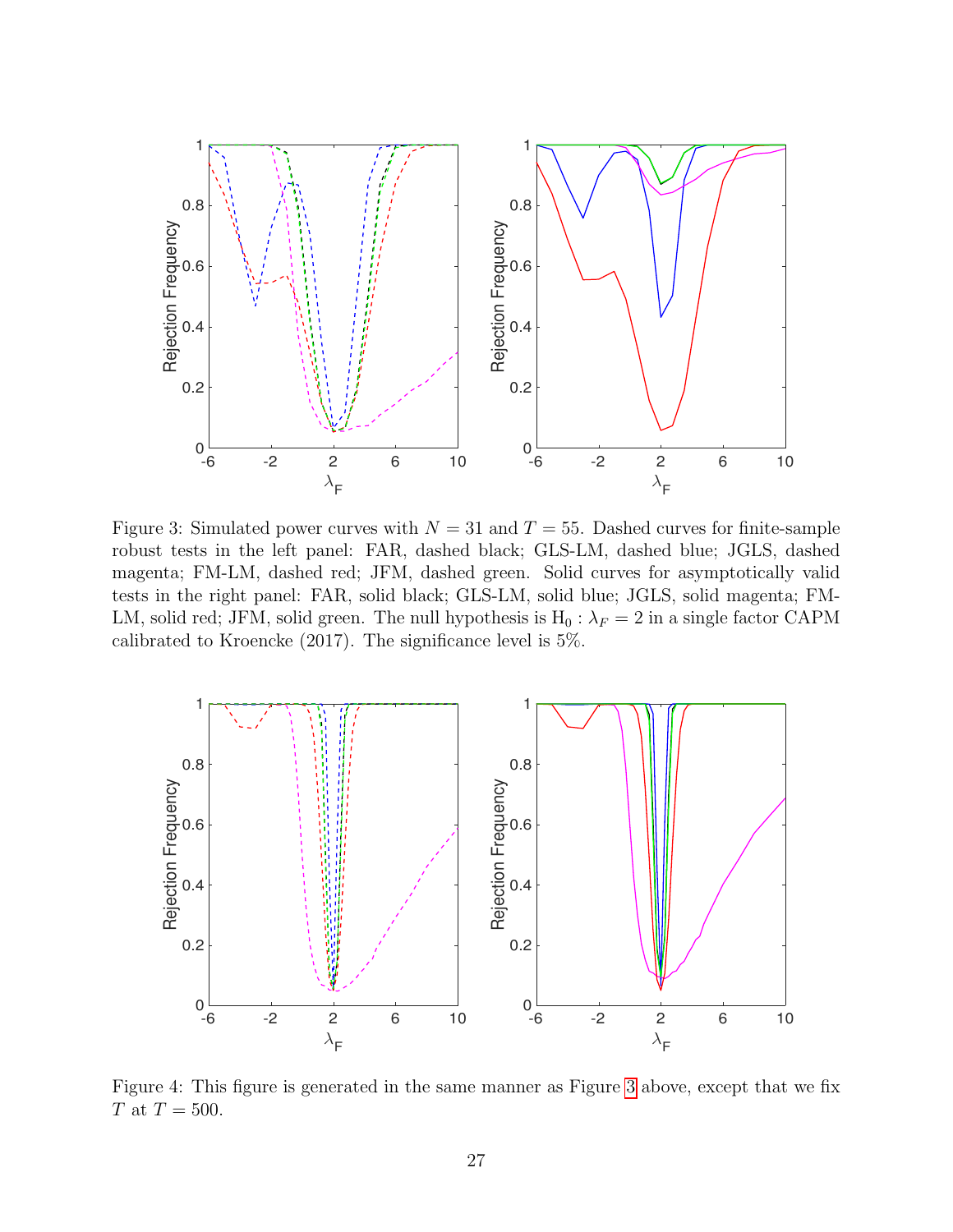

<span id="page-27-0"></span>Figure 5: Simulated power curves with  $N = 31$  and  $T = 55$ . Dashed curves for finite-sample robust tests in the left panel: FAR, dashed black; a combined test of GLS-LM (96%) and JGLS (99%), dashed blue; a combined test of FM-LM (96%) and JFM (99%), dashed red. Solid curves for asymptotically valid tests in the right panel: FAR, solid black; a combination of JGLS and GLS-LM, solid blue; a combination of JFM and FM-LM, solid red. In both panels, the dotted brown power curve is for the FM t-test with the Shanken (1992) correction, using critical values from the normal distribution. The null hypothesis is  $H_0 : \lambda_F = 2$  in a single factor CAPM calibrated to Kroencke (2017). The significance level is 5%.



<span id="page-27-1"></span>Figure 6: This figure is generated in the same manner as Figure [5](#page-27-0) above, except that we fix T at  $T = 500$ .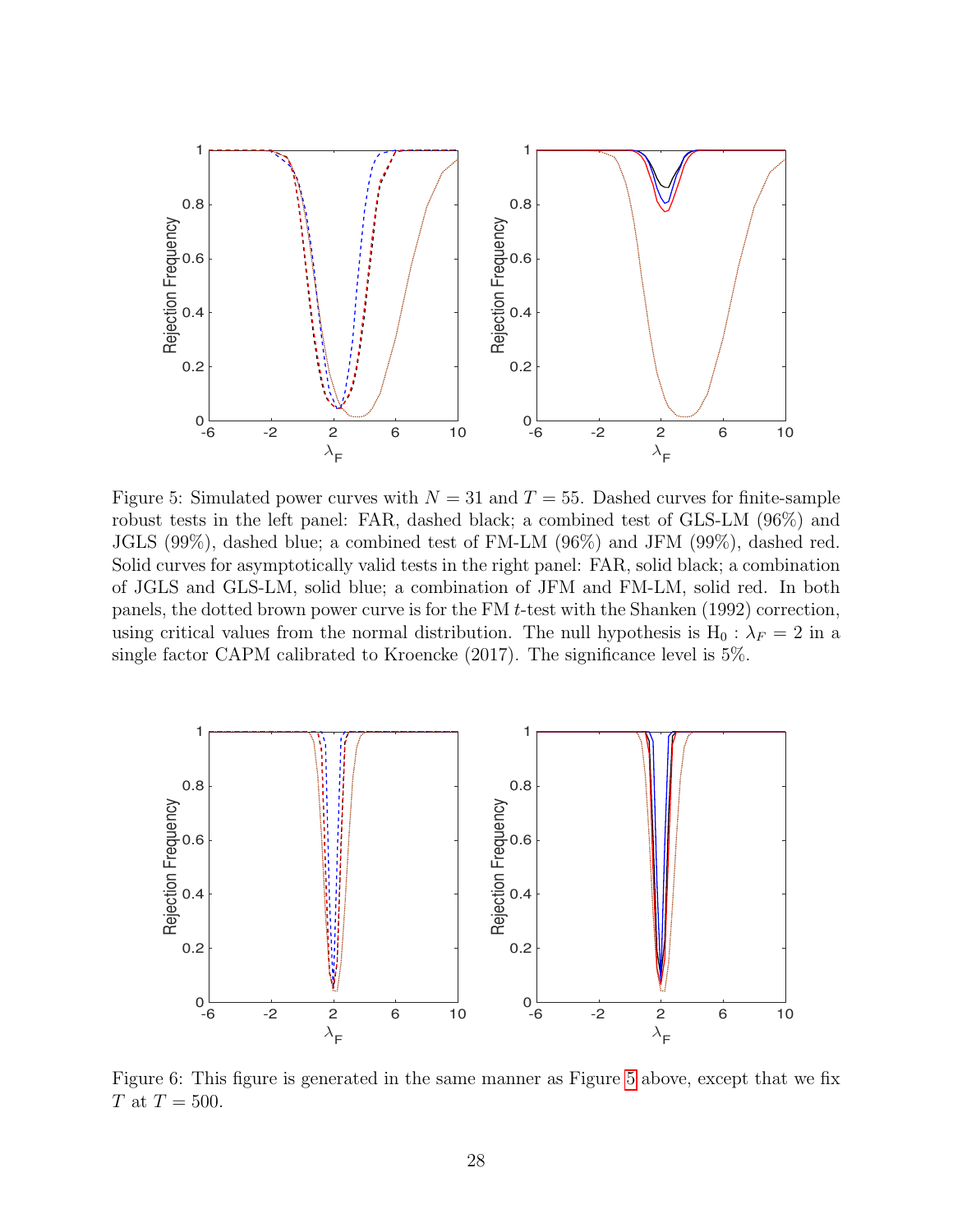Figure [5](#page-27-0) presents the power curves of the GLS-LM and JGLS combined test and the FM-LM and JFM combined test in the  $N = 31$  and  $T = 55$  setting. For comparison, we also present the power curves of the FAR test and the FM t-test with the Shanken (1992) correction.

The left hand side panel of Figure [5](#page-27-0) shows that the power decline in Figure [3](#page-26-0) is no longer in place, once we combine tests in the manner suggested by Kleibergen (2009). Moreover, the GLS-LM and JGLS combined test (dashed blue) appears more powerful than the FM-LM and JFM combined test (dashed red) and the FAR test (dashed black). On the other hand, the FM t-test (dotted brown) exhibits size distortion, since it over-rejects  $H_0: \lambda_F = 2$ . The right hand side panel of Figure [5](#page-27-0) again shows that the asymptotic counterparts of these tests do not function well in the  $N = 31$  and  $T = 55$  setting.

Figure [5](#page-27-0) is to be compared with Figure [6,](#page-27-1) where  $T$  is increased to 500. Under this large value of T, the two panels in Figure [6](#page-27-1) are, as expected, almost indistinguishable. Figure [6](#page-27-1) also shows that the FM t-test starts to perform well under the large  $T = 500$ . However, its power curve lies below those of robust tests, i.e., it appears to be less powerful.

### 4.2 Risk premia in the consumption CAPM

We use our proposed tests to analyze risk premia in the consumption CAPM and conditional consumption CAPM. The data sets from Kroencke (2017) and Lettau and Ludvigson (2001) are adopted to facilitate comparison. The yearly data taken from Kroencke (2017) has  $T = 55$  and  $N = 31$ , while the quarterly data taken from Lettau and Ludvigson (2001) has  $T = 141$  and  $N = 25$ . The detailed description of the involved test assets and risk factors is provided for Tables [1-](#page-7-0)[2,](#page-8-0) where the estimated  $\beta$ 's are reported.

For ease of exposition, we present the  $p$ -value plots resulting from testing risk premia using our proposed tests. A  $p$ -value larger than, say, 5%, implies that we could not reject the null at the 5% significance level. Thus if we find that the  $p$ -value curves are all above the 5% line, then we can not reject any hypothesized value of the risk premium, i.e., the  $95\%$  confidence sets of the risk premium is unbounded. In contrast, if the p-value curves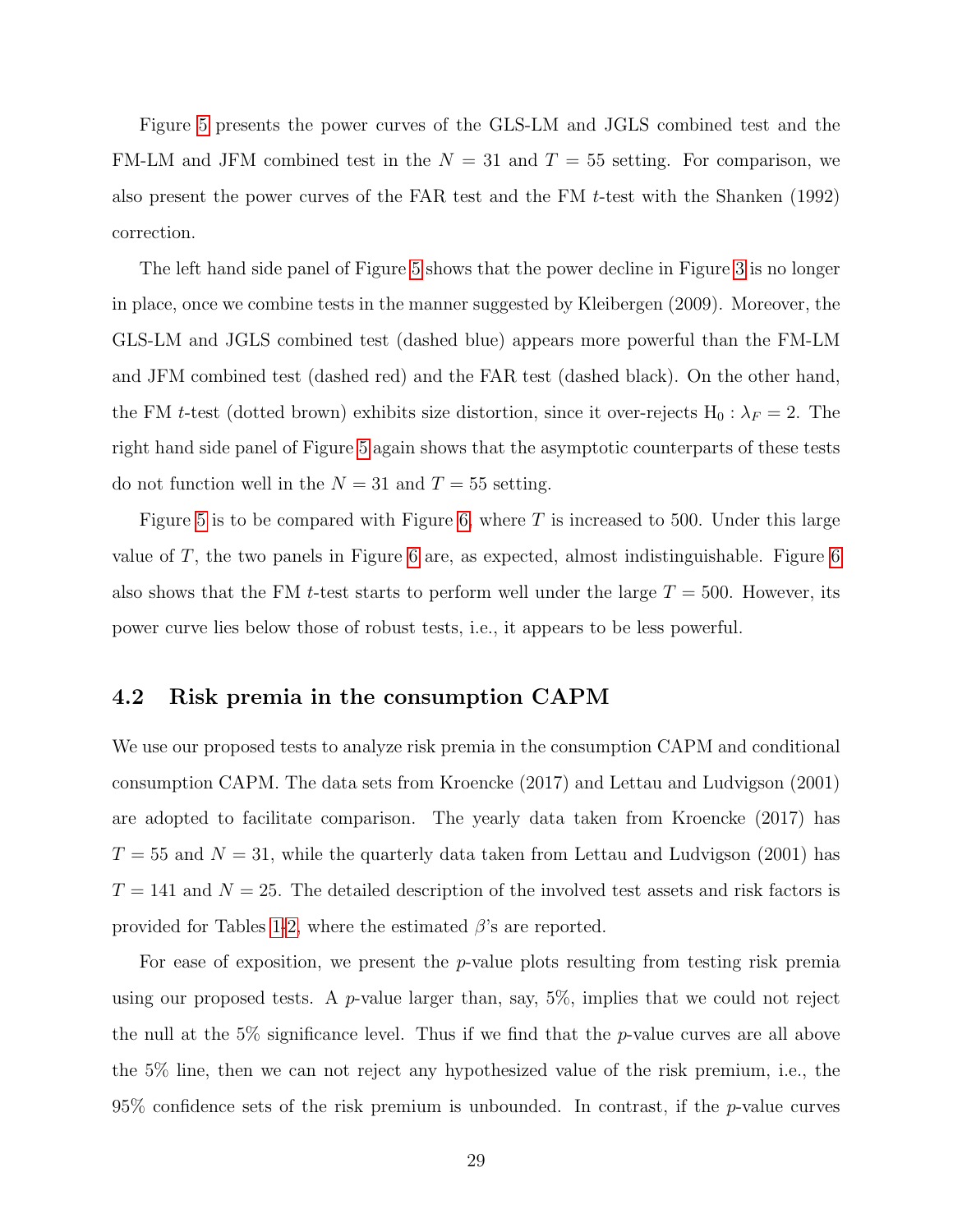cross the 5% line, then we can reject those hypothesized values of the risk premium whose corresponding p-values are below 5%. Finally, if the p-value curves lie fully below the  $5\%$ line, then we reject every hypothesized value of the risk premium.

Figure [7](#page-30-0) provides the p-value curves resulting from testing the consumption risk premium using the data from Kroencke (2017). We use five of our proposed tests: FAR, GLS-LM, JGLS, FM-LM and JFM.<sup>[7](#page-29-0)</sup> Overall, the p-value curves based on the finite-sample robust tests (dashed black) imply unbounded 95% confidence sets of the consumption risk premium. In particular, the p-values from the finite-sample FAR, GLS-LM, JGLS and JFM tests are all above 5%, so the resulting confidence sets are unbounded. Only the FM-LM test has some of its  $p$ -values below 5%, for some hypothesized risk premia near zero. Therefore, only these hypothesized values can be rejected at the 5% level, and the 95% confidence set resulting from the FM-LM test is thus unbounded but disjoint. The unboundedness of the 95% confidence sets reflects both the questionable quality of the consumption growth data and the limited sample size, and casts doubt on the findings in Kroencke  $(2017)$  based on the FM t-test, which we re-produce in Panel A of Table [3.](#page-31-0) Dufour (1997) and Kleibergen and Zhan (2019) provide further detailed explanations for why confidence sets resulting from robust tests can be unbounded. In particular, Kleibergen and Zhan (2019) show that unbounded confidence sets commonly occur, if risk premia are unidentified due to poor quality risk factors, and/or the involved time series is short, so little information on risk premia can be extracted from the data.

Figure [7](#page-30-0) also shows the large discrepancy between finite-sample robust tests (dashed black) and asymptotically valid tests (solid red). Most striking is that the asymptotic FAR, JGLS and JFM tests reject every hypothesized risk premium, while their finite-sample counterparts do not. The FM-LM test distinguishes itself from the other tests, since its finite-sample and asymptotic versions lead to almost identical  $p$ -values. This should not be surprising, since Theorem [6](#page-19-0) shows that the FM-LM test does not suffer from the limited  $T$ vs. large N problem. As long as  $T$  exceeds  $2K$  by a large enough margin, the finite-sample

<span id="page-29-0"></span><sup>&</sup>lt;sup>7</sup>Since  $T = 55$  while  $N = 31$ , we do not employ the sCLR test which needs  $T > 2N$ .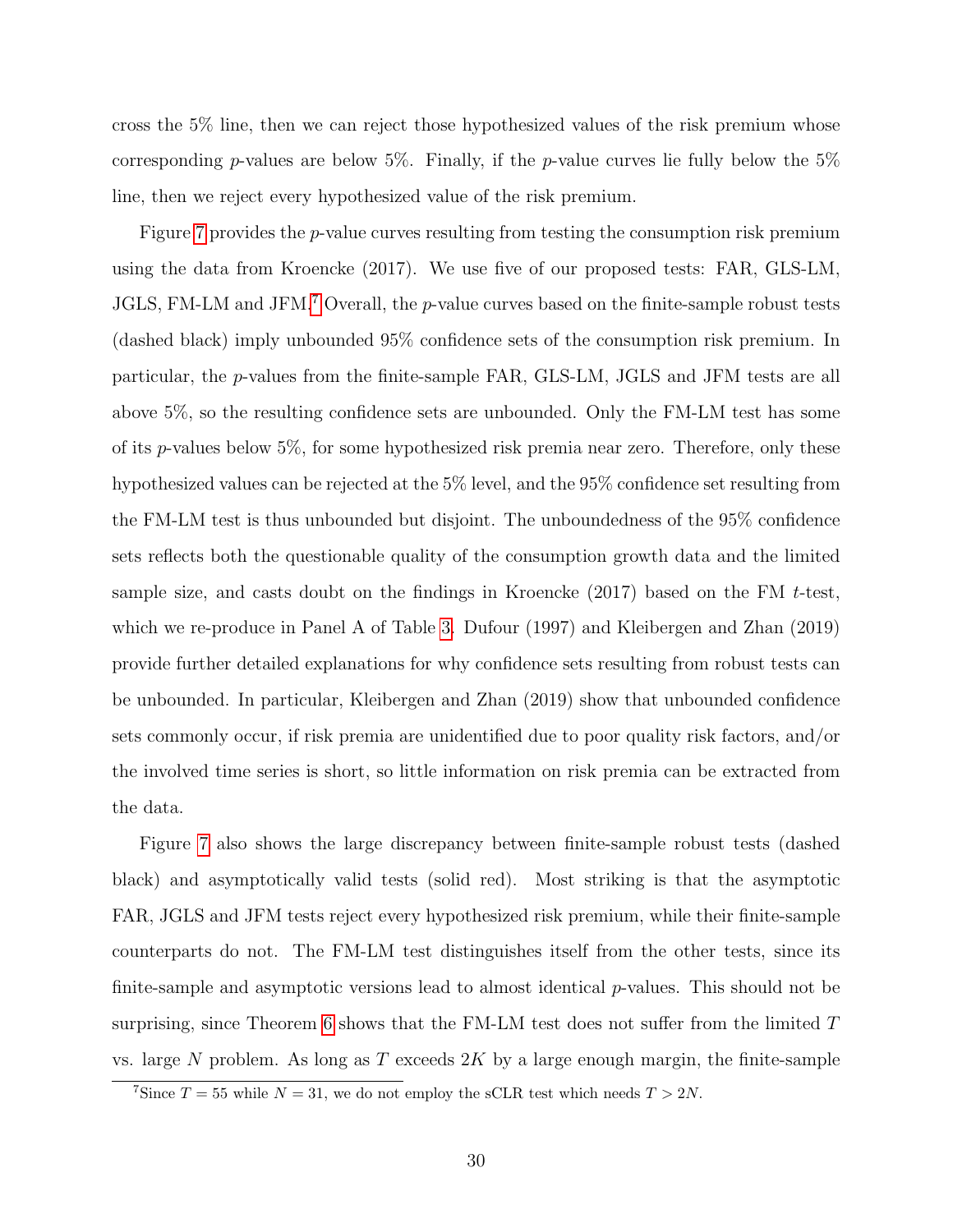

<span id="page-30-0"></span>Figure 7: p-values of the FAR, GLS-LM, JGLS, FM-LM and JFM tests for testing the values of the consumption risk premium on the horizontal axis. Dashed black curves result from the finite-sample critical values of these test statistics, while solid red curves of pvalues result from the asymptotic critical values. The test assets (thirty portfolios sorted by size, value and investment, plus the market portfolio) and the single risk factor (unfiltered consumption growth) in 1960–2014 are taken from Kroencke (2017). The 5% benchmark line is also plotted.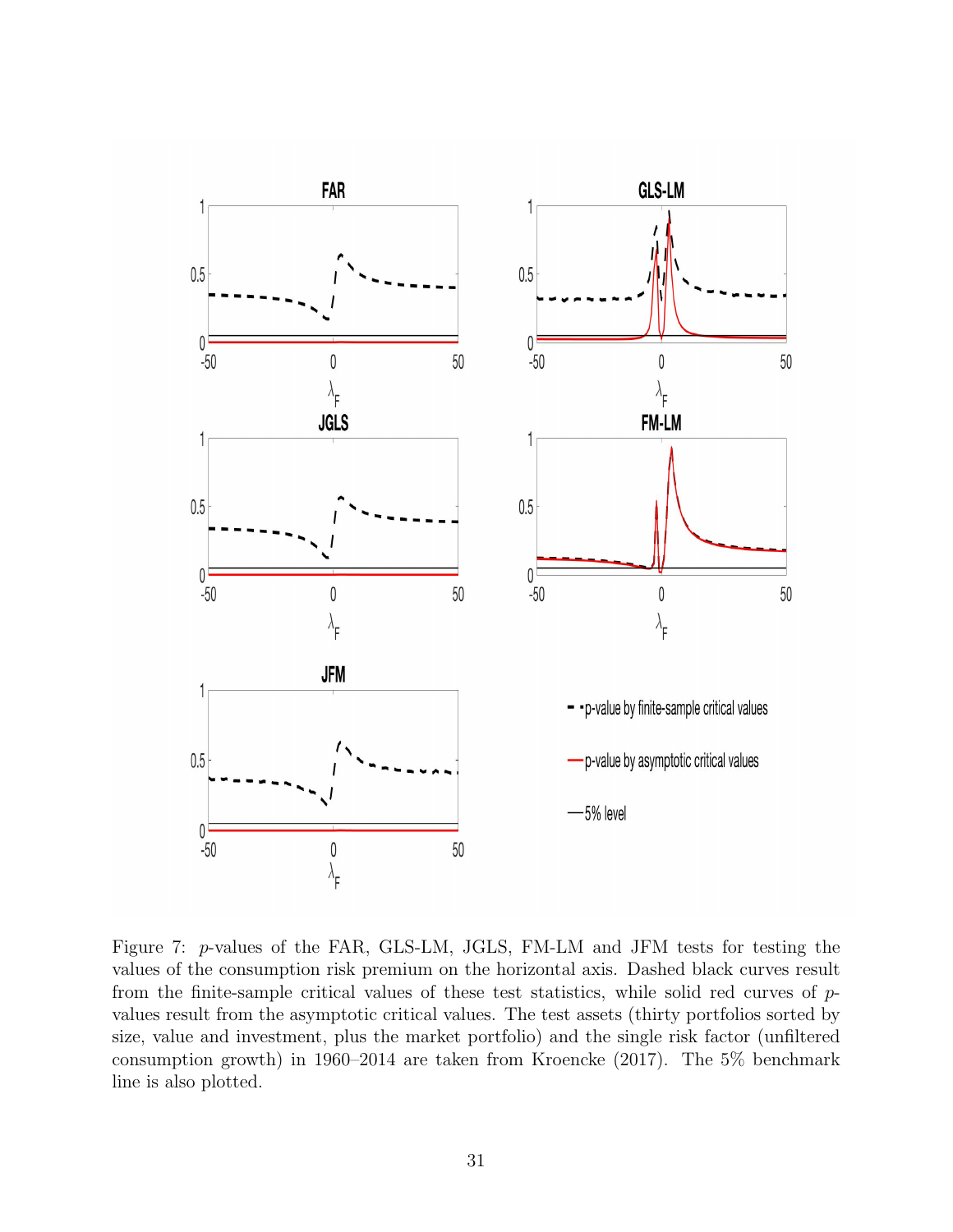|                          | A. Kroencke (2017) | B. Lettau and Ludvigson (2001) |                 |                          |  |
|--------------------------|--------------------|--------------------------------|-----------------|--------------------------|--|
|                          | $\triangle c$ .    | $\triangle c$                  | cay             | $\triangle c \times cay$ |  |
| Estimate of $\lambda_F$  | 2.04               | 0.02                           | $-0.13$         | 0.06                     |  |
| FMt                      | 2.18               | 0.20                           | $-0.43$         | 3.12                     |  |
| $95\%$ C.I. by FM t      | (0.20, 3.88)       | $(-0.20, 0.25)$                | $(-0.70, 0.45)$ | (0.02, 0.09)             |  |
| Shanken $t$              | 1.75               | 0.15                           | $-0.31$         | 2.25                     |  |
| 95\% C.I. by Shanken $t$ | $(-0.24, 4.32)$    | $(-0.29, 0.34)$                | $(-0.93, 0.68)$ | (0.01, 0.11)             |  |

<span id="page-31-0"></span>Table 3: Conventional 95% confidence intervals of risk premia

Notes: The estimate of  $\lambda_F$  and the FM t-statistic result from the Fama-MacBeth (1973) twopass procedure. The t-statistic with the Shanken (1992) correction is also presented. 95% C.I.s are constructed by inverting the t-tests. For the consumption CAPM, we replicate the Kroencke (2017) study: the yearly unfiltered consumption growth in 1960-2014 is used for  $\Delta c$ , while thirty portfolios sorted by size, value and investment, plus the market portfolio, are used as test assets. For the conditional consumption CAPM, we replicate the Lettau and Ludvigson (2001) study: the quarterly consumption growth  $\triangle c$ , the (lagged) consumption-wealth ratio cay and their interaction in 1963Q3-1998Q3 are used as three risk factors, while twenty-five Fama-French portfolios sorted by size and book-to-market are used as test assets.

adjusted FM-LM test is almost equivalent to its asymptotic counterpart.

Identical to Figure [7,](#page-30-0) Figure [8](#page-32-0) provides p-value plots based on the sFAR test for each of the three risk premia in the conditional consumption CAPM in Lettau and Ludvigson (2001). They are used to construct the 95% confidence sets of each of the risk premia, to contrast with the conventional ones presented in Panel B of Table [3.](#page-31-0)[8](#page-31-1)

Figure [8](#page-32-0) shows that the finite-sample adjusted sFAR test (dashed black) leads to unbounded 95% confidence sets of the risk premium on each of the three risk factors in the model ( $\Delta c$ : consumption growth; cay: the lagged consumption-wealth ratio;  $\Delta c \times c$  cay: their interaction). In contrast, 95% confidence sets based on the asymptotic sFAR test (solid red) are unbounded and disjoint for  $\Delta c$  and cay, since only a bounded set of hypothesized risk premia are associated with p-values below 5%. Furthermore, for the interaction term  $\Delta c \times$ cay, both the finite-sample and the asymptotic  $p$ -value curves lie above 5%, so they suggest an unbounded 95% confidence set. Lettau and Ludvigson (2001), on the other hand, report

<span id="page-31-1"></span><sup>8</sup>For our other proposed tests, the 95% confidence sets for the individual risk premium result from projecting the 95% joint confidence sets of all three risk premia on the separate axes reflecting each risk premium. We therefore refrain from using them to construct the 95% confidence sets for the individual risk premium.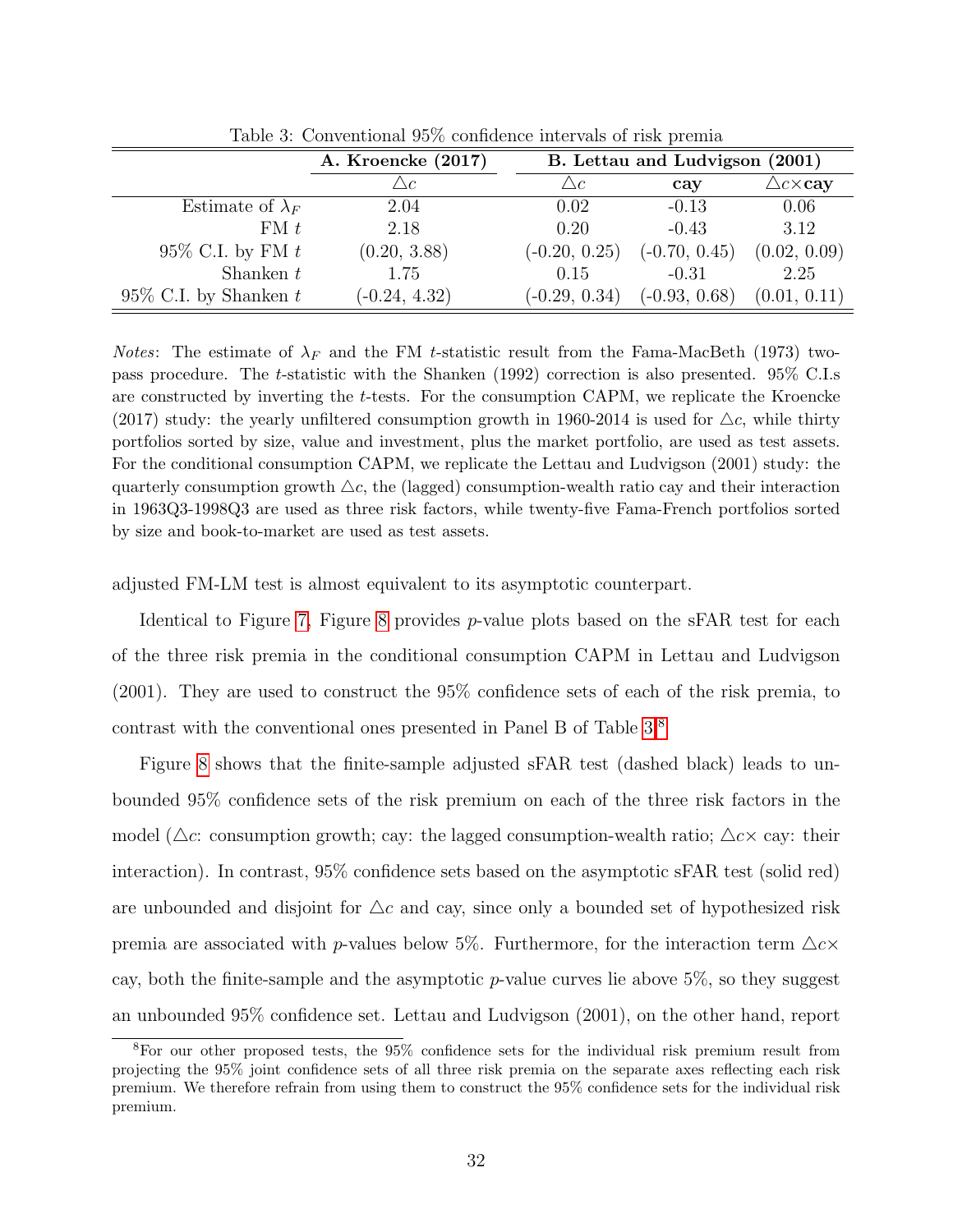

<span id="page-32-0"></span>Figure 8: p-values of the sFAR test for testing the values of risk premia on the horizontal axis. Dashed black curves result from the sFAR test using the finite-sample F-critical values, while solid red curves of p-values result from the asymptotic  $\chi^2$ -critical values. The test assets (twenty-five Fama-French portfolios sorted by size and book-to-market ratio) and three risk factors ( $\Delta c$ , cay,  $\Delta c \times cay$ ) in 1963Q3-1998Q3 are taken from Lettau and Ludvigson (2001). The 5% benchmark line is also plotted.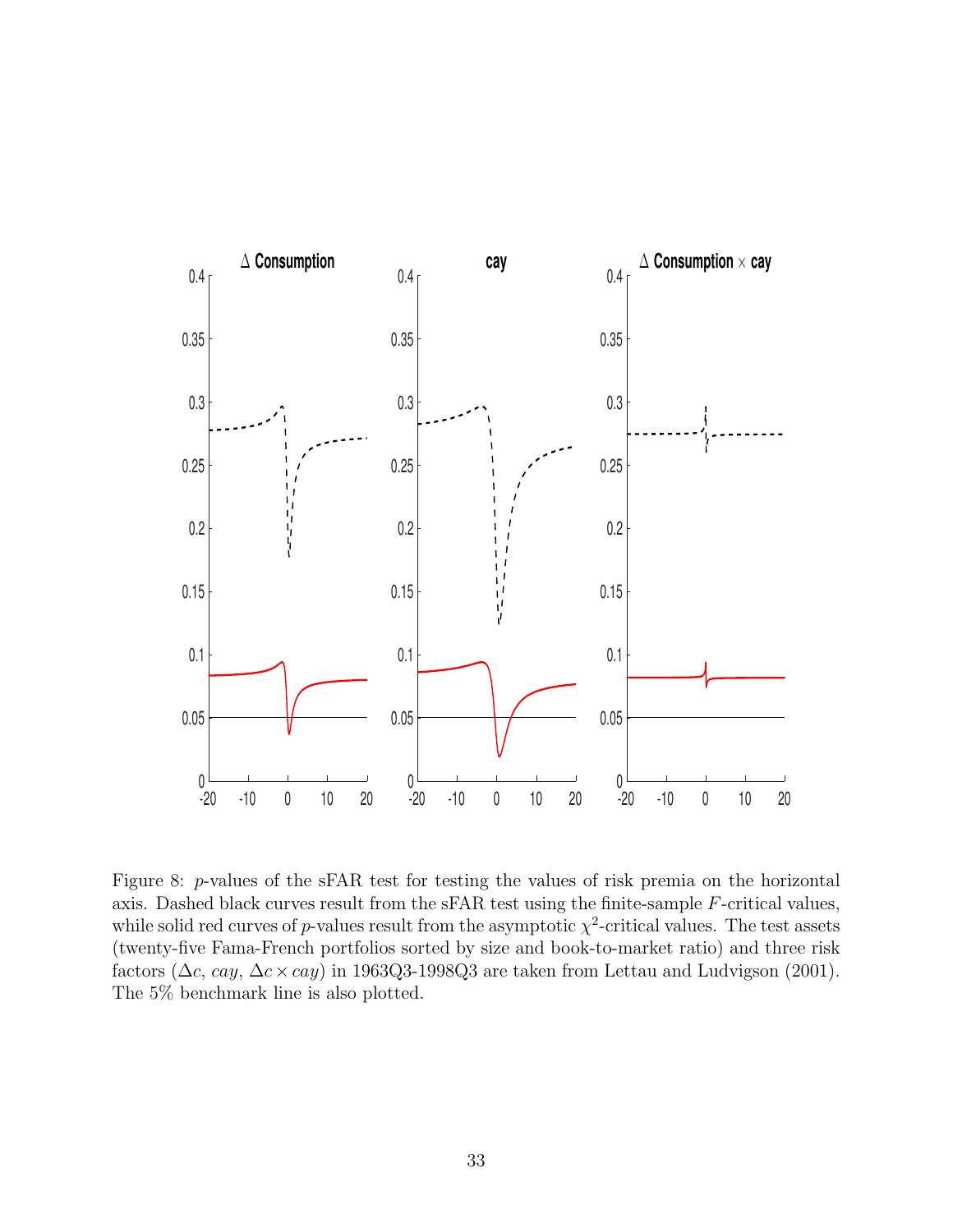a significant FM t-statistic on the interaction term to help establish their conditional consumption CAPM, which we re-produce in Panel B of Table [3.](#page-31-0) In contrast with Lettau and Ludvigson (2001), the unbounded confidence sets implied by Figure [8](#page-32-0) thus put the significant risk premium by the FM t-test under doubt, see also Kleibergen (2009) and Kleibergen and Zhan (2019).

Finally, it is worth emphasizing that the unbounded confidence sets of risk premia in Figures [7](#page-30-0)[-8](#page-32-0) are in line with the corresponding  $\beta$  estimates in Tables [1-](#page-7-0)[2.](#page-8-0) As indicated by Tables [1-](#page-7-0)[2,](#page-8-0) we can not rule out that the full rank condition of  $(\iota_N, \beta)$  is violated in a statistical sense. If the full rank condition does not hold, then the risk premia  $\lambda_F$  in [\(1\)](#page-4-1) are unidentified. Any real value can thus become possible for the unidentified  $\lambda_F$ , which consequently leads to the unbounded confidence sets in Figures [7](#page-30-0)[-8.](#page-32-0)

## <span id="page-33-0"></span>5 Conclusions

We provide finite-sample distributions for the identification robust statistics testing risk premia in the beta representation of expected asset returns. By doing so, we make these tests suitable for empirical settings where sample sizes are often limited and the quality of risk factors is questionable. The size and power performances in Monte Carlo simulations show that these tests work favorably, and their empirical usage is illustrated using two well-known applications.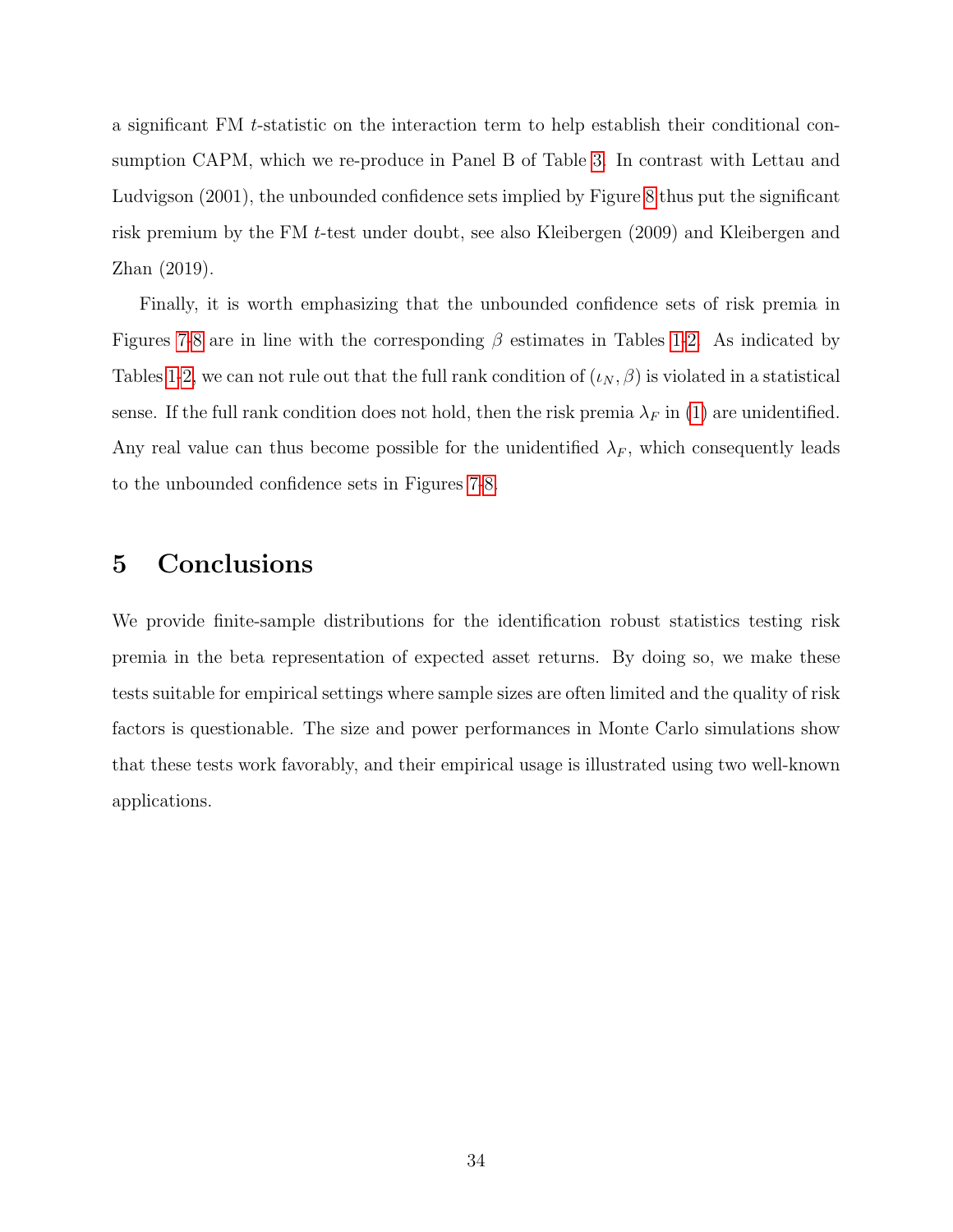## References

- [1] TW Anderson and H. Rubin. Estimation of the parameters of a single equation in a complete system of stochastic equations. Annals of Mathematical Statistics, pages 46–63, 1949.
- [2] Donald WK Andrews, Marcelo J Moreira, and James H Stock. Optimal two-sided invariant similar tests for instrumental variables regression. Econometrica, 74(3):715– 752, 2006.
- [3] Marie-Claude Beaulieu, Jean-Marie Dufour, and Lynda Khalaf. Identification-robust estimation and testing of the zero-beta CAPM. Review of Economic Studies, 80(3):892– 924, 2013.
- [4] P. Bekker. Alternative approximations to the distributions of instrumental variable estimators. Econometrica, pages 657–681, 1994.
- [5] P. Bekker and F. Kleibergen. Finite-sample instrumental variables inference using an asymptotically pivotal statistic. Econometric Theory, 19(05):744–753, 2003.
- [6] J.H. Cochrane. Asset pricing. Princeton University Press, 2001.
- [7] Jean-Marie Dufour. Some impossibility theorems in econometrics with applications to structural and dynamic models. *Econometrica*, pages 1365–1387, 1997.
- [8] E.F. Fama and K. French. The cross-section of expected stock returns. Journal of Finance, pages 427–465, 1992.
- [9] E.F. Fama and J.D. MacBeth. Risk, return, and equilibrium: Empirical tests. Journal of Political Economy, 81(3):607–636, 1973.
- [10] Michael R Gibbons, Stephen A Ross, and Jay Shanken. A test of the efficiency of a given portfolio. Econometrica, 57(5):1121–1152, 1989.
- [11] Nikolay Gospodinov, Raymond Kan, and Cesare Robotti. Spurious inference in reducedrank asset-pricing models. Econometrica, 85(5):1613–1628, 2017.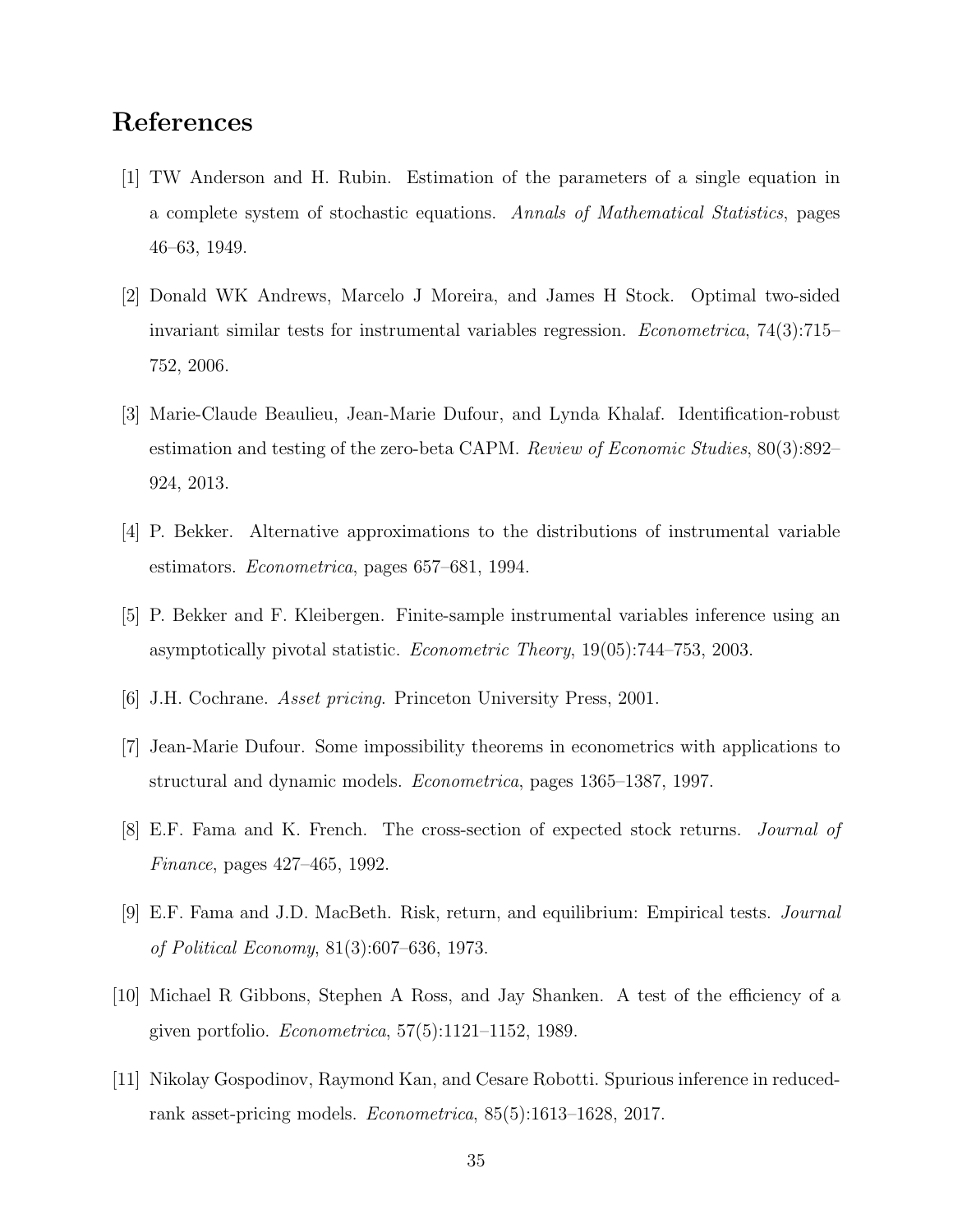- [12] Patrik Guggenberger, Frank Kleibergen, Sophocles Mavroeidis, and Linchun Chen. On the asymptotic sizes of subset anderson–rubin and lagrange multiplier tests in linear instrumental variables regression. Econometrica, 80(6):2649–2666, 2012.
- [13] Ravi Jagannathan and Yong Wang. Lazy investors, discretionary consumption, and the cross-section of stock returns. Journal of Finance, 62(4):1623–1661, 2007.
- [14] R. Kan, C. Robotti, and J. Shanken. Pricing model performance and the two-pass cross-sectional regression methodology. Journal of Finance, 68(6):2617–2649, 2013.
- [15] R. Kan and C. Zhang. Two-pass tests of asset pricing models with useless factors. Journal of Finance, pages 203–235, 1999.
- [16] R. Kan and G. Zhou. Hansen-jagannathan distance: Geometry and exact distribution. 2004.
- [17] Lynda Khalaf and Huntley Schaller. Identification and inference in two-pass asset pricing models. Journal of Economic Dynamics and Control, 70:165–177, 2016.
- [18] F. Kleibergen. Pivotal statistics for testing structural parameters in instrumental variables regression. Econometrica, pages 1781–1803, 2002.
- [19] F. Kleibergen. Tests of risk premia in linear factor models. Journal of Econometrics, 149(2):149–173, 2009.
- [20] F. Kleibergen and R. Paap. Generalized reduced rank tests using the singular value decomposition. Journal of Econometrics, 133(1):97–126, 2006.
- [21] F. Kleibergen and Z. Zhan. Unexplained factors and their effects on second pass Rsquared's. Journal of Econometrics, 189:101–116, 2015.
- [22] F. Kleibergen and Z. Zhan. Identification-robust inference on risk premia of mimicking portfolios of non-traded factors. Journal of Financial Econometrics, 16(2):155–190, 2018.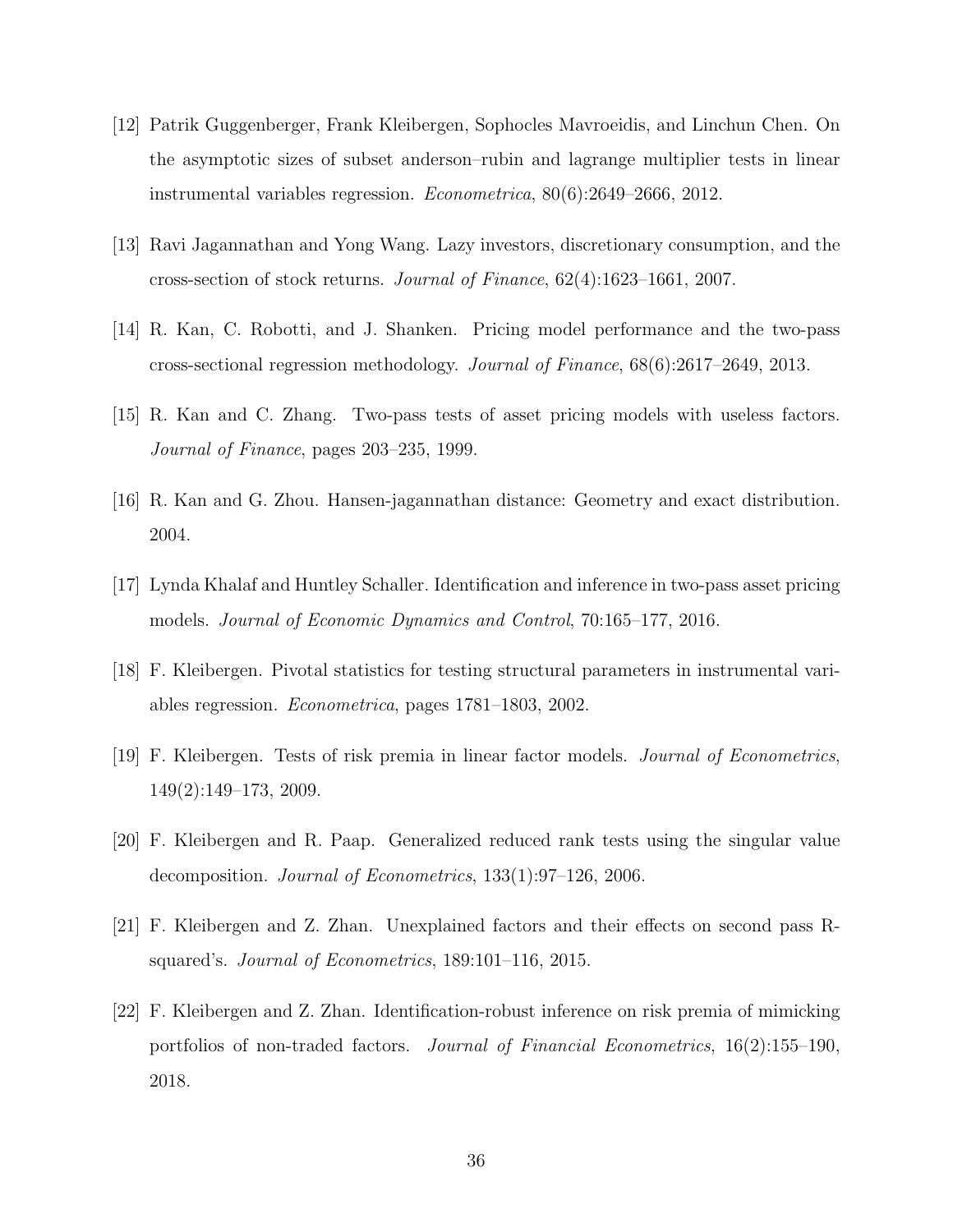- [23] F. Kleibergen and Z. Zhan. Robust inference for consumption-based asset pricing. 2019.
- [24] Tim A Kroencke. Asset pricing without garbage. Journal of Finance, 72(1):47–98, 2017.
- [25] M. Lettau and S. Ludvigson. Resurrecting the (C) CAPM: A cross-sectional test when risk premia are time-varying. Journal of Political Economy, 109(6):1238–1287, 2001.
- [26] J. Lewellen, S. Nagel, and J. Shanken. A skeptical appraisal of asset pricing tests. Journal of Financial Economics, 96(2):175–194, 2010.
- [27] Thomas Mathew and Kenneth Nordström. Wishart and chi-square distributions associated with matrix quadratic forms. Journal of Multivariate Analysis, 61(1):129–143, 1997.
- [28] M.J. Moreira. A conditional likelihood ratio test for structural models. Econometrica, pages 1027–1048, 2003.
- [29] Robb J Muirhead. Aspects of multivariate statistical theory, volume 197. John Wiley & Sons, 2009.
- [30] W.K. Newey and F. Windmeijer. GMM with many weak moment conditions. Econometrica, 77(3):687–719, 2009.
- [31] Jonathan A Parker and Christian Julliard. Consumption risk and the cross section of expected returns. Journal of Political Economy, 113(1):185–222, 2005.
- [32] Alexi Savov. Asset pricing with garbage. Journal of Finance, 66(1):177–201, 2011.
- [33] J. Shanken. On the estimation of beta-pricing models. *Review of Financial Studies*, pages 1–33, 1992.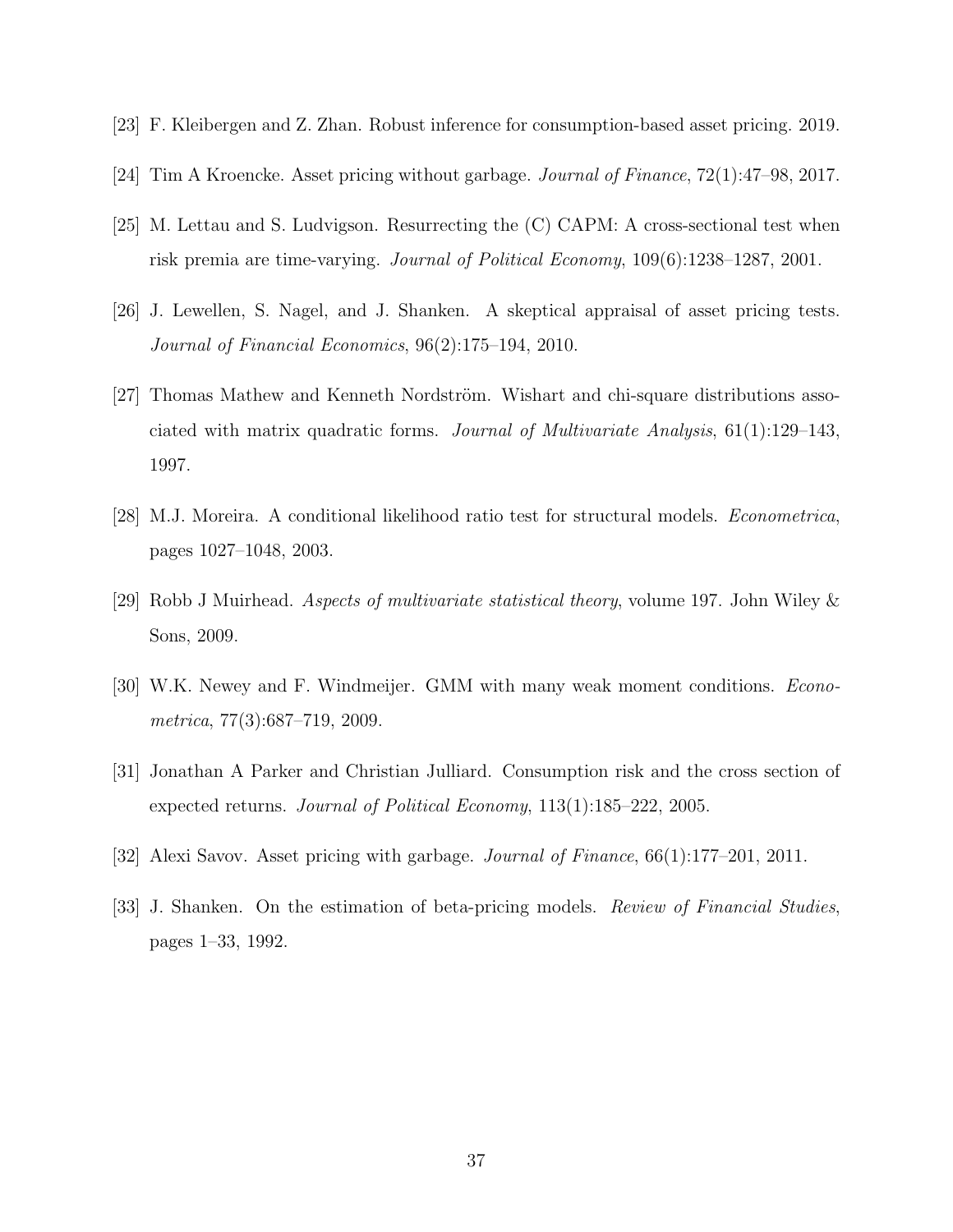# Appendix

In this Appendix, we provide the proofs for the analytical results stated in the main text. These proofs build on Lemmas [1](#page-14-1) and [2](#page-15-0) below.

**Lemma 1.** For any given  $\lambda_{F,0}$ ,

<span id="page-37-1"></span>
$$
\widetilde{\mathcal{B}} = \widehat{\mathcal{B}} - \left(\bar{\mathcal{R}} - \widehat{\mathcal{B}}\lambda_{F,0}\right) \frac{\left(1}{-\lambda_{F,0}\right)^{'} \left(10\right)}{\left(1\right)\left(1\right)\left(1\right)} \frac{\left(10\right)}{\hat{\mathcal{Q}}\left(1\right)} \frac{\left(10\right)}{\left(10\right)\left(1\right)} \frac{\left(10\right)}{\left(10\right)\left(1\right)} \frac{\left(10\right)}{\left(10\right)\left(1\right)} \frac{\left(10\right)}{\left(10\right)\left(1\right)} \frac{\left(10\right)}{\left(10\right)\left(1\right)} \frac{\left(10\right)}{\left(10\right)\left(1\right)} \frac{\left(10\right)}{\left(10\right)\left(1\right)} \frac{\left(10\right)}{\left(10\right)\left(1\right)} \frac{\left(10\right)}{\left(10\right)\left(1\right)} \frac{\left(10\right)}{\left(10\right)\left(1\right)} \frac{\left(10\right)}{\left(10\right)\left(1\right)} \frac{\left(10\right)}{\left(10\right)\left(1\right)} \frac{\left(10\right)}{\left(10\right)\left(1\right)} \frac{\left(10\right)}{\left(10\right)\left(1\right)} \frac{\left(10\right)}{\left(10\right)\left(1\right)} \frac{\left(10\right)}{\left(10\right)\left(1\right)} \frac{\left(10\right)}{\left(10\right)\left(1\right)} \frac{\left(10\right)}{\left(10\right)\left(1\right)} \frac{\left(10\right)}{\left(10\right)\left(1\right)} \frac{\left(10\right)}{\left(10\right)\left(1\right)} \frac{\left(10\right)}{\left(10\right)\left(1\right)} \frac{\left(10\right)}{\left(10\right)\left(1\right)} \frac{\left(10\right)}{\left(10\right)\left(1\right)} \frac{\left(10\right)}{\left(10\right)\left(1\right)} \frac{\left(10\right)}{\left(10\right)\left(1\right)} \frac{\left(10\right)}{\left(10\right)\left(1\right)} \frac{\left(10\right)}{\left(10\
$$

where  $\widehat{\mathcal{Q}} = \left(\sum_t \bar{F}_t \bar{F}'_t\right)/T$ .

Proof of Lemma [1:](#page-14-1)

$$
\widehat{\mathcal{Q}} = \left(\sum_{t} \bar{F}_{t} \bar{F}_{t}^{\prime}\right) / T \tag{25}
$$

$$
\widehat{\mathcal{Q}}_{FF}(\lambda_{F,0}) = \left(\sum_{t} (\bar{F}_t + \lambda_{F,0})(\bar{F}_t + \lambda_{F,0})'\right) / T = \widehat{\mathcal{Q}} + \lambda_{F,0} \lambda'_{F,0}
$$
\n(26)

where the last equality results from the fact that  $\bar{F}_t$  are demeaned factors. Using  $(A + aa')^{-1} =$  $A^{-1} - \frac{1}{1+a'}$  $\frac{1}{1+a'^{-1}a}A^{-1}aa'^{-1}$ , we have

$$
\widehat{Q}_{FF}(\lambda_{F,0})^{-1} = \left(\widehat{Q} + \lambda_{F,0}\lambda'_{F,0}\right)^{-1} = \widehat{Q}^{-1} - \frac{1}{1 + \lambda'_{F,0}\widehat{Q}^{-1}\lambda_{F,0}}\widehat{Q}^{-1}\lambda_{F,0}\lambda'_{F,0}\widehat{Q}^{-1}
$$
(27)

which implies

<span id="page-37-2"></span><span id="page-37-0"></span>
$$
1 - \lambda'_{F,0} \widehat{Q}_{FF} (\lambda_{F,0})^{-1} \lambda_{F,0} = \frac{1}{1 + \lambda'_{F,0} \widehat{Q}^{-1} \lambda_{F,0}} \tag{28}
$$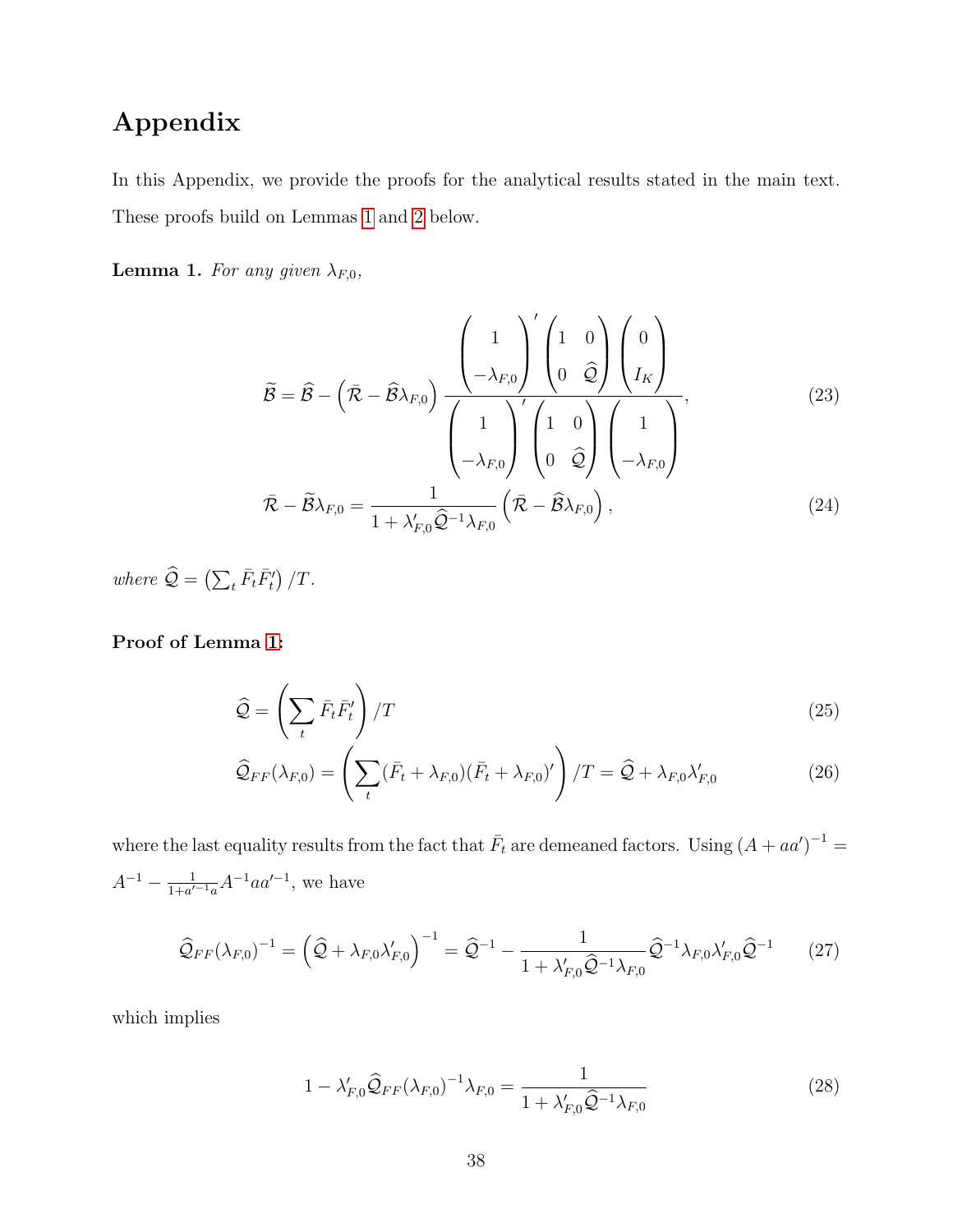Plugging Equation [\(27\)](#page-37-0) into  $\widetilde{B}$ , which can be rewritten as  $\widetilde{B} = \frac{1}{T} \mathcal{R}' (\iota_T \lambda'_{F,0} + F) \ \widehat{Q}_{FF} (\lambda_{F,0})^{-1}$ with  $F = (\bar{F}_1, ..., \bar{F}_T)'$  and  $\mathcal{R} = (\mathcal{R}_1, ..., \mathcal{R}_T)'$ , we get:

$$
\tilde{B} = \frac{1}{T} \mathcal{R}' \left( \iota_{T} \lambda'_{F,0} + F \right) \hat{Q}_{FF} (\lambda_{F,0})^{-1} \n= \frac{1}{T} \mathcal{R}' F \left( \hat{Q}^{-1} - \frac{1}{1 + \lambda'_{F,0} \hat{Q}^{-1} \lambda_{F,0}} \hat{Q}^{-1} \lambda_{F,0} \lambda'_{F,0} \hat{Q}^{-1} \right) + \bar{\mathcal{R}} \lambda'_{F,0} \hat{Q}_{FF} (\lambda_{F,0})^{-1} \n= \hat{B} - \frac{1}{1 + \lambda'_{F,0} \hat{Q}^{-1} \lambda_{F,0}} \hat{B} \lambda_{F,0} \lambda'_{F,0} \hat{Q}^{-1} + \bar{\mathcal{R}} \lambda'_{F,0} \hat{Q}_{FF} (\lambda_{F,0})^{-1} \n= \hat{B} - \frac{1}{1 + \lambda'_{F,0} \hat{Q}^{-1} \lambda_{F,0}} \hat{B} \lambda_{F,0} \lambda'_{F,0} \hat{Q}^{-1} + \bar{\mathcal{R}} \lambda'_{F,0} \left( \hat{Q}^{-1} - \frac{1}{1 + \lambda'_{F,0} \hat{Q}^{-1} \lambda_{F,0}} \hat{Q}^{-1} \lambda_{F,0} \lambda'_{F,0} \hat{Q}^{-1} \right) \n= \hat{B} - \frac{1}{1 + \lambda'_{F,0} \hat{Q}^{-1} \lambda_{F,0}} \hat{B} \lambda_{F,0} \lambda'_{F,0} \hat{Q}^{-1} + \frac{1}{1 + \lambda'_{F,0} \hat{Q}^{-1} \lambda_{F,0}} \bar{\mathcal{R}} \lambda'_{F,0} \hat{Q}^{-1} \n= \hat{B} - (\bar{\mathcal{R}} - \hat{\mathcal{B}} \lambda_{F,0}) \frac{-\lambda'_{F,0} \hat{Q}^{-1}}{1 + \lambda'_{F,0} \hat{Q}^{-1} \lambda_{F,0}} \tag{29}
$$

which then implies the following Equations [\(30\)](#page-38-0) and [\(31\)](#page-38-1):

$$
\widetilde{\mathcal{B}} = \widehat{\mathcal{B}} - \left(\bar{\mathcal{R}} - \widehat{\mathcal{B}}\lambda_{F,0}\right) \frac{\left(1}{-\lambda_{F,0}\right)^{'} \left(1 - \widehat{\mathcal{Q}}^{-1}\right) \left(0\right)}{\left(1 - \lambda_{F,0}\right)^{'} \left(1 - \widehat{\mathcal{Q}}^{-1}\right) \left(1\right)} \qquad (30)
$$

<span id="page-38-1"></span><span id="page-38-0"></span>
$$
\widetilde{\mathcal{B}}\lambda_{F,0} = \widehat{\mathcal{B}}\lambda_{F,0} - \left(\bar{\mathcal{R}} - \widehat{\mathcal{B}}\lambda_{F,0}\right) \frac{-\lambda'_{F,0}\widehat{\mathcal{Q}}^{-1}\lambda_{F,0}}{1 + \lambda'_{F,0}\widehat{\mathcal{Q}}^{-1}\lambda_{F,0}}\tag{31}
$$

From Equation [\(31\)](#page-38-1), it results that

$$
\bar{\mathcal{R}} - \widetilde{\mathcal{B}}\lambda_{F,0} = \frac{1}{1 + \lambda'_{F,0}\widehat{\mathcal{Q}}^{-1}\lambda_{F,0}} \left(\bar{\mathcal{R}} - \widehat{\mathcal{B}}\lambda_{F,0}\right)
$$
(32)

Q.E.D.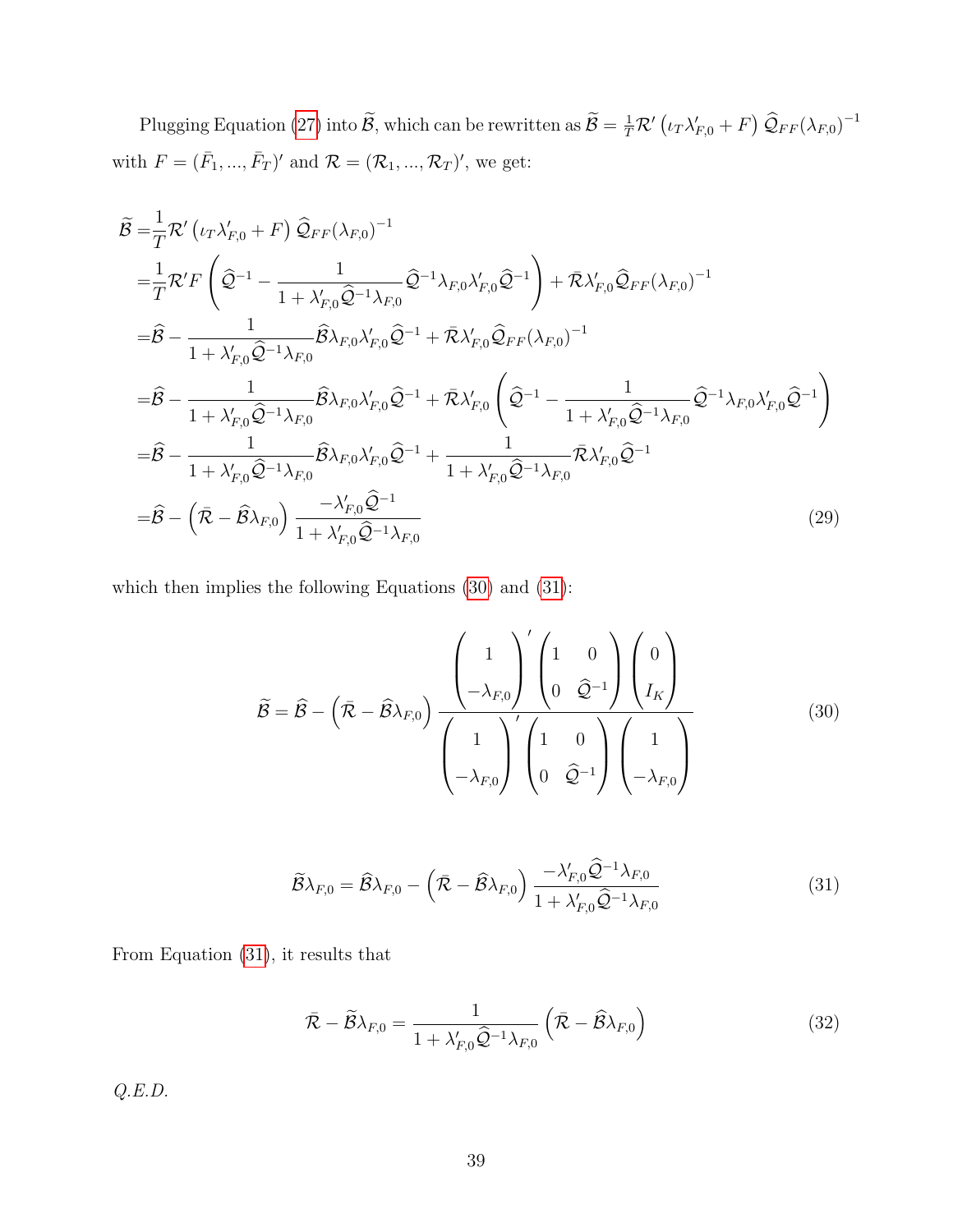Remarks. Lemma [1](#page-14-1) also implies

<span id="page-39-2"></span><span id="page-39-1"></span><span id="page-39-0"></span>
$$
\widetilde{\mathcal{B}} - \left(\bar{\mathcal{R}} - \widetilde{\mathcal{B}}\lambda_{F,0}\right)\lambda'_{F,0}\widehat{\mathcal{Q}}^{-1} = \widehat{\mathcal{B}}.
$$
\n(33)

If the model is correctly specified, the term  $(\bar{R} - \tilde{B}\lambda_{F,0})$  is asymptotically zero, so the two estimators  $\widetilde{\mathcal{B}}$  and  $\widehat{\mathcal{B}}$  are asymptotically equivalent.

**Lemma 2.** Under  $H_0: \lambda_F = \lambda_{F,0}$  and Assumption1 [1-](#page-12-0)[2,](#page-12-1)

$$
\sqrt{T}\left(\bar{\mathcal{R}} - \widehat{\mathcal{B}}\lambda_{F,0}\right) \sim N\left(0, \left(1 + \lambda'_{F,0}\widehat{\mathcal{Q}}^{-1}\lambda_{F,0}\right) \otimes \Sigma\right),\tag{34}
$$

$$
\sqrt{T}\left(\bar{\mathcal{R}} - \widetilde{\mathcal{B}}\lambda_{F,0}\right) \sim N\left(0, \left(1 - \lambda'_{F,0}\widehat{\mathcal{Q}}_{FF}(\lambda_{F,0})^{-1}\lambda_{F,0}\right) \otimes \Sigma\right),\tag{35}
$$

$$
\left(\bar{\mathcal{R}} - \widehat{\mathcal{B}}\lambda_{F,0}\right) \perp \widetilde{\mathcal{B}},\tag{36}
$$

$$
\left(\bar{\mathcal{R}} - \widetilde{\mathcal{B}}\lambda_{F,0}\right) \perp \widetilde{\mathcal{B}},\tag{37}
$$

$$
\left(\bar{\mathcal{R}} - \widehat{\mathcal{B}}\lambda_{F,0}\right) \perp \widehat{\Sigma},\tag{38}
$$

$$
\left(\bar{\mathcal{R}} - \widetilde{\mathcal{B}}\lambda_{F,0}\right) \perp \widehat{\Sigma},\tag{39}
$$

<span id="page-39-3"></span>
$$
\widehat{\Sigma} = \frac{1}{T - K - 1} \sum_{t} \left( \overline{\mathcal{R}}_{t} - \widehat{B}\overline{F}_{t} \right) \left( \overline{\mathcal{R}}_{t} - \widehat{B}\overline{F}_{t} \right)' \sim \frac{\mathcal{W}_{N-1}(T - K - 1, \Sigma)}{(T - K - 1)},\tag{40}
$$

$$
\bar{\mathcal{R}} \perp \hat{\mathcal{B}}, \bar{\mathcal{R}} \perp \hat{\Sigma}, \hat{\mathcal{B}} \perp \hat{\Sigma}, \tilde{\mathcal{B}} \perp \hat{\Sigma}.
$$
\n
$$
(41)
$$

**Proof of Lemma [2:](#page-15-0)** We only need to show  $(34)(37)(38)(40)$  $(34)(37)(38)(40)$  $(34)(37)(38)(40)$  $(34)(37)(38)(40)$ . The proof of these results, together with Lemma [1,](#page-14-1) implies the rest of Lemma [2.](#page-15-0)

(1) Show  $\sqrt{T}\left(\bar{\mathcal{R}} - \widehat{\mathcal{B}}\lambda_{F,0}\right) \sim N\left(0, \left(1 + \lambda'_{F,0}\widehat{\mathcal{Q}}^{-1}\lambda_{F,0}\right) \otimes \Sigma\right)$ :

<span id="page-39-4"></span>
$$
\sqrt{T}\left(\bar{\mathcal{R}} - \hat{\mathcal{B}}\lambda_{F,0}\right) = \sqrt{T}\left(\bar{\mathcal{R}} - \mathcal{B}\lambda_{F,0} - \left(\hat{\mathcal{B}} - \mathcal{B}\right)\lambda_{F,0}\right)
$$

$$
= \sqrt{T}\left(\bar{\mathcal{U}} - \left(\hat{\mathcal{B}} - \mathcal{B}\right)\lambda_{F,0}\right)
$$

$$
= \sqrt{T}\left(\mathcal{U'}_{LT}\left(\iota'_{T} \iota_{T}\right)^{-1} - \mathcal{U'}_{F}\left(F'F\right)^{-1}\lambda_{F,0}\right)
$$

$$
= \sqrt{T}\mathcal{U'}_{X}\left(X'X\right)^{-1}\left(1 - \lambda'_{F,0}\right)'
$$
(42)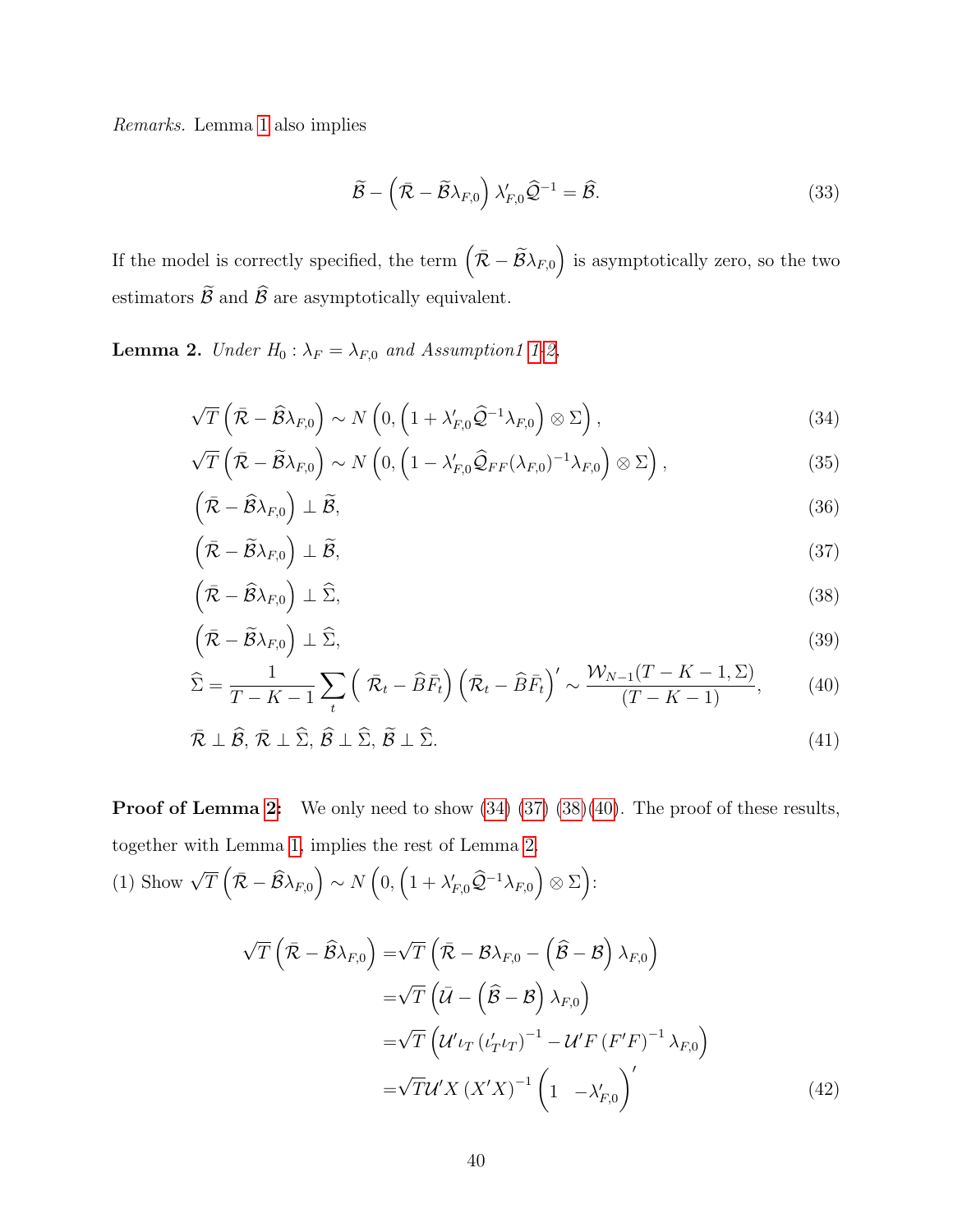where  $\mathcal{U} = (\mathcal{U}_1, ..., \mathcal{U}_T)'$ ,  $F = (\bar{F}_1, ..., \bar{F}_T)'$  and  $X = (i_T, F)$ . It then follows that

$$
\sqrt{T}\left(\bar{\mathcal{R}} - \hat{\mathcal{B}}\lambda_{F,0}\right) = \sqrt{T}\mathcal{U}'X\left(X'X\right)^{-1}\left(1 - \lambda'_{F,0}\right)'
$$

$$
= \left(\left(1 - \lambda'_{F,0}\right)\left(X'X/T\right)^{-1}\otimes I_{N-1}\right)\left(\frac{1}{\sqrt{T}}\sum_{t} X_t \otimes \mathcal{U}_t\right) \tag{43}
$$

and we thus get [\(34\)](#page-39-0) by using

$$
\frac{1}{\sqrt{T}}\sum_{t}X_{t}\otimes\mathcal{U}_{t}\sim N\left(0,\left(X'X\right)/T\otimes\Sigma\right)
$$
\n(44)

(2) Show  $(\bar{\mathcal{R}} - \widetilde{\mathcal{B}}\lambda_{F,0}) \perp \widetilde{\mathcal{B}}$ , where  $\perp$  stands for independence: We prove the claim by showing

$$
\left(\overline{\mathcal{R}} - \widetilde{\mathcal{B}}\lambda_{F,0} \atop \text{vec}\left(\widetilde{\mathcal{B}} - \mathcal{B}\right)\right) \sim \frac{1}{\sqrt{T}} \left(\psi_{\mathcal{R}} \atop \psi_{\mathcal{B}}\right)
$$
(45)

where  $\psi_{\mathcal{R}} \perp \psi_{\mathcal{B}}$ , and they are  $(N-1) \times 1$  and  $(N-1)K \times 1$  normally distributed random vectors with mean zero and covariance matrices  $(1 - \lambda'_{F,0}\hat{Q}_{FF}^{-1}(\lambda_{F,0})\lambda_{F,0}) \otimes \Sigma$  and  $\widehat{\mathcal{Q}}_{FF}(\lambda_{F,0})^{-1}\otimes\Sigma$ , respectively. To show it, we start with

$$
\left(\overline{\mathcal{R}} - \widetilde{\mathcal{B}}\lambda_{F,0}\right) \sim \left(\overline{\mathcal{R}} - \mathcal{B}\lambda_{F,0} - \left(\lambda'_{F,0} \otimes I_{N-1}\right) \text{vec}\left(\widetilde{\mathcal{B}} - \mathcal{B}\right)\right)
$$
\n
$$
\text{vec}\left(\widetilde{\mathcal{B}} - \mathcal{B}\right) \tag{46}
$$

where

$$
\bar{\mathcal{R}} - \mathcal{B}\lambda_{F,0} = \bar{\mathcal{U}} = \mathcal{U'}\iota_T \left( \iota'_T \iota_T \right)^{-1} = \left( \left( \iota'_T \iota_T \right)^{-1} \iota'_T \otimes I_{N-1} \right) \text{vec} \left( \mathcal{U'} \right) \tag{47}
$$

$$
\text{vec}\left(\widetilde{\mathcal{B}} - \mathcal{B}\right) = \frac{1}{T}(\widehat{\mathcal{Q}}_{FF}^{-1}\left(\lambda_{F,0}\right)\left(F' + \lambda_{F,0} \iota'_{T}\right) \otimes I_{N-1})\text{vec}\left(\mathcal{U}'\right) \tag{48}
$$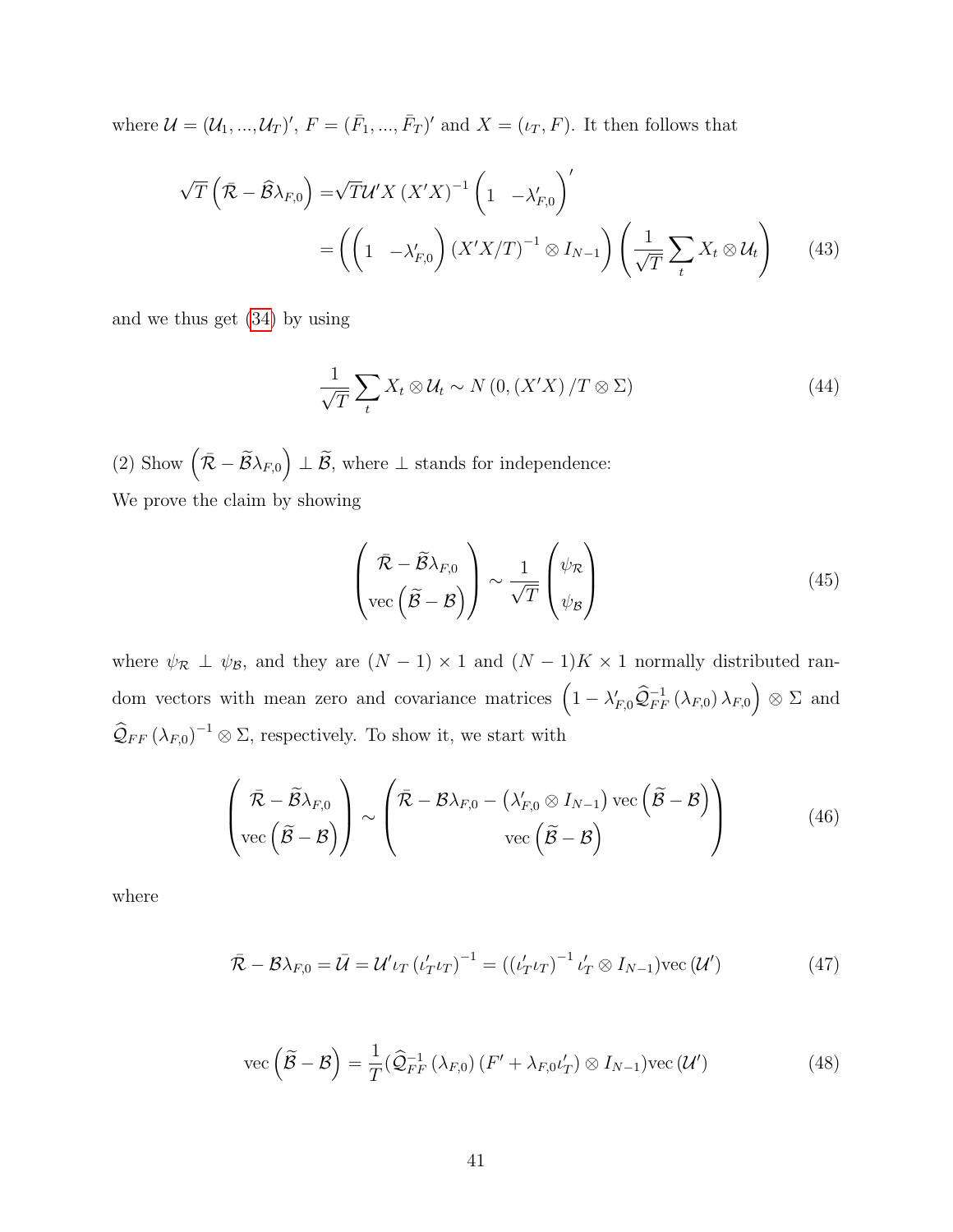We therefore have

$$
\begin{pmatrix}\n\bar{\mathcal{R}} - \tilde{\mathcal{B}}\lambda_{F,0} \\
\text{vec}\left(\tilde{\mathcal{B}} - \mathcal{B}\right)\n\end{pmatrix}\n\sim\n\begin{pmatrix}\nI_{N-1} - \left(\lambda'_{F,0} \otimes I_{N-1}\right) \\
0 & I_{K(N-1)}\n\end{pmatrix}\n\begin{pmatrix}\n\left(\iota'_{T} \iota_{T}\right)^{-1} \iota'_{T} \otimes I_{N-1} \\
\frac{1}{T} \hat{\mathcal{Q}}_{FF}^{-1} \left(\lambda_{F,0}\right) \left(F + \iota_{T} \lambda'_{F,0}\right)' \otimes I_{N-1}\n\end{pmatrix}\n\text{vec}\left(\mathcal{U}'\right)
$$
\n
$$
\sim\n\begin{pmatrix}\n\left(\left(\iota'_{T} \iota_{T}\right)^{-1} \iota'_{T} - \frac{1}{T} \lambda'_{F,0} \hat{\mathcal{Q}}_{FF}^{-1} \left(\lambda_{F,0}\right) \left(F + \iota_{T} \lambda'_{F,0}\right)'\right) \otimes I_{N-1} \\
\frac{1}{T} \hat{\mathcal{Q}}_{FF}^{-1} \left(\lambda_{F,0}\right) \left(F + \iota_{T} \lambda'_{F,0}\right)' \otimes I_{N-1}\n\end{pmatrix}\n\text{vec}\left(\mathcal{U}'\right)
$$
\n
$$
\sim \frac{1}{T}\n\begin{pmatrix}\n\left(\iota'_{T} - \lambda'_{F,0} \hat{\mathcal{Q}}_{FF}^{-1} \left(\lambda_{F,0}\right) \left(F + \iota_{T} \lambda'_{F,0}\right)'\right) \otimes I_{N-1} \\
\hat{\mathcal{Q}}_{FF}^{-1} \left(\lambda_{F,0}\right) \left(F + \iota_{T} \lambda'_{F,0}\right)' \otimes I_{N-1}\n\end{pmatrix}\n\text{vec}\left(\mathcal{U}'\right)\n\tag{49}
$$

Note that  $(\iota'_T - \lambda'_{F,0}\hat{Q}_{FF}^{-1}(\lambda_{F,0}) (F + \iota_T \lambda'_{F,0})') \times (\hat{Q}_{FF}^{-1}(\lambda_{F,0}) (F + \iota_T \lambda'_{F,0})')' = 0$ , which implies  $\overline{\mathcal{R}} - \widetilde{\mathcal{B}} \lambda_{F,0} \perp \widetilde{\mathcal{B}}.$ 

(3) Show 
$$
(\bar{\mathcal{R}} - \hat{\mathcal{B}}\lambda_{F,0}) \perp \hat{\Sigma}
$$
:  
\nNote that  $\hat{\Sigma} = \mathcal{U}' M_X \mathcal{U}/(T - K - 1)$  with  $M_X = I_T - X(X'^{-1}X')$ , while  $(\bar{\mathcal{R}} - \hat{\mathcal{B}}\lambda_{F,0}) = \mathcal{U}' X (X'X)^{-1} (1 - \lambda'_{F,0})'$  as shown in (42), the independence thus results from  $\mathcal{U}'X \perp \mathcal{U}'M_X$ , since

$$
\mathbb{E}\left(\text{vec}\left(\mathcal{U}'X\right)' \text{vec}\left(\mathcal{U}'M_X\right)\right) = \mathbb{E}\left(\left(X' \otimes I_{N-1}\right) \text{vec}\left(\mathcal{U}'\right)' \left(M_X \otimes I_{N-1}\right) \text{vec}\left(\mathcal{U}'M_X\right)\right) = 0 \quad (50)
$$

(4) Show  $\widehat{\Sigma} \sim \frac{\mathcal{W}_{N-1}(T-K-1,\Sigma)}{(T-K-1)}$ :  $\hat{\Sigma} = \mathcal{U}' M_X \mathcal{U} / (T - K - 1)$ , where  $M_X = I_T - X(X'^{-1}X')$  is the projection matrix with rank  $T - K - 1$ ,  $\mathcal{U} = (\mathcal{U}_1, ..., \mathcal{U}_T)'$  with  $\mathcal{U}_t \sim N(0_{N-1}, \Sigma)$ . Using Theorem 2 of Matthew and Nordstrom (1997), it follows that

$$
\widehat{\Sigma} = \mathcal{U}' M_X \mathcal{U} / (T - K - 1) \sim \mathcal{W}_{N-1} (T - K - 1, \Sigma) / (T - K - 1). \tag{51}
$$

Q.E.D.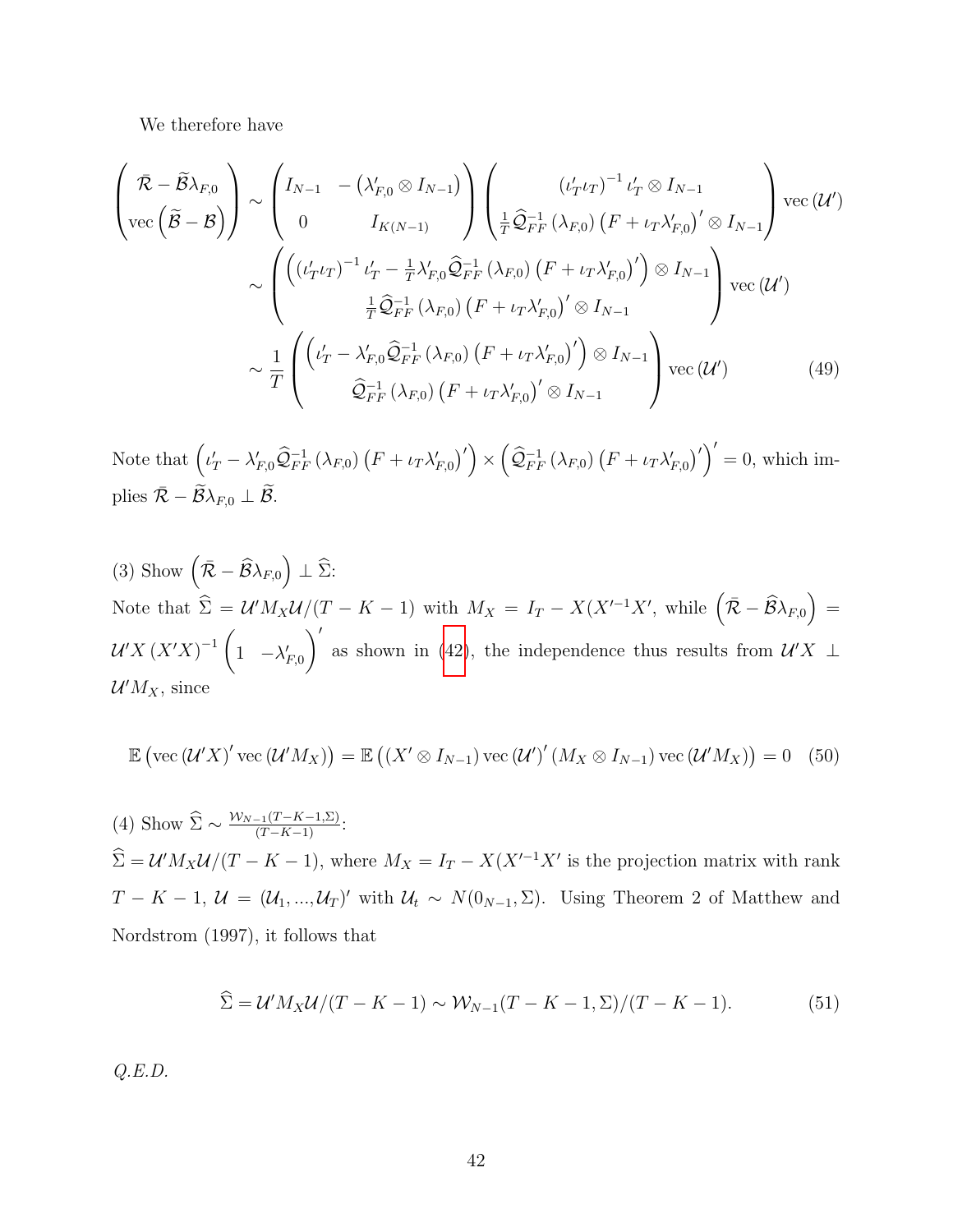**Proof of Theorem [1:](#page-14-1)** Equivalence of FAR and H statistics results from  $(24)$   $(28)$ :

$$
\bar{\mathcal{R}} - \widetilde{\mathcal{B}}\lambda_{F,0} = \frac{1}{1 + \lambda'_{F,0}\widehat{\mathcal{Q}}^{-1}\lambda_{F,0}} \left(\bar{\mathcal{R}} - \widehat{\mathcal{B}}\lambda_{F,0}\right)
$$
(52)

$$
1 - \lambda'_{F,0} \widehat{Q}_{FF} (\lambda_{F,0})^{-1} \lambda_{F,0} = \frac{1}{1 + \lambda'_{F,0} \widehat{Q}^{-1} \lambda_{F,0}} \tag{53}
$$

Assumptions [1](#page-12-0) and [2](#page-12-1) imply that Assumption 1 in Kleibergen (2009) holds. Theorem [1](#page-14-1) thus results from Theorem 5 in Kleibergen (2009).

Q.E.D.

Proof of Theorem [2:](#page-15-0) From Lemma [2,](#page-15-0) we know:

$$
\sqrt{\frac{T}{1 - \lambda'_{F,0} \hat{Q}_{FF}(\lambda_{F,0})^{-1} \lambda_{F,0}}} \left(\bar{\mathcal{R}} - \tilde{\mathcal{B}} \lambda_{F,0}\right) \sim N\left(0,\Sigma\right) \tag{54}
$$

$$
\left(\bar{\mathcal{R}} - \widehat{\mathcal{B}}\lambda_{F,0}\right) \perp \widehat{\Sigma} \tag{55}
$$

$$
\widehat{\Sigma} = \frac{1}{T - K - 1} \sum_{t} \left( \overline{\mathcal{R}}_{t} - \widehat{B} \overline{F}_{t} \right) \left( \overline{\mathcal{R}}_{t} - \widehat{B} \overline{F}_{t} \right)' \sim \frac{\mathcal{W}_{N-1}(T - K - 1, \Sigma)}{(T - K - 1)}
$$
(56)

With these results, the  $F_{N-1,T-K-N+1}$  distribution for the finite-sample FAR statistic results from Theorem 3.2.13 from Muirhead (2009). Q.E.D.

Proof of Theorem [3:](#page-17-0) Similar to the proof of Theorem [1,](#page-14-1) Theorem [3](#page-17-0) results from Theorem 6 in Kleibergen (2009).

 $Q.E.D.$ 

**Proof of Theorem [4:](#page-17-1)** Let  $\widetilde{\mathcal{B}}_{\perp}$  be an arbitrary  $(N-1) \times (N - K - 1)$  matrix such that  $(\mathcal{B}, \mathcal{B}_\perp)$  is of full rank and  $\mathcal{B}'_\perp \mathcal{B} = 0$ . The projection matrix  $M_{\hat{\Sigma}^{-\frac{1}{2}}\tilde{\mathcal{B}}} = I_{N-1} - P_{\hat{\Sigma}^{-\frac{1}{2}}\tilde{\mathcal{B}}}$ can be written as  $\widehat{\Sigma}^{\frac{1}{2}'}\widetilde{\mathcal{B}}_{\perp}\left(\widetilde{\mathcal{B}}'_{\perp}\widehat{\Sigma}\widetilde{\mathcal{B}}_{\perp}\right)^{-1}\widetilde{\mathcal{B}}'_{\perp}\widehat{\Sigma}^{\frac{1}{2}}.$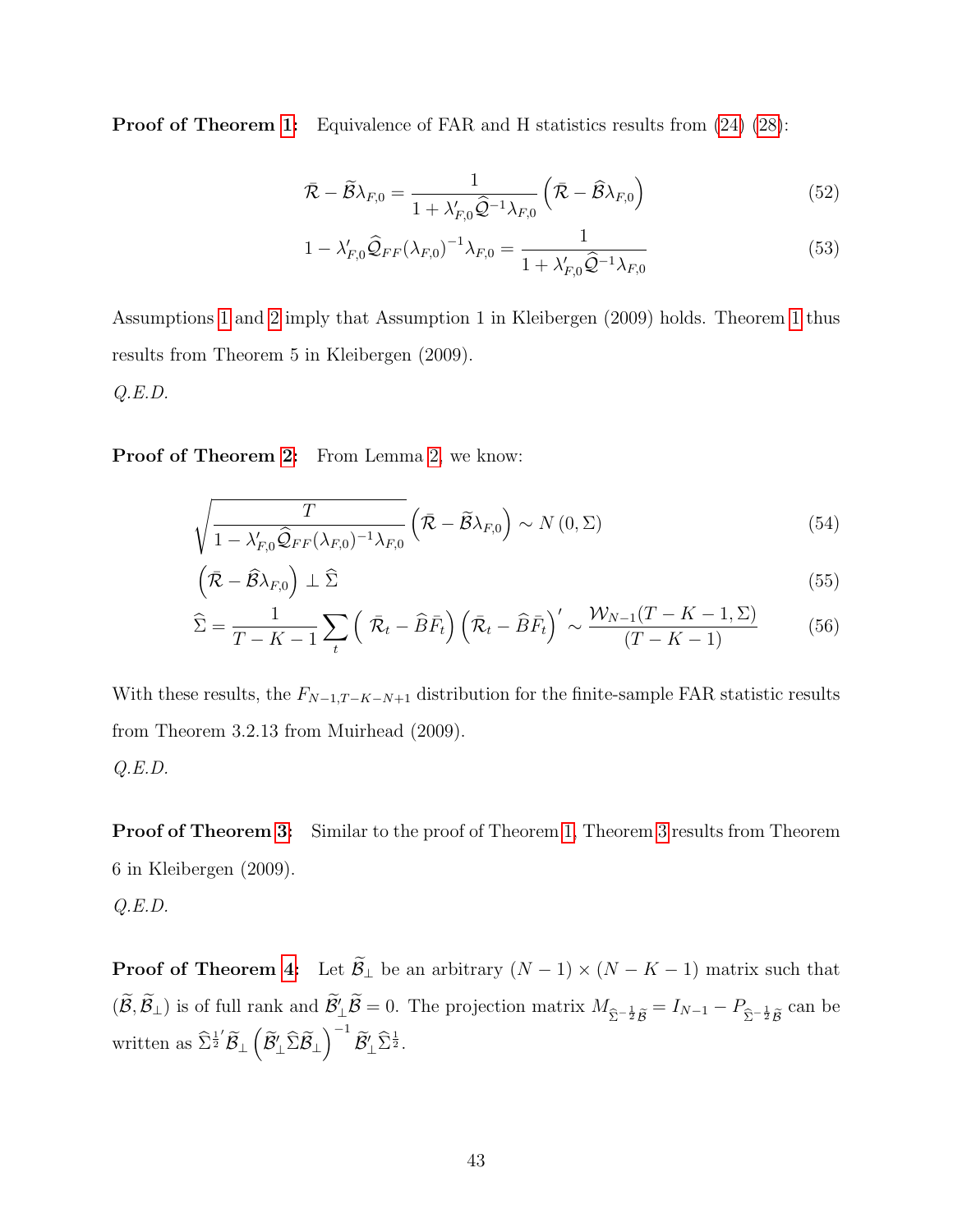The  $JGLS(\lambda_{F,0})$  statistic can thus be written as:

$$
JGLS(\lambda_{F,0})
$$
\n
$$
=\frac{T}{1-\lambda'_{F,0}\widehat{Q}_{FF}^{-1}(\lambda_{F,0})\lambda_{F,0}}\left(\bar{\mathcal{R}}-\widetilde{\mathcal{B}}\lambda_{F,0}\right)'\widehat{\Sigma}^{-\frac{1}{2}'}(I_{N-1}-P_{\widehat{\Sigma}^{-\frac{1}{2}}\widehat{\mathcal{B}}})\widehat{\Sigma}^{-\frac{1}{2}}\left(\bar{\mathcal{R}}-\widetilde{\mathcal{B}}\lambda_{F,0}\right)
$$
\n
$$
=\frac{T}{1-\lambda'_{F,0}\widehat{Q}_{FF}^{-1}(\lambda_{F,0})\lambda_{F,0}}\left(\bar{\mathcal{R}}-\widetilde{\mathcal{B}}\lambda_{F,0}\right)'\widetilde{\mathcal{B}}_{\perp}\left(\widetilde{\mathcal{B}}_{\perp}\widehat{\Sigma}\widetilde{\mathcal{B}}_{\perp}\right)^{-1}\widetilde{\mathcal{B}}_{\perp}'\left(\bar{\mathcal{R}}-\widetilde{\mathcal{B}}\lambda_{F,0}\right) \tag{57}
$$

Conditional on  $\widetilde{\mathcal{B}}$ , Lemma [2](#page-15-0) implies:

<span id="page-43-0"></span>
$$
\sqrt{\frac{T}{1 - \lambda'_{F,0} \hat{Q}_{FF}^{-1}(\lambda_{F,0}) \lambda_{F,0}}} \widetilde{\mathcal{B}}'_{\perp} \left(\bar{\mathcal{R}} - \widetilde{\mathcal{B}} \lambda_{F,0}\right) \sim N\left(0, \widetilde{\mathcal{B}}'_{\perp} \Sigma \widetilde{\mathcal{B}}_{\perp}\right) \tag{58}
$$

$$
\widetilde{\mathcal{B}}_{\perp}' \widehat{\Sigma} \widetilde{\mathcal{B}}_{\perp} \sim \frac{\mathcal{W}_{N-K-1} \left( T - K - 1, (\widetilde{\mathcal{B}}_{\perp})' \Sigma (\widetilde{\mathcal{B}}_{\perp}) \right)}{T - K - 1} \tag{59}
$$

$$
\widetilde{\mathcal{B}}'_{\perp} \widehat{\Sigma} \widetilde{\mathcal{B}}_{\perp} \perp \widetilde{\mathcal{B}}'_{\perp} \left( \bar{\mathcal{R}} - \widetilde{\mathcal{B}} \lambda_{F,0} \right) \tag{60}
$$

since  $\widetilde{\mathcal{B}}_{\perp}$  only depends on  $\widetilde{\mathcal{B}}$  by construction. These results imply that  $\frac{T-N+1}{(T-K-1)(N-K-1)} \times$  $JGLS(\lambda_{F,0}) \sim F_{N-K-1,T-N+1}.$ 

Note that  $GLS-LM(\lambda_{F,0}) = FAR(\lambda_{F,0}) - JGLS(\lambda_{F,0})$ , where  $FAR(\lambda_{F,0})$  and  $JGLS(\lambda_{F,0})$ , once properly scaled, follow F-distributions with different degrees of freedom. The finite distribution of  $GLS-LM(\lambda_{F,0})$  is thus the difference of finite-sample distributions of  $FAR(\lambda_{F,0})$ and  $JGLS(\lambda_{F,0})$  statistics. From the proof of Lemma [2,](#page-15-0) we know

$$
\sqrt{T}\begin{pmatrix} \bar{\mathcal{R}} - \tilde{\mathcal{B}}\lambda_{F,0} \\ \text{vec}\left(\tilde{\mathcal{B}} - \mathcal{B}\right) \end{pmatrix} \sim \begin{pmatrix} \psi_{\mathcal{R}} \\ \psi_{\mathcal{B}} \end{pmatrix} \sim N \begin{pmatrix} \psi_{\mathcal{R}} \\ 0, \begin{pmatrix} \left(1 - \lambda'_{F,0}\widehat{\mathcal{Q}}_{FF}^{-1}(\lambda_{F,0})\lambda_{F,0}\right) \otimes \Sigma & 0 \\ 0 & \widehat{\mathcal{Q}}_{FF}(\lambda_{F,0})^{-1} \otimes \Sigma \end{pmatrix} \end{pmatrix} (61)
$$

and  $\hat{\Sigma} \sim \frac{\mathcal{W}_{N-1}(T-K-1,\Sigma)}{(T-K-1)}, \bar{\mathcal{R}} - \tilde{\mathcal{B}}\lambda_{F,0} \perp \hat{\Sigma}$ . Therefore, we have  $FAR(\lambda_{F,0}) \sim \psi' \mathcal{W}^{-1} \psi$ , where  $\psi \sim N(0, I_{N-1}), \mathcal{W} \sim \frac{\mathcal{W}_{N-1}(T-K-1,I_{N-1})}{T-K-1}$ . As  $\bar{\mathcal{R}} - \widetilde{\mathcal{B}} \lambda_{F,0}, \widehat{\Sigma}$  are independent from  $\widetilde{\mathcal{B}}_{\perp}$ , we have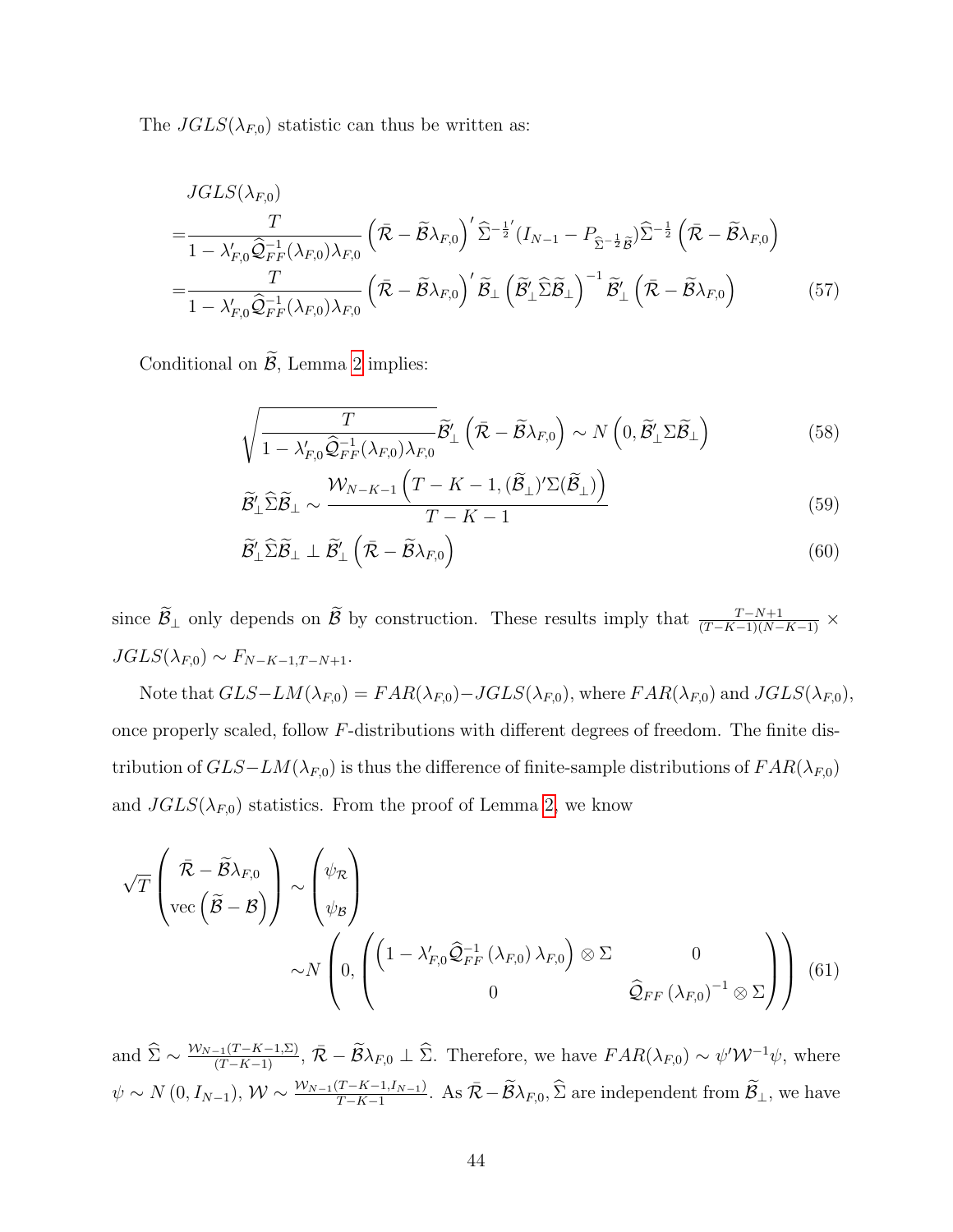$$
JGLS(\lambda_{F,0}) \sim \psi' C (C'WC)^{-1} C' \psi
$$
 independent on C from (57).  
Q.E.D.

Proof of Theorem [5:](#page-18-0) Similar to the proof of Theorem [1,](#page-14-1) Theorem [5](#page-18-0) results from Theorem 7 in Kleibergen (2009).

 $Q.E.D.$ 

**Proof of Theorem [6:](#page-19-0)** Conditional on  $\widetilde{\beta}$ , Lemma [2](#page-15-0) implies:

$$
\sqrt{\frac{T}{1 - \lambda'_{F,0} \hat{\mathcal{Q}}_{FF}^{-1}(\lambda_{F,0}) \lambda_{F,0}}} \tilde{\mathcal{B}}' \left(\bar{\mathcal{R}} - \tilde{\mathcal{B}} \lambda_{F,0}\right) \sim N\left(0, \tilde{\mathcal{B}}' \Sigma \tilde{\mathcal{B}}\right)
$$
(62)

$$
\widetilde{\mathcal{B}}'\widehat{\Sigma}\widetilde{\mathcal{B}} \sim \frac{\mathcal{W}_K\left(T-K-1,\widetilde{\mathcal{B}}'\Sigma\widetilde{\mathcal{B}}\right)}{T-K-1}
$$
\n(63)

$$
\widetilde{\mathcal{B}}'\widehat{\Sigma}\widetilde{\mathcal{B}}\perp\widetilde{\mathcal{B}}'\left(\bar{\mathcal{R}}-\widetilde{\mathcal{B}}\lambda_{F,0}\right) \tag{64}
$$

These results imply that  $\frac{T-2K}{(T-K-1)K} \times FM-LM(\lambda_{F,0}) \sim F_{K,T-2K}$ , and this distribution does not depend on  $B$ .

Given  $JFM(\lambda_{F,0}) = FAR(\lambda_{F,0}) - FM-LM(\lambda_{F,0})$ , the finite distribution of  $JFM(\lambda_{F,0})$  is thus the difference of finite-sample distributions of  $FAR(\lambda_{F,0})$  and  $FM-LM(\lambda_{F,0})$  statistics:  $JFM(\lambda_{F,0}) \sim \psi' \mathcal{W}^{-1} \psi - \psi' \mathbf{C} (\mathbf{C}'\mathcal{W}\mathbf{C})^{-1} \mathbf{C}' \psi$ . The proof is similar to that for GLS-LM in Theorem [4,](#page-17-1) except for that C is an arbitrary  $(N-1) \times K$  matrix of full rank.  $Q.E.D.$ 

**Proof of Theorem [7:](#page-20-0)** The i.i.d. condition in Assumption [1](#page-12-0) implies that r in the sCLR statistic is independent from the other parts. Theorem [7](#page-20-0) thus results from Lemma [2](#page-15-0) and Theorem [4.](#page-17-1)

 $Q.E.D.$ 

Proof of Theorem [8:](#page-21-0) Similar to the proof of Theorem [1,](#page-14-1) Theorem [8](#page-21-0) results from Theorem 9 in Kleibergen (2009). See also Guggenberger et al. (2012), Gospodinov et al. (2017).